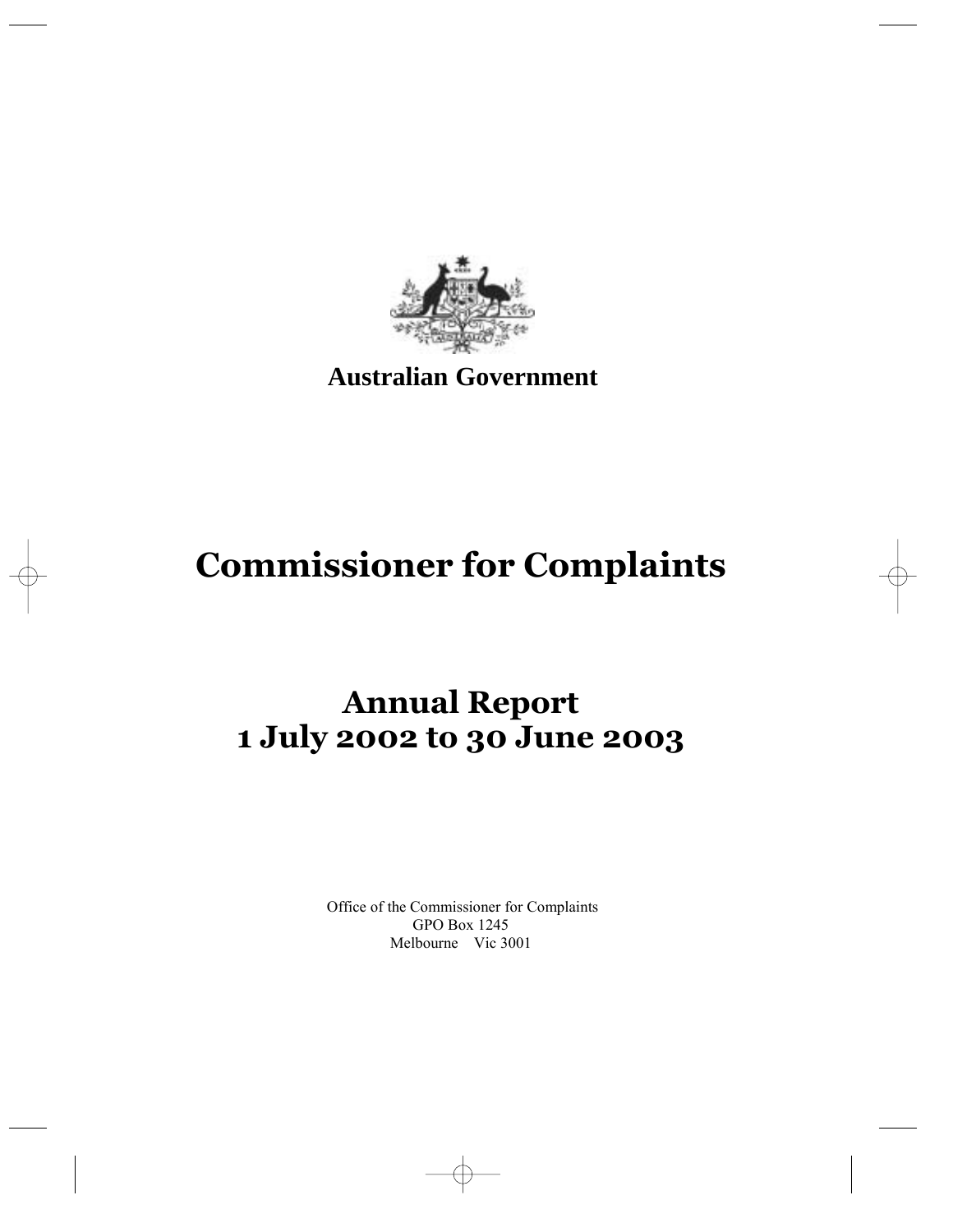## **Australian Government**



Office of the Commissioner for Complaints Level 8, 123 Lonsdale Street, Melbourne VIC 3000 GPO Box 1245, Melbourne VIC 3001 Tel: 1800 500 294, (03) 9665 8033, Fax: (03) 9663 7369 ABN: 83 605 426 759

The Hon Kevin Andrews MP Minister for Ageing Parliament House CANBERRA ACT 2601

Dear Minister

Pursuant to my obligations under section 10.34 A of the *Committee Principles 1997* I hereby submit my Annual Report on the operation of the Complaints Resolution Scheme for the period 1 July 2002 to 30 June 2003.

Under section 10.101 of the Principles I am also required to give you a report, for presentation to the Parliament, which coordinates the reports on activities of Complaints Resolution Committees during the year. I have included that report as part of my Annual Report (see especially part 6).

Yours sincerely

**ROB KNOWLES** Commissioner for Complaints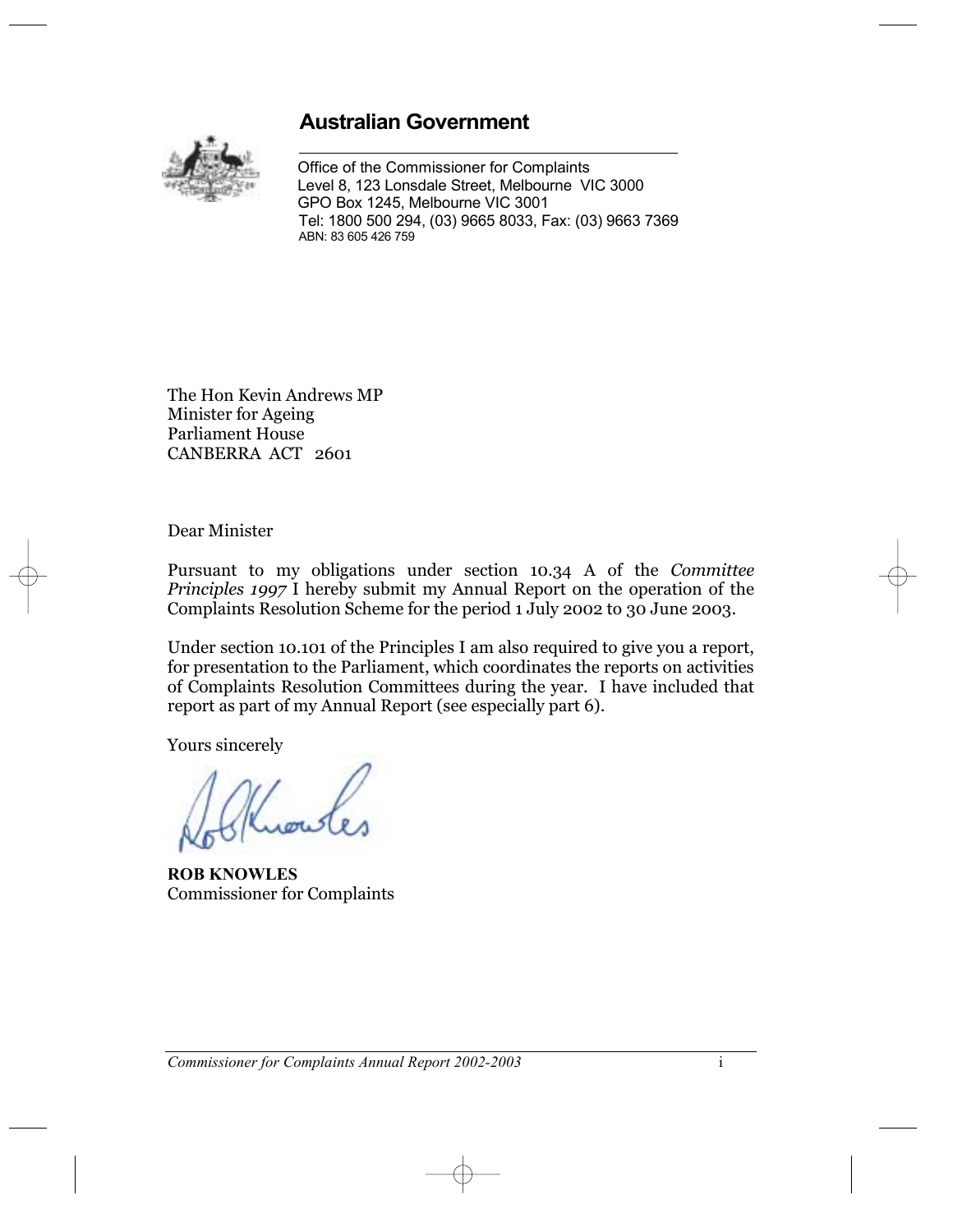## **Commissioner's Introduction**

The principal function of the Complaint Resolution Scheme is to facilitate the fair, timely and effective resolution of complaints at the lowest appropriate level. Beyond this, my office and indeed the Scheme, aim to have a positive impact on the quality of aged care service delivery.

No doubt, some people will question our ability to deliver this intention, yet it remains one of the most powerful objectives and one I believe in. When all is said and done it would be rather soul destroying to think that the efforts of many people are directed only to the resolution of an endless stream of different complaints, which may assist the individuals concerned, but have no broader impact.

I see the Scheme as a front line program, advocating for one of the most vulnerable groups living in our society, and using complaints as a window of opportunity to improve services. At a micro level it has been gratifying to know that providers interacting with the Scheme respond positively and to learn through the satisfaction surveys that the majority use the experience to improve the conduct of their business.

To secure improvements in quality at the macro level will take longer. However, the answer lies in the use of reports such as this for educational purposes, building a culture of acceptance of complaints within the industry, and in the systematic advocacy on behalf of all older Australians, but particularly those relying on aged care services.

In my view there could be even fewer complaints if there were more emphasis on satisfactory internal procedures. Many complaints, which at first sight appear to relate to the exercise of clinical judgement, actually relate to administrative failures. Things can and do go wrong in every organisation and we need to accept that some error is inherent in all human activity. However, a lack of cooperation and exchange of ideas between management and staff and/or a lack of professional leadership, together with poor communication between management, staff and consumers, creates unnecessary pressure on all concerned. In many instances it is the lack of open communication that gives rise to distrust, dissatisfaction and complaints.

Culture exposes what is important, valued and accepted within an organisation and when it is deeply entrenched culture is not easily changed. Some would argue, that to provide a personalised service is at odds with operating in a structured, mechanistic and systems driven environment. However, there are many aged care workers who recognise the importance of the care-giving relationship and who demonstrate their capacity to transcend the requirements of the economic system.

Ideally, aged care service values are founded on altruism and relief of suffering. Within this philosophy, essential tasks are oriented towards physical care and safety and are performed in a way that confirms resident rights and the values of the service provides a sense of belonging, emotional integration and reassurance of worth for residents.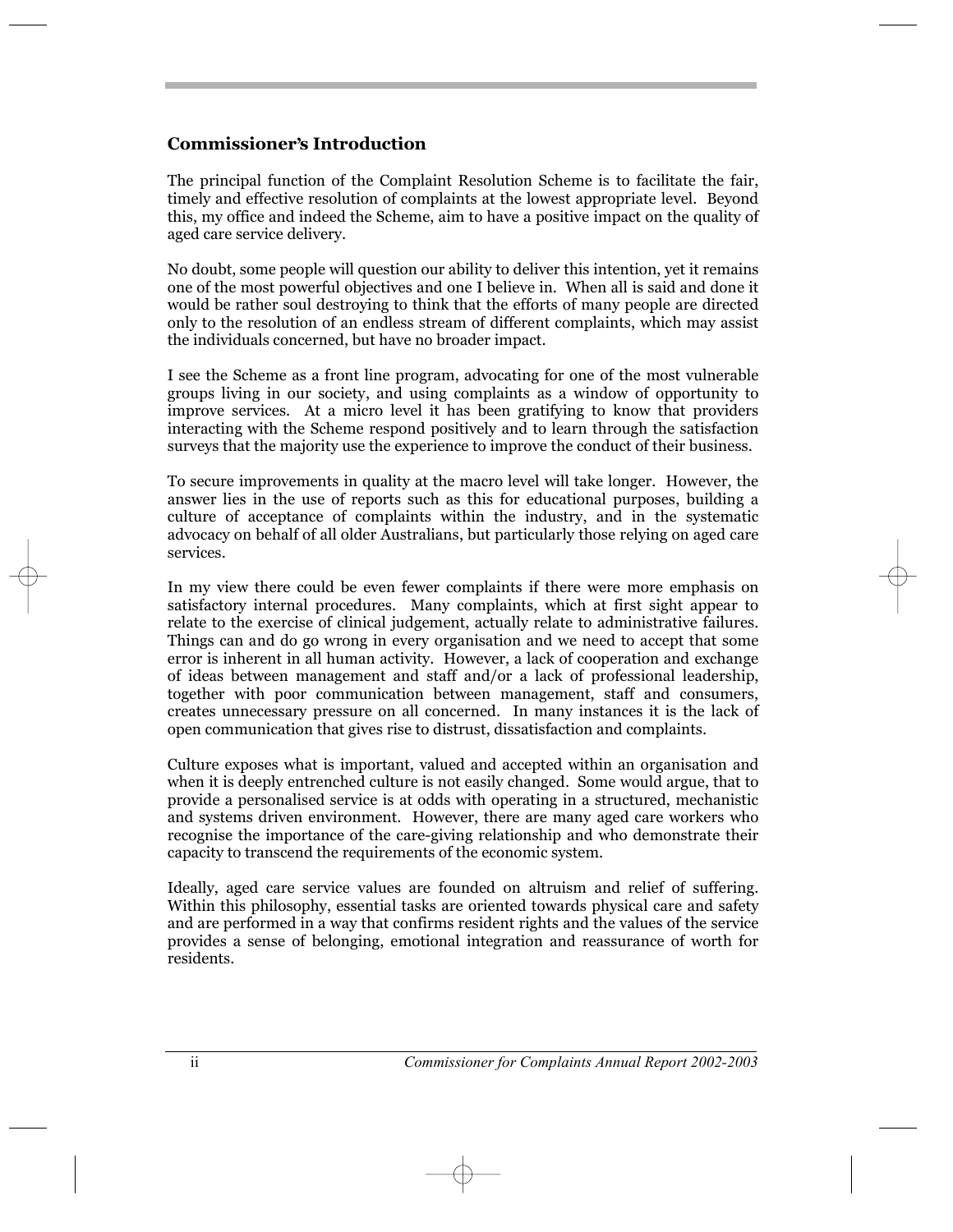To create a safe, high quality service means that people managing and working in aged care need to work together with consumers to achieve sustainable improvements and maintain public confidence in the system. As part of this process it is important that complaints be viewed as one way of identifying problems that can be used to positively improve services. In adopting a quality improvement process it is also essential that managers consider the role that systems failure may play in adverse events. This does not remove the need for individuals to be held accountable for their own shortcomings in appropriate cases. It is essential, however, that the process is about resolution and not retribution. That it is not seen as a process is about resolution and not retribution. name/blame/shame exercise but an opportunity to thoughtfully analyse how best to improve the current system to protect the health and safety of residents, while promoting professionalism and supporting health professionals.

I acknowledge and appreciate the increased attention service providers have given to the internal resolution of complaints and the various initiatives directed at improved service delivery. These initiatives reflect positively on service providers themselves and the industry more generally, giving rise to an improved standard of care and increased consumer satisfaction.

I continue to place emphasis on the need for the Scheme to resolve complaints as early as possible, without losing sight of the requirements of natural justice or forgoing a meticulous attention to detail. People will often be disappointed with an unfavourable outcome, but it is essential that the parties to a complaint believe that the process has been fair.

This past year has seen a continuation of the work of the office as we pursue our mission to *promoting effectiveness in complaints resolution and fostering excellence in public administration.*

In the coming months I anticipate that significant work will be undertaken to review the national strategic plan and identify the key issues and goals to be addressed in order to implement the strategic direction and achieve the established mission for the Scheme. In addition work will be undertaken to further develop internal quality assurance measures for the Scheme.

Other objectives in the coming year involve further improvement to the Scheme's internal systems, including a broadening of the internal quality assurance measures, and increased training opportunities. My office is also developing a comprehensive approach to risk management, at strategic and operational levels, to successfully manage our own risks. We will also spend time reviewing existing policies and practices to ensure we are consistent with our stated values.

I deeply appreciate the efforts of the officers of the Scheme who, through their role, are continuing to have a positive impact on complaint resolution and so improve aged care services delivery. In the past staff turnover has been relatively high. It is important to ensure that the Scheme is a workplace of choice, that staff receive the support and training required to carry out their roles so that the quality of our complaints resolution processes is strengthened and the credibility and reputation of the Scheme is enhanced.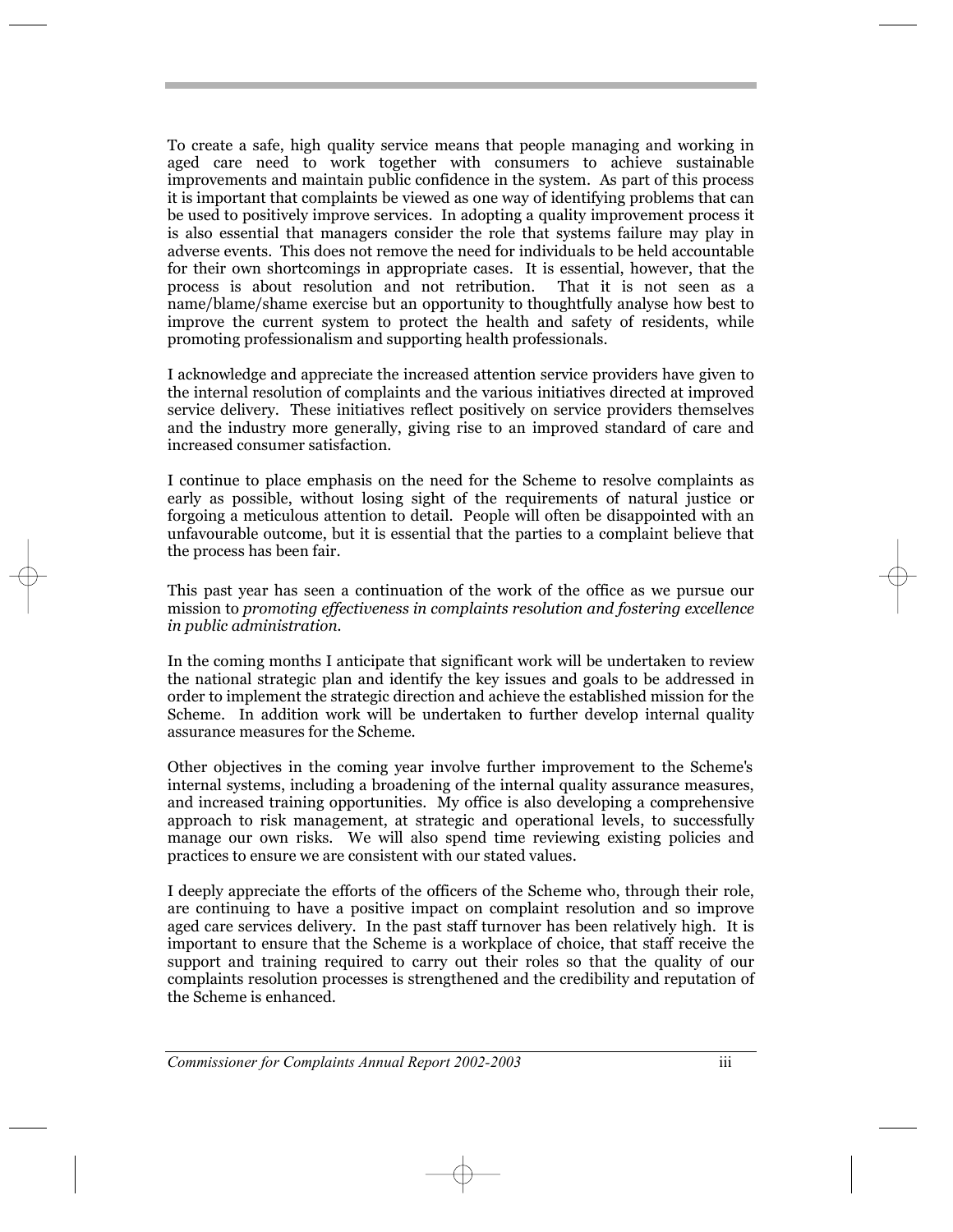During the year I have also been grateful for the support of First Assistant Secretary, Ageing & Aged Care Division and the staff of the Quality Outcomes Branch and Legal Services. I have greatly valued the commitment and enthusiasm of my staff. I would like to acknowledge their professionalism and proficiency and sincerely thank them for their support throughout the year.

To remain relevant to the public we must also look outward and continue to increase our focus on connecting with service providers, the community and consumers. To this end I would like to see my office implement a targeted approach to educational initiatives, with a focus on agencies that interface with the commissioner's office and initiatives, with a focus on agencies that interface with the commissioner's office and key provider and consumer groups

The environment in which we all work continues to change and there are greater expectations amongst consumers about their rights. As the issues we face become more complex, it is important to remember that it is the quality and strength of the relationships we make that allow us to expand the limits and find new and innovative ways to move forward into the future.

**Rob Knowles Commissioner for Complaints**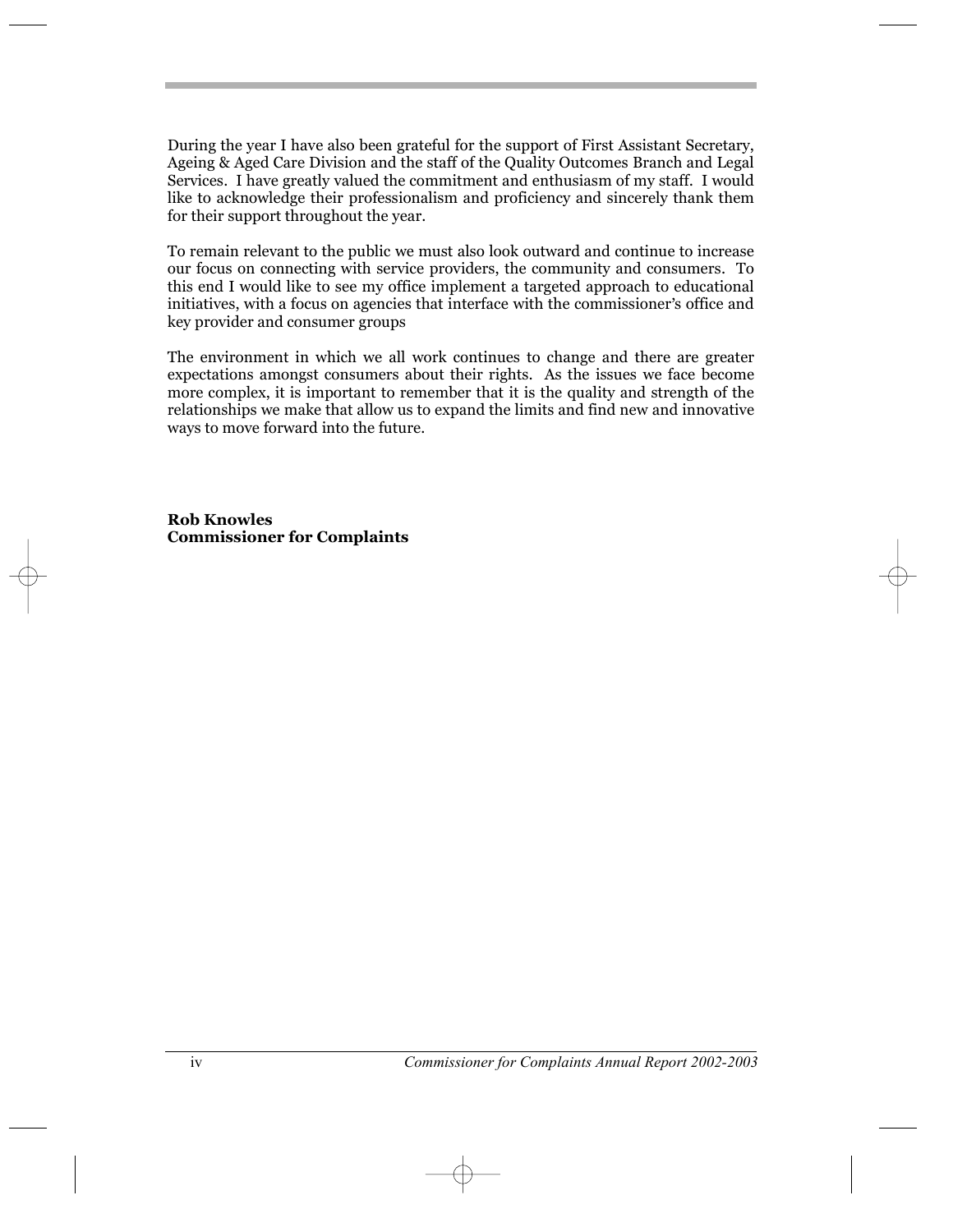# **Table of Contents**

| <b>COMMISSIONER'S INTRODUCTION</b>                                                                        | П      |
|-----------------------------------------------------------------------------------------------------------|--------|
| 1.<br><b>MANDATE AND ORGANISATION</b>                                                                     | 1      |
| 1.1<br><b>Background</b>                                                                                  | 1      |
| 2.<br><b>ROLE OF THE COMMISSIONER</b>                                                                     | 4      |
| 2.1<br><b>About the Office</b>                                                                            | 5      |
| 2.2<br><b>Budget</b>                                                                                      | 5      |
| 2.3<br>Demand                                                                                             | 6      |
| 2.4<br><b>Achievements</b>                                                                                | 6      |
| 2.4.1<br>Supervising chairpersons and other members of committees                                         | 7      |
| 2.4.2 Coordinate and review complaints received by the Secretary and provide advice                       |        |
| to the Secretary on all appeals against the non-acceptance of complaints<br>2.4.3                         | 7<br>7 |
| Oversight the effectiveness of the Scheme<br>2.4.4 Deal with complaints about the operation of the Scheme | 8      |
| 2.4.5 Manage the determination process, including the review of determinations                            | 8      |
| 2.4.6 Promoting an understanding and acceptance of the Scheme                                             | 8      |
| 2.4.7 Advise the Minister on matters relevant to the operation of the Scheme                              | 9      |
| 3.<br>THE COMPLAINTS RESOLUTION SCHEME                                                                    | 9      |
| 3.1<br>The objectives of the Complaints Resolution Scheme                                                 | 10     |
| 3.2<br>The role of Complaints Resolution Officers                                                         | 10     |
| 3.2.1<br>The nature of complaints                                                                         | 11     |
| 3.2.2<br><b>Site visits</b>                                                                               | 12     |
| 3.2.3<br>Non-acceptance of complaints                                                                     | 12     |
| 3.3<br>The role of mediators                                                                              | 12     |
| 3.4<br>The role of Complaints Resolution Committees                                                       | 13     |
| The role of Determination Review Panels<br>3.5                                                            | 13     |
| 3.6<br>The role of the Approved Provider                                                                  | 14     |
| 3.6.1 Responsibilities under the Act                                                                      | 14     |
| 3.6.2 Responsibilities under the Aged Care Principles                                                     | 15     |
| <b>Quality of Care Principles 1997 - Accreditation Standards</b><br>3.6.2.1                               | 15     |
| User Rights Principles 1997 - Charter of Residents'<br>3.6.2.2                                            |        |
| <b>Rights and Responsibilities</b>                                                                        | 15     |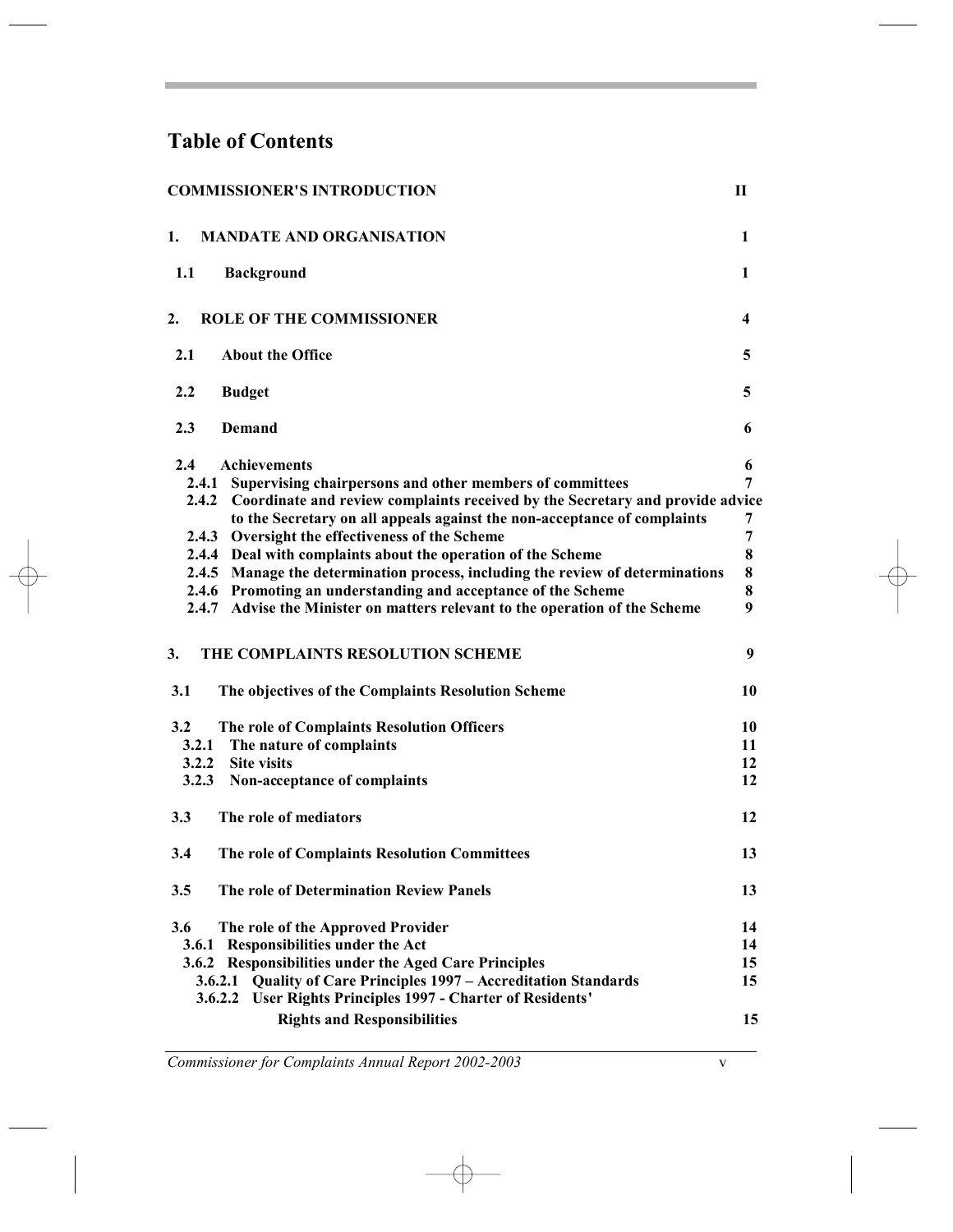3.6.2.2 User Rights Principles 1997 - Charter of Residents' Rights and Responsibilities15

| 4.  | <b>QUALITY ASSURANCE</b>                                                                                                                               | 15             |
|-----|--------------------------------------------------------------------------------------------------------------------------------------------------------|----------------|
| 4.1 | <b>Database</b>                                                                                                                                        | 16             |
| 4.2 | <b>Performance Indicators</b>                                                                                                                          | 16             |
| 4.3 | <b>Satisfaction Surveys</b>                                                                                                                            | 16             |
| 4.4 | <b>Service Charter</b>                                                                                                                                 | 17             |
| 5.  | <b>COMPLAINTS RESOLUTION COMMITTEES</b>                                                                                                                | 17             |
| 5.1 | Legislative framework and committee selection<br>5.1.1<br><b>Committee appointments</b><br>5.1.2<br><b>Convening a Complaints Resolution Committee</b> | 17<br>17<br>18 |
| 6.  | <b>CHAIRPERSONS' REPORTS</b>                                                                                                                           | 18             |
| 6.2 | <b>Determination Reviews</b>                                                                                                                           | 22             |
| 7.  | <b>TRENDS AND ISSUES</b>                                                                                                                               | 24             |
| 7.1 | Intimidation                                                                                                                                           | 29             |
| 7.2 | Whistleblowers                                                                                                                                         | 29             |
| 7.3 | Availability of health care professionals                                                                                                              | 30             |
| 7.4 | <b>Security of tenure</b>                                                                                                                              | 31             |
|     | <b>CONCLUDING REMARKS</b>                                                                                                                              | 31             |
|     | <b>APPENDIX 1:</b>                                                                                                                                     |                |
|     | <b>COMPLAINTS RESOLUTION SCHEME:</b><br>STATISTICS FOR THE PERIOD 1 JULY 2002 TO 30 JUNE 2003                                                          | 34             |
| 1.  | <b>COMPLAINTS</b>                                                                                                                                      | 34             |
| 1.1 | <b>Issue priorities</b>                                                                                                                                | 35             |
| 1.2 | <b>Complaint type</b>                                                                                                                                  | 36             |
| 1.3 | <b>Complaint issues</b>                                                                                                                                | 36             |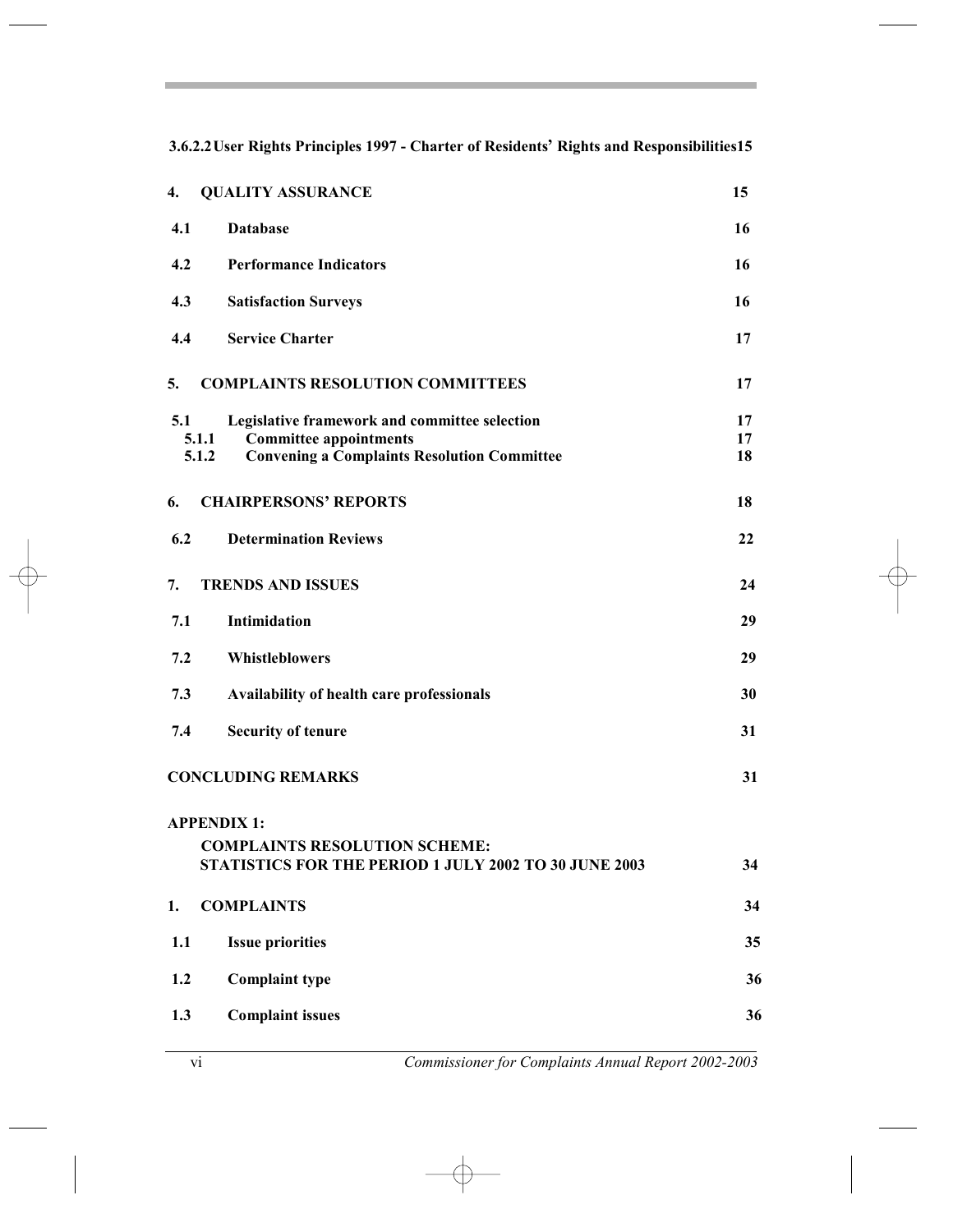| 1.4<br>Non-acceptance of complaints                                                                                                                                                                                                                                                       | 37                               |
|-------------------------------------------------------------------------------------------------------------------------------------------------------------------------------------------------------------------------------------------------------------------------------------------|----------------------------------|
| <b>Referrals</b><br>1.5                                                                                                                                                                                                                                                                   | 39                               |
| 1.6<br>Average time to resolve complaints/issues                                                                                                                                                                                                                                          | 40                               |
| <b>APPENDIX 2: SATISFACTION SURVEY: STATISTICS FOR THE</b><br>PERIOD 1 JULY 2002 TO 30 JUNE 2003                                                                                                                                                                                          | 45                               |
| <b>Table 1: Satisfaction Survey: complainant responses</b>                                                                                                                                                                                                                                | 46                               |
| <b>Table 2: Satisfaction Survey: Service Provider responses</b>                                                                                                                                                                                                                           | 49                               |
| <b>Focus Groups: Opportunities for improvement</b>                                                                                                                                                                                                                                        | 51                               |
| <b>Sampling</b>                                                                                                                                                                                                                                                                           | 52                               |
| <b>Invitations and participation</b>                                                                                                                                                                                                                                                      | 52                               |
| <b>Results</b>                                                                                                                                                                                                                                                                            | 53                               |
| <b>General Comments: Service Providers</b><br><b>Positive</b><br>1.1<br>1.2<br><b>Criticisms</b>                                                                                                                                                                                          | 53<br>53<br>53                   |
| <b>General Comments: Complainants</b><br>1.3<br><b>Positive</b><br>1.4<br><b>Criticisms</b>                                                                                                                                                                                               | 54<br>54<br>54                   |
| <b>APPENDIX 3: PERFORMANCE INDICATORS</b>                                                                                                                                                                                                                                                 | 56                               |
| <b>APPENDIX 4: GLOSSARY</b>                                                                                                                                                                                                                                                               | 62                               |
| <b>LIST OF FIGURES</b><br><b>Figure 1: Complaints Resolution Committee Hearings</b><br><b>Figure 2: Determination Reviews</b><br><b>Figure 3: Volume of complaints</b><br>Figure 4: Complaints per 1,000 residents<br><b>Figure 5: Volume of Issues</b>                                   | 20<br>23<br>24<br>25<br>26       |
| Figure 6: Volume of information calls<br>Figure 7: Quarterly statistics, information and complaint calls<br>Figure 8: Cases accepted and finalised<br><b>Figure 9: Quarterly complaint statistics</b><br><b>Figure 10: Total number of complaints</b><br><b>Figure 11: Complaint type</b> | 27<br>28<br>28<br>34<br>35<br>36 |
| Figure 12: Complaint issues - administration                                                                                                                                                                                                                                              | 36                               |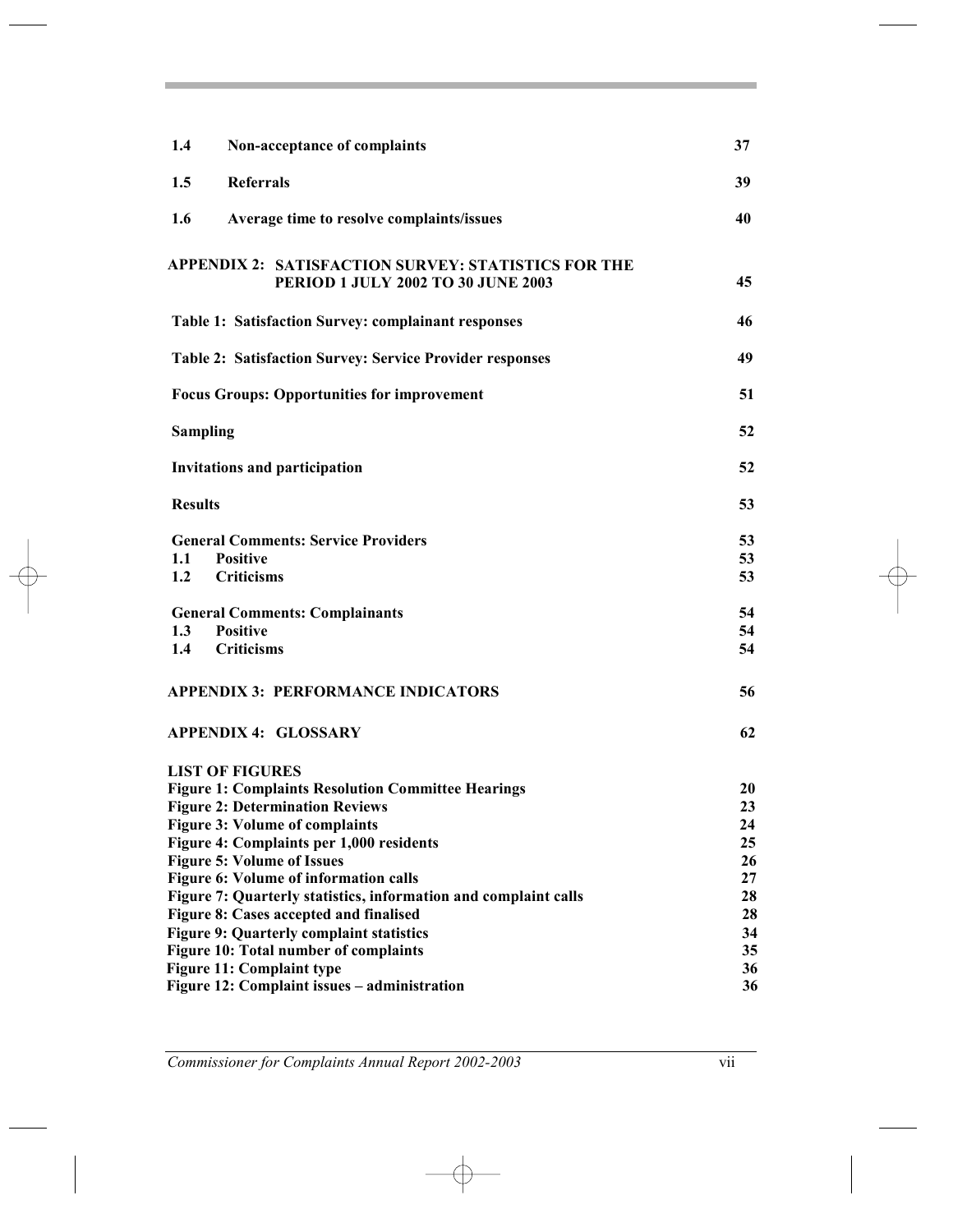| Figure 13: Complaint issues - consumer rights                           | 36 |
|-------------------------------------------------------------------------|----|
| Figure 14: Complaint issues - environment                               | 37 |
| Figure 15: Complaint issues - level of care                             | 37 |
| Figure 16: Total complaints not accepted                                | 38 |
| Figure 17: Appeals against non-acceptance                               | 39 |
| Figure 18: Finalisation of complex issues                               | 40 |
| Figure 19: Case status - national data                                  | 41 |
| <b>Figure 20: Finalised cases</b>                                       | 41 |
| Figure 21: Total number of calls                                        | 42 |
| Figure 22: Total calls registered                                       | 42 |
| <b>Figure 23: Information calls</b>                                     | 43 |
| Figure 24: Information calls - administration                           | 44 |
| Figure 25: Information calls - consumer rights                          | 44 |
| Figure 26: Information calls - environment                              | 44 |
| Figure 27: Information calls - level of care                            | 44 |
| Figure 28: Complainant - overall satisfaction rate                      | 46 |
| Figure 29: Complainant - Were you kept informed?                        | 47 |
| Figure 30: Complainant - Were your wishes respected?                    | 47 |
| Figure 31: Complainant - Did you receive information about your rights? | 47 |
| Figure 32: Complainant - suggestions for improvement                    | 48 |
| Figure 33: Provider - overall satisfaction                              | 50 |
| Figure 34: Provider - Were you kept informed?                           | 50 |
| Figure 35: Provider - Were your needs respected?                        | 50 |
| Figure 36: Provider - Were you given information about your rights?     | 50 |
| Figure 37: Provider - suggestions for improvement                       | 51 |
| Figure 38: Quarterly statistics 2002-2003                               | 56 |
| Figure 39: Performance Indicator 1                                      | 57 |
| Figure 40: Performance Indicator 2                                      | 57 |
| <b>Figure 41: Performance Indicator 4</b>                               | 58 |
| <b>Figure 42: Performance Indicator 5</b>                               | 58 |
| Figure 43: Performance Indicator 6                                      | 59 |
| Figure 44: Performance Indicator 7.1 & 7.2                              | 59 |
| Figure 45: Performance Indicator 11.1 & 11.2                            | 60 |
|                                                                         |    |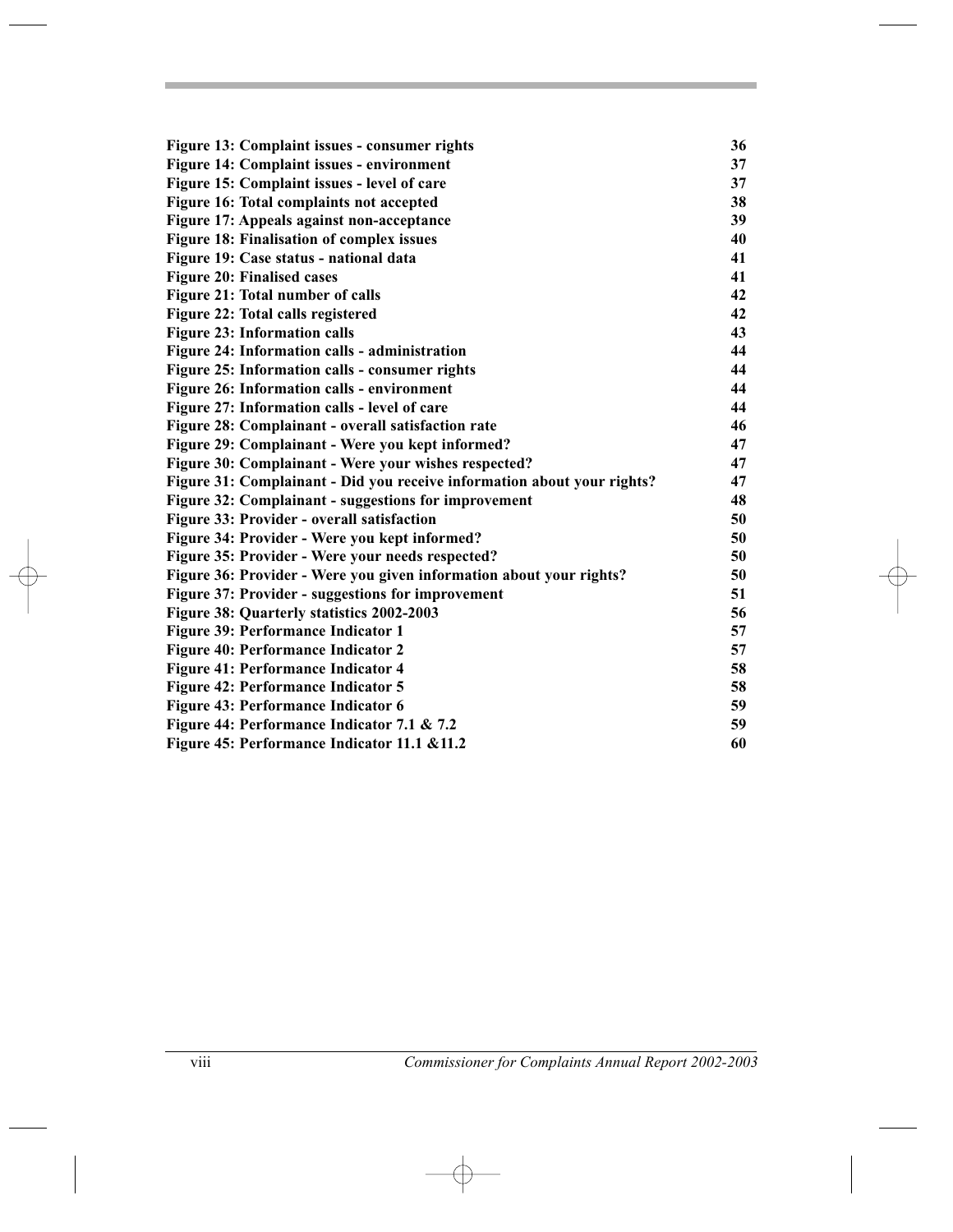## **1. Mandate and Organisation**

#### **1.1 Background**

Like most industrialised countries, Australia supports an ageing population and a changing population profile. Life expectancy in Australia continues to increase. For males life expectancy at 65 years increases to 81.9, an increase of 5.1 years, and for females life expectancy at 65 years rises to 85.5 years, an increase of 3.5 years. Increased life expectancy will mean that a greater number of people will live to be aged 80 years and over. At the Australian census of 2001 nearly 2.4 million Australians (13 per cent) of the population were aged 65 years or older. By 2051 the current number of people aged over 80 are likely to treble to 2.3 million (over 9 per cent). This increase will be matched by the increase in numbers of people aged over 100. At the 2001 census, 2,503 people aged 100 and over - this is predicted to grow to 38,000 people by 2051. There will be a dramatic demographic shift between those Australians achieving workforce age and those reaching retirement age. Indigenous people comprise 2 per cent of the total population and some 19 million people from diverse cultural backgrounds have made Australia their home.

The proportion of people with a severe disability is relatively low among people until age 75 when there is a noticeable increase in the development of health related problems, both in chronic and acute illnesses and diseases. The numbers increase as people advance in age and at age 80 over 51 per cent of women and 36.5 per cent of men are reported to have a profound or severe core activity restriction. As at 30 December 2002 a number of younger disabled resided in aged care services. Ten of these were under 20 years of age, 1,022 were less than 50 and a total of 6,080 were aged less than 65 years of age.

Staying at home is very important for people who want to maintain their independence and dignity and a significant number of older people continue to live independently in private dwellings. However the ability to remain at home depends largely on the level of care needed and the availability of informal care and supporting community care programs such as the Home and Community Care Program (HACC), Community Aged Care Packages (CACPs) and Linkages. Nevertheless, approximately 6 per cent of older Australians are admitted to aged residential care services.

At 30 December 2002 there were 2,974 residential aged care services, providing 145,194 places, throughout Australia. In addition to these facilities a total of 26,953 CACPs were provided. Ten services provided 290 Extended Aged Care at Home (EACH) places and 121 Multi-Purpose Services (MPSs)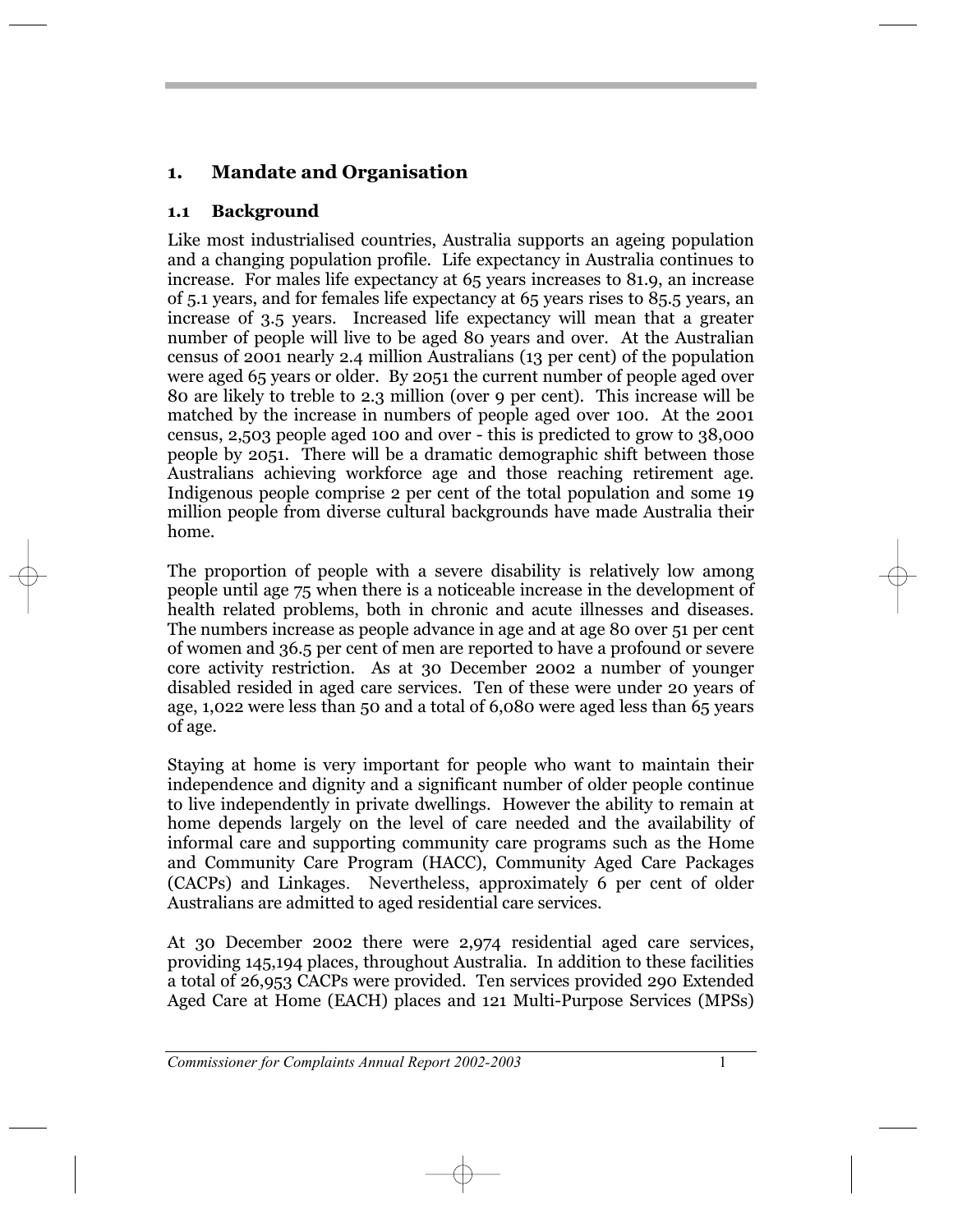providing 2,362 places/packages were available. Under the Aboriginal and Torres Strait Islander Aged Care Strategy, 23 services receive flexible funding to provide 297 places and 94 packages across Australia.

A comprehensive assessment is essential in ensuring that an appropriate level of care is offered to individuals and/or preventing inappropriate or premature admission to services. An Aged Care Assessment Team (ACAT) must first assess a person as eligible for a particular service before a government subsidy is provided for residential care (either high or low care and including respite care); CACPs or EACH programs.

The Australian Government provides recurrent funding for each resident admitted to a residential care setting. The funding is based on a needs based model, known as the Residential Classification System (RCS), where the individual care needs of residents are assessed by nursing, personal care and allied health staff employed within the facility. Residents also pay fees that contribute to the ongoing and capital costs of residential care.

Almost half of the care recipients accommodated in residential aged care services are aged 85 years and over, however, residents in the Northern Territory and other rural and remote areas tend to have a younger age profile. Across Australia approximately 4.5 per cent of all residents are aged less than 65 years. The average length of stay in residential care is approximately 32 months for high care and 23 months for low care.

In order to receive government funding aged care facilities must satisfy their accreditation requirement. Accreditation standards cover management systems, staffing and organisational development; health and personal care; resident lifestyle; physical environment and safety systems. The responsibility for assessing aged care services against the Accreditation Standards (the Standards) lies with the Aged Care Standards and Accreditation Agency (the Agency). In addition to a primary focus on care the Standards present an increased concentration on continuous improvement, education and staff development.

As part of these arrangements aged care services are required to establish and maintain an internal system for dealing with comments or complaints from residents and/or their family and friends. In addition, the right to complain about any aspect of care or services is prescribed within the *Charter of Resident Rights and Responsibilities*.

Anyone experiencing difficulties with care and accommodation issues that may be a breach of an approved provider's legislative responsibility is encouraged to approach the service provider in the first instance and many complaints are resolved at this level. However, for a range of reasons, some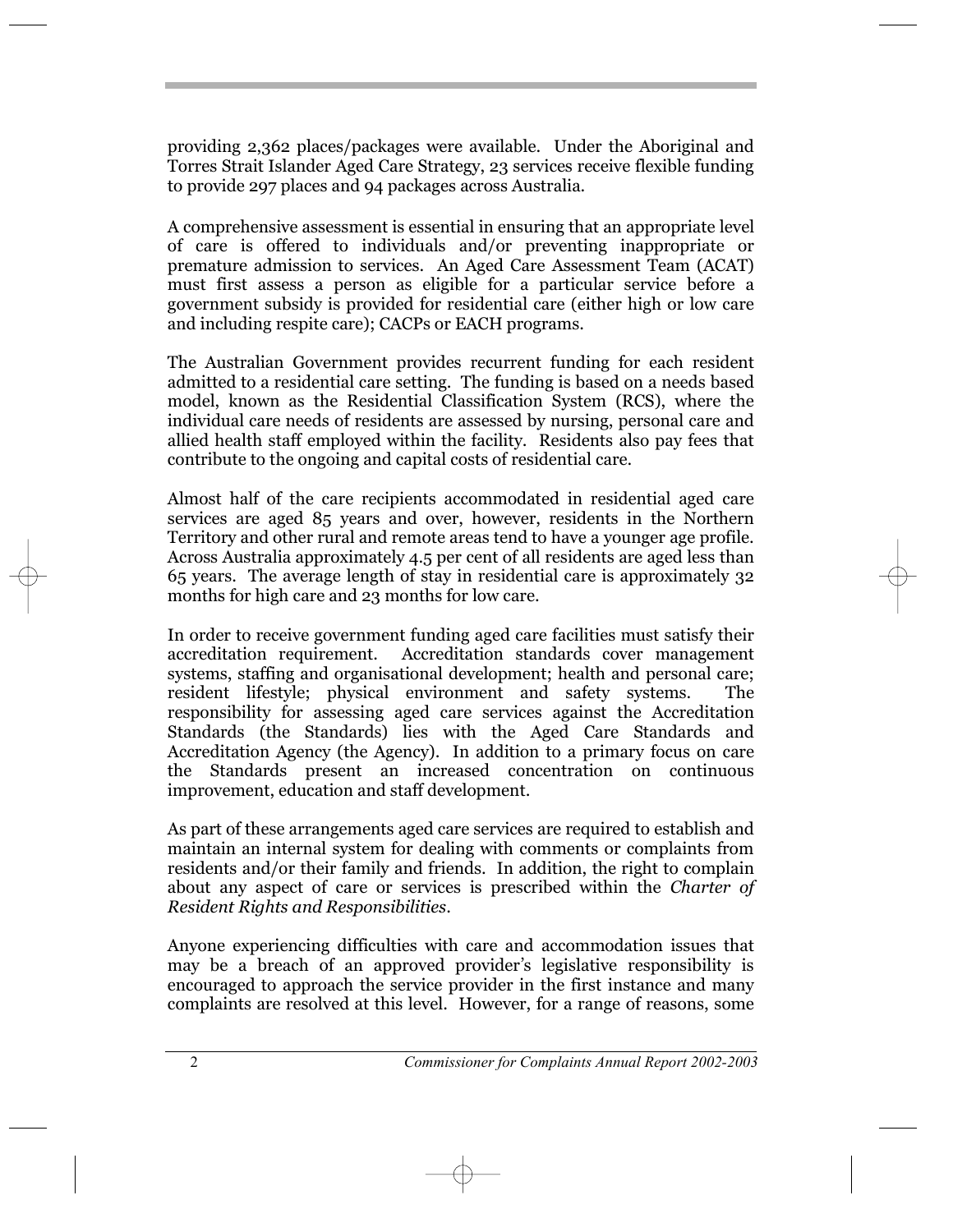people prefer to access a complaints system external to that offered by the service provider. For this reason, a national Complaints Resolution Scheme (the Scheme) was established on 1 October 1997 to assist people who express concern about any aspect of the care or services provided by residential aged care services, CACPs and flexible care services. The mandate of the Commissioner for Complaints (the Commissioner) and the Scheme is confined to these services and is limited to the period following the commencement of the *Aged Care Act 1997* (the Act) and the *Aged Care Principles 1997* (the Principles) in October 1997.

The Scheme allows anyone to make a complaint about any issue that affects a person who is, or was, eligible to receive Australian government-funded aged person who is, or was, engine to receive rustralian government runded aged care services, and that may be a breach of an approved provider's legislative responsibility. Complaints can be made orally or in writing and can be dealt with on an open, confidential or anonymous basis. A national call free telephone number is available to ensure people throughout Australia have access to the Scheme.

In addition to dealing directly with complaints, the Scheme has the capacity to refer issues to other appropriate investigative and regulatory bodies. For example, where systemic issues are identified these are referred to the Agency; other matters may be referred to Medical and Nursing Registration Boards, Police, Coroner, and to Health Service Complaints Commissioners as appropriate, in each State and/or Territory.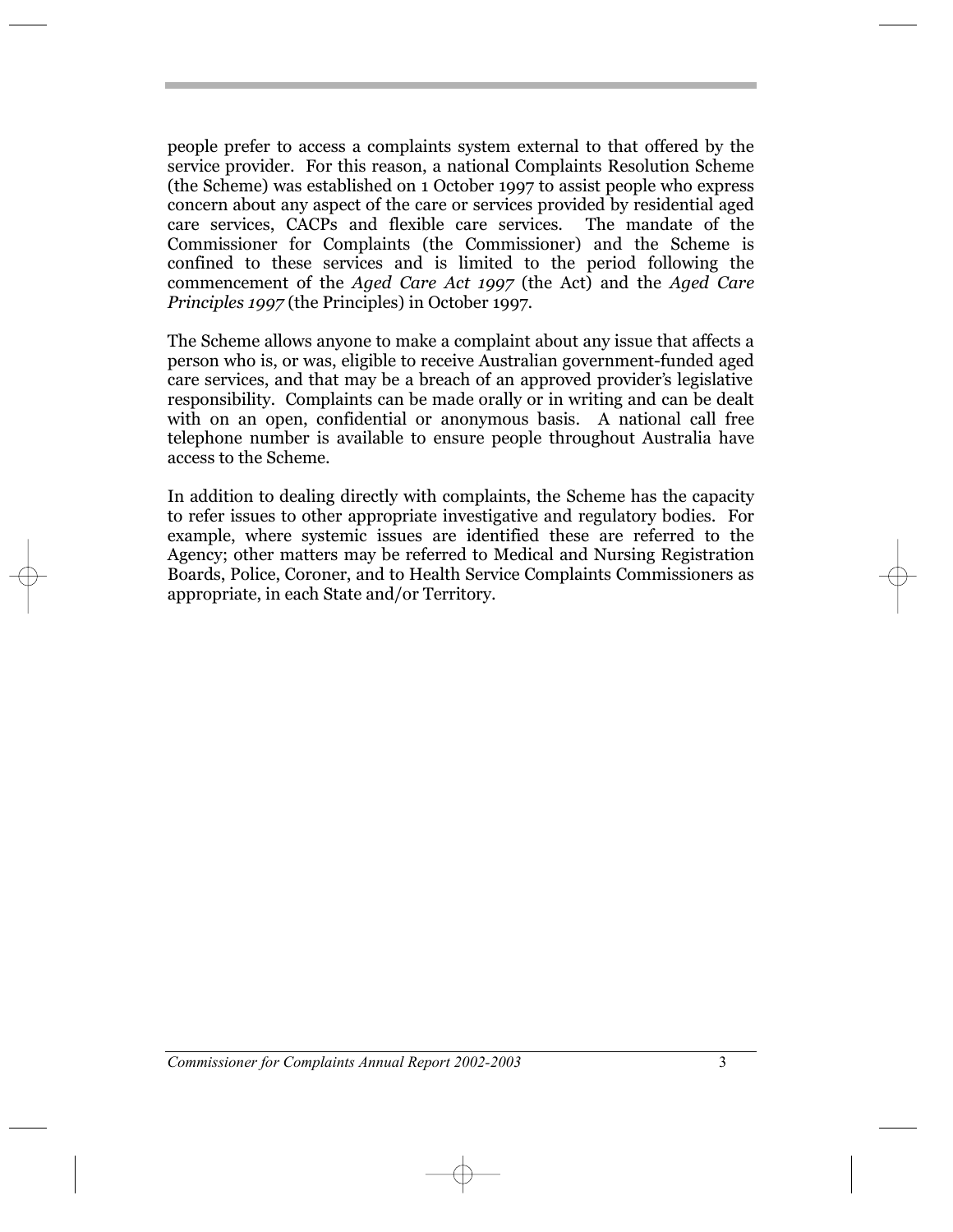## **2. Role of the Commissioner**

The role of the Commissioner for Complaints was established under statute and commenced on 31 August 2000. The Commissioner's role is set out in the *Committee Principles 1997* as follows:

10.34A The Functions of the Commissioner for Complaints

(1) In addition to chairing committees, the Commissioner's functions are:

- **ï** to supervise the chairpersons and other members of the Complaints Resolution Committees;
- to coordinate and review complaints received by the Secretary; **ï**
- to oversight the effectiveness of the Scheme; **ï**
- to deal with complaints about the operation of the Scheme ; **ï**
- to manage the determination process, including the review of determinations; **ï**
- to promote an understanding and acceptance of the Scheme; **ï**
- to advise the Minister on matters relevant to the operation of the Scheme. **ï**

(2) The Commissioner's functions also include the following:

- to give regular reports to the Secretary and the Minister about issues arising out of complaints dealt with under the Scheme; **ï**
- to annually review, and report to the Minister about the operation of the Scheme. **ï**

Additionally, the Commissioner is required to nominate chairpersons and committee members to hear particular matters, to coordinate all Complaints Resolution Committee (the Committee) reports for the financial year and to give the reports to the Minister for Ageing (the Minister) for presentation to the Parliament. The Commissioner is also required to provide advice to the Secretary to the Department of Health & Ageing (the Secretary) in instances where an application to reconsider the non-acceptance of a complaint has been received.

It should be noted that while the statutory responsibility for overseeing the effectiveness of the Scheme rests with the Commissioner, the Scheme is administered by the Department of Health & Ageing (the Department) through its various State and Territory offices. Given these arrangements there is a critical need for a strong, mutually respectful relationship between State/Territory Offices and the Office of the Commissioner for Complaints (the Office).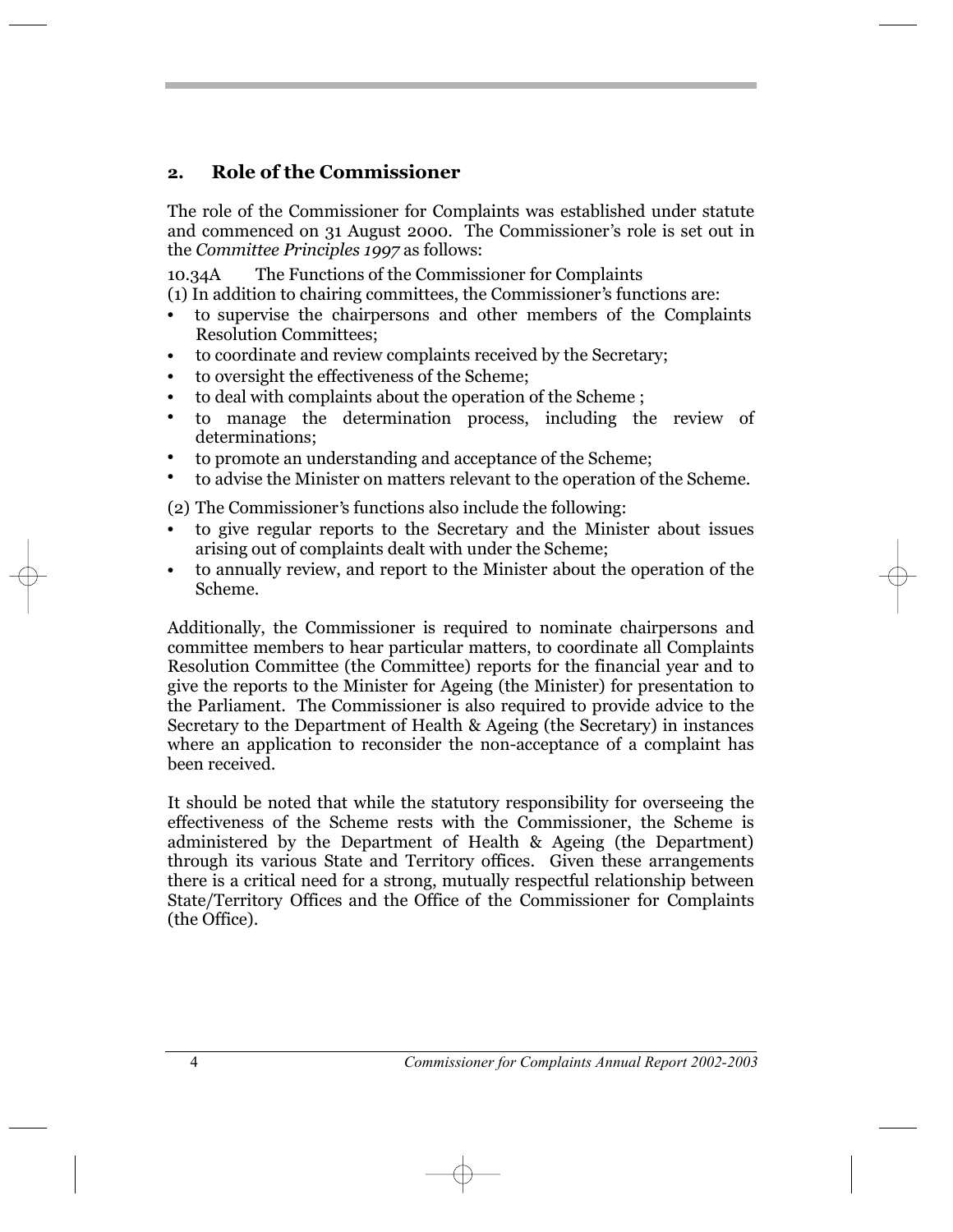#### **2.1 About the Office**

Almost three years have passed since the establishment of the Office of the Commissioner for Complaints. The annual work plan and quality assurance strategy was reviewed in line with the strategic plan for the office and revised as appropriate. During the year the Commissioner contributed articles to a number of health care journals, meetings have been conducted with a variety of stakeholders and, by invitation, the Commissioner and staff have participated in a range of education and information sessions.

To improve accessibility the office has a web site and toll free number. The web site may be found at www.cfc.health.gov.au. On our site, visitors will find an array of information regarding our office and the services we provide. The site also provides information about the Scheme, including the determination and determination review processes. The website provides a capacity to provide feedback to the office and complaints about the operation of the Scheme may be registered online.

As part of our commitment to openness and transparency people dealing with this office are advised of all their appeal rights. During the year the Commonwealth Ombudsman:

- conducted an investigation on the outcome of a determination review conducted in 2000. The Ombudsman concluded that in circumstances, the actions and decisions of the Determination Review Panel (the Panel) were reasonable;
- received a complaint about the outcome of an appeal against nonacceptance of a complaint. After examining the processes adopted by this office the Ombudsman declined to take the matter further;
- received a complaint about the rejection an application for review of a determination. The application was rejected on the basis that it failed to meet the legislative timeframes. After reviewing the process the Ombudsman declined to proceed with the complaint.

In addition, during a review of all relevant files the investigating officer, both verbally and in writing, indicated that the files were comprehensive and well maintained.

## **2.2 Budget**

An indicative salary and operational budget of \$774,300 was allocated to support the ongoing operation of the office. The salary for the Commissioner is set by the Remuneration Tribunal and is included in the budget allocation of \$407,000 for salaries and on costs. The allocation for operational costs in this financial year was \$367,300. Legal costs and costs incurred by committees are met by the Department's Quality Outcomes Branch. The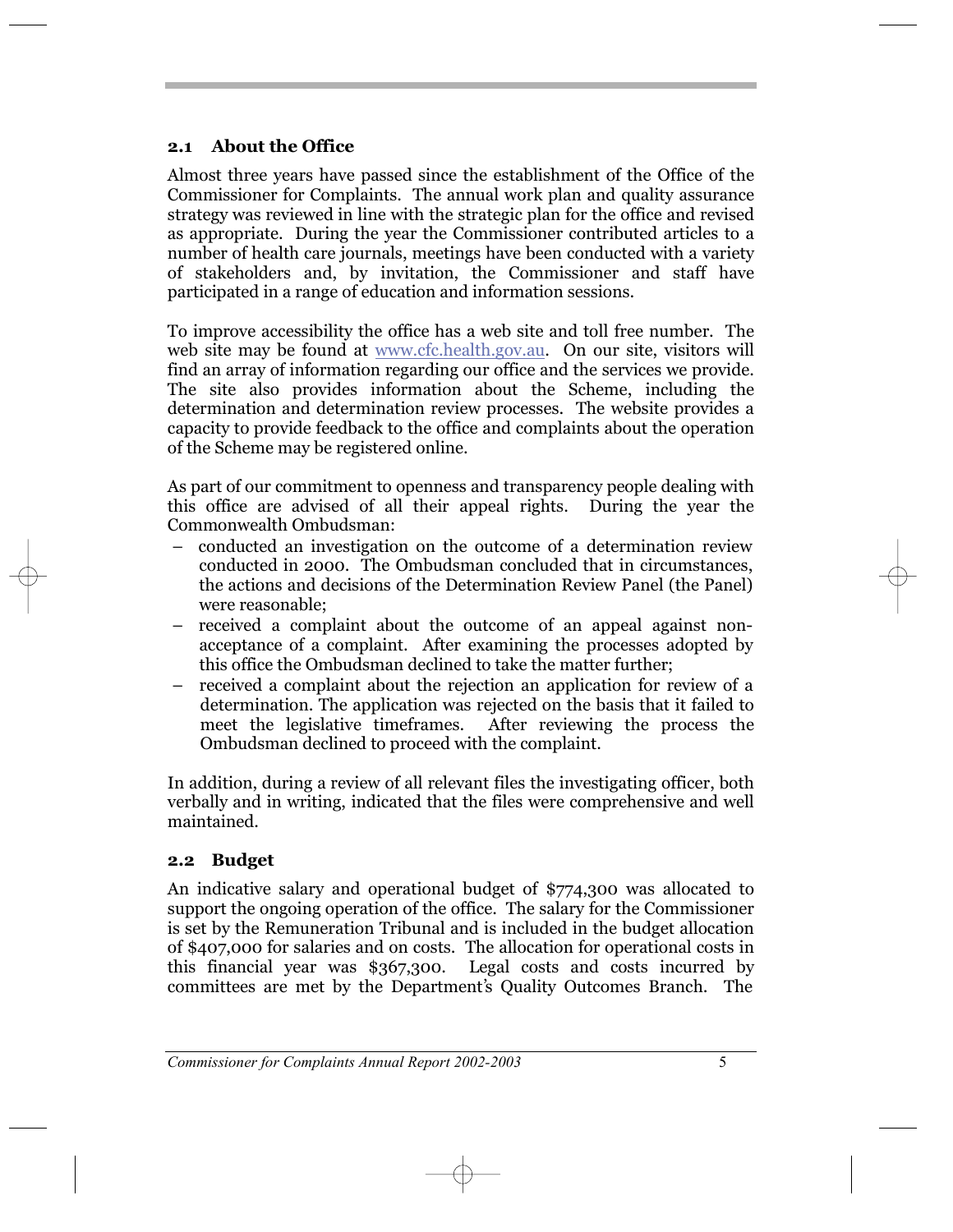Commissioner's Office has been responsible for administration of costs incurred by committees, including travel. While the office has a discrete budget allocation and monitors expenditure, during the 2002-2003 financial year these funds have been authorised and coordinated through the Quality Outcomes Branch.

## **2.3 Demand**

No one should have to tolerate unjust treatment and if a person feels aggrieved by the way their complaint has been handled by the Scheme they have the right to complain and, if all else fails, they have recourse to the Commissioner. There has been no significant diminution in the number of complainants contacting the office. Most people who make inquiries do so by telephone and the vast majority of inquiries are dealt with by providing verbal information. This will often include an explanation of the Commissioner's jurisdiction and other available options. During the reporting period, 30 different individuals have raised concerns about the operation of the Scheme, and/or the management of their complaints. This figure represents 2.5 per cent of complainants who have had dealings with the Scheme during this financial year and a 0.7 per cent reduction from figures during the 2001-2002 financial year. A minority of issues were resolved through the provision of further information. The majority of these complainants raised issues in relation to complaints that were ongoing. Following intervention and liaison with the Scheme, complainants have continued to utilise the Scheme and achieve resolution of their complaint without seeking further recourse through the Commissioner. The above figures do not include people who have contacted this office in relation to the non-acceptance of their complaint or determination review processes.

The office has also received a number of calls from people seeking information and/or wishing to lodge a complaint. People wishing to lodge a mormation and/or wishing to lodge a complaint. Teopic wishing to lodge a<br>complaint are advised of the Commissioner's role and are referred to the complaint are advised of the commissioners fole and are referred to the<br>Scheme's toll free number. A small proportion of calls relate to committee and hearing processes while others have sought general information about the aged care system and Australian government-funded services in particular.

#### **2.4 Achievements**

All operations have been pursued through effective action plans and a number of achievements have been recorded during the reporting period.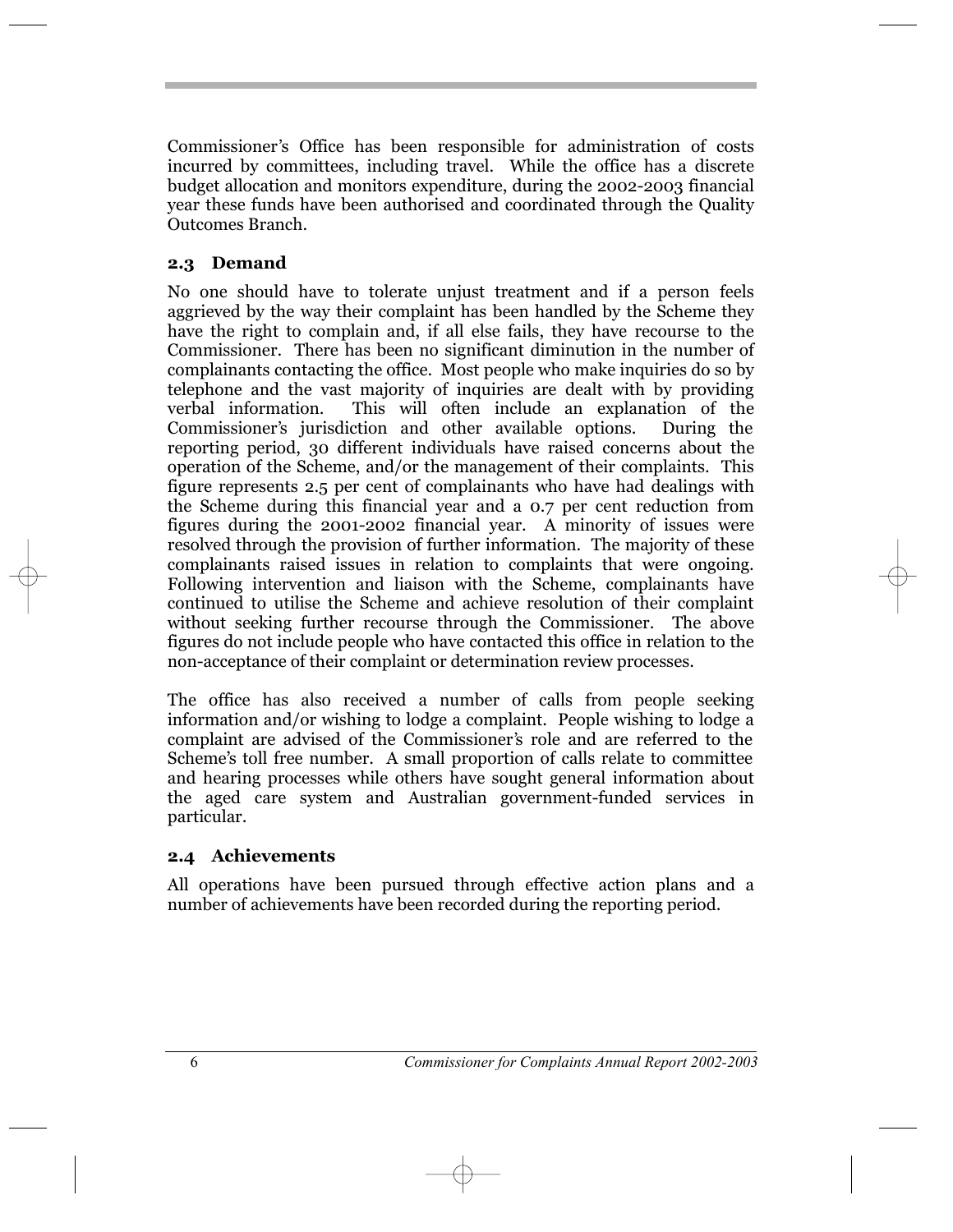#### **2.4.1 Supervising chairpersons and other members of committees**

- A merit based process for establishing panels of chairpersons and committee members culminated in the appointment of 43 successful applicants. ñ
- The office conducted briefing sessions across Australia for all chairpersons and committee members. Sessions concentrated on the conducting hearings and the preparation of Determinations. ñ
- The Commissioner convenes separately constituted committees at the time individual complaints are referred for determination. Discrete committees are drawn from the panel of potential chairpersons and panel of potential committee members and are arranged having given due recognition to the workload and expertise of the individuals concerned.
- The office continues to monitor the costs associated with committee ñ hearings and reviews.
- Preparation and distribution of a newsletter. The newsletter is designed to keep all committee members informed and up to date with events in aged care and the Scheme and is circulated three times a year ñ
- Regular meetings have been scheduled with chairpersons and advice pertinent to the conduct of hearings and preparation of Determination reports has been provided on an ongoing basis. ñ

#### **2.4.2 Coordinate and review complaints received by the Secretary and provide advice to the Secretary on all appeals against the non-acceptance of complaints**

- The office interrogates the database on a regular and random basis to monitor outstanding cases and, on a random basis, has scrutinised a number of complaints to establish whether the Scheme has followed due process in the management of those complaints. Complaints Resolution Officers (CROs), the office, and the Quality Outcomes Branch frequently communicate in relation to trend information, the ongoing management of individual complaints and workload issues. ñ
- The Commissioner continues to provide advice to the Secretary, or delegate when an appeal is lodged against the non-acceptance of a complaint. ñ

#### **2.4.3 Oversight the effectiveness of the Scheme**

The Commissioner and staff routinely participate in the ongoing national induction program. ñ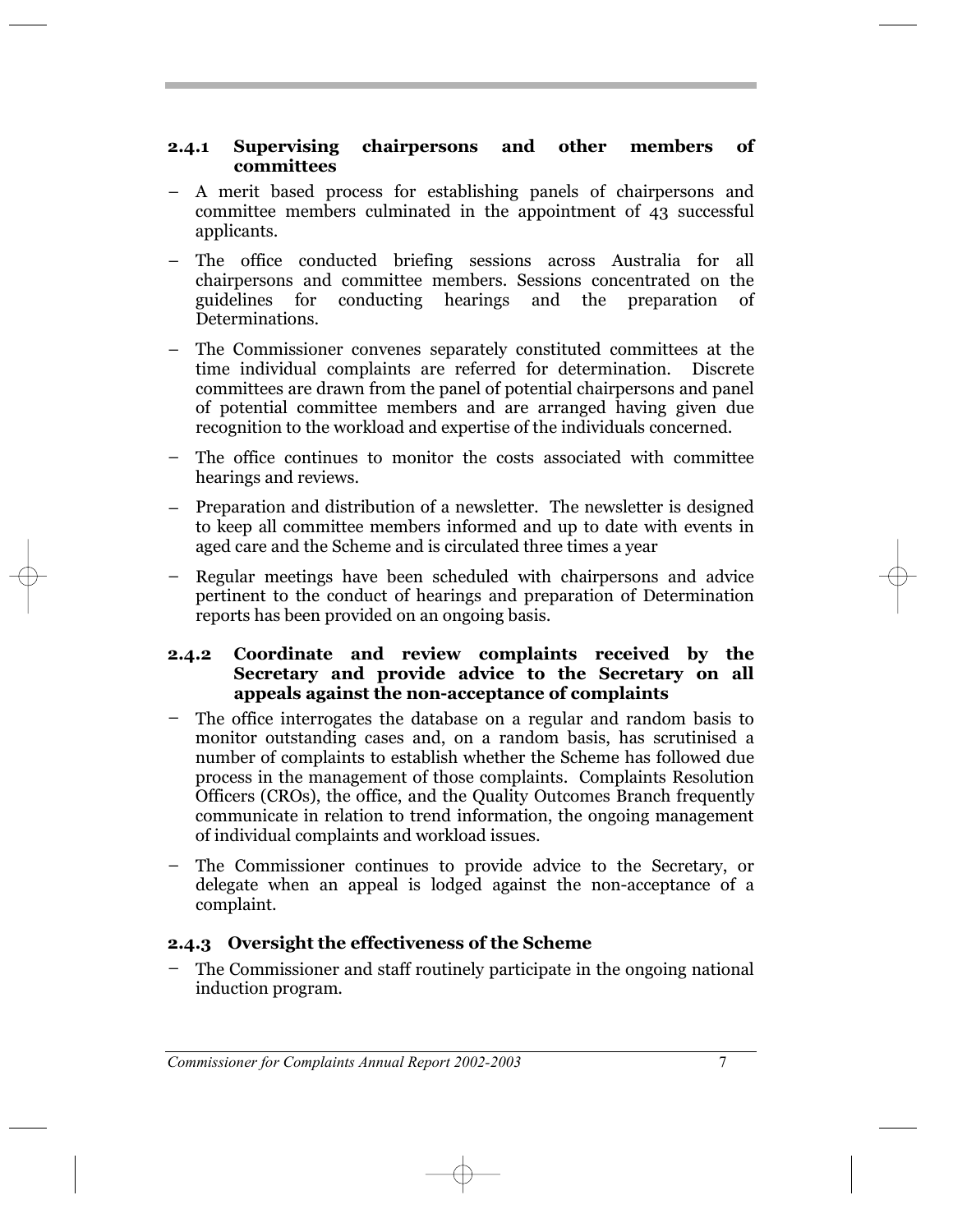- The database continues to be modified in order to create an efficient and user friendly environment and improve the capacity of the Scheme to identify and capture the information collected as part of its operations, and enable an accurate and more comprehensive reporting of this information. A 'super-users' group has been established. The role of this group is to both consider necessary enhancements on an ongoing basis and to provide a level of expertise to other users in each State/Territory.
- The Commissioner and staff participate in the six-monthly national management meetings.
- The office managed and participated in a range of projects including a review of relevant legislation, the revision of the national service charter and procedure manual and the development of a harm protocol. ñ
- The office is responsible for the ongoing collation, analysis and reporting of satisfaction surveys from both complainants and service providers and the analysis and reporting of performance indicators.
- Separate service provider and complainant focus groups were conducted in each State in order to gain an in-depth understanding of people's experience ñ

#### **2.4.4 Deal with complaints about the operation of the Scheme**

- During the reporting period 30 complainants contacted the During the reporting period 30 complainants contacted<br>Commissioner's office to complain about the operation of the Scheme. ñ
- The office also receives calls from complainants whose matters have been addressed and who are contemplating or have initiated appeals for review. ñ
- The office maintains a cooperative working relationship with the Commonwealth Ombudsman.

#### **2.4.5 Manage the determination process, including the review of determinations**

The Commissioner continues to monitor workload issues and to nominate the composition of individual committees, recognising previous duties, experience and expertise. During the reporting period 21 hearings were conducted and ten applications for review were received. ñ

#### **2.4.6 Promoting an understanding and acceptance of the Scheme**

In order to improve knowledge and give a better understanding of both the Scheme and the role of the Commissioner, a number of speaking engagements and meetings have been undertaken with both consumer ñ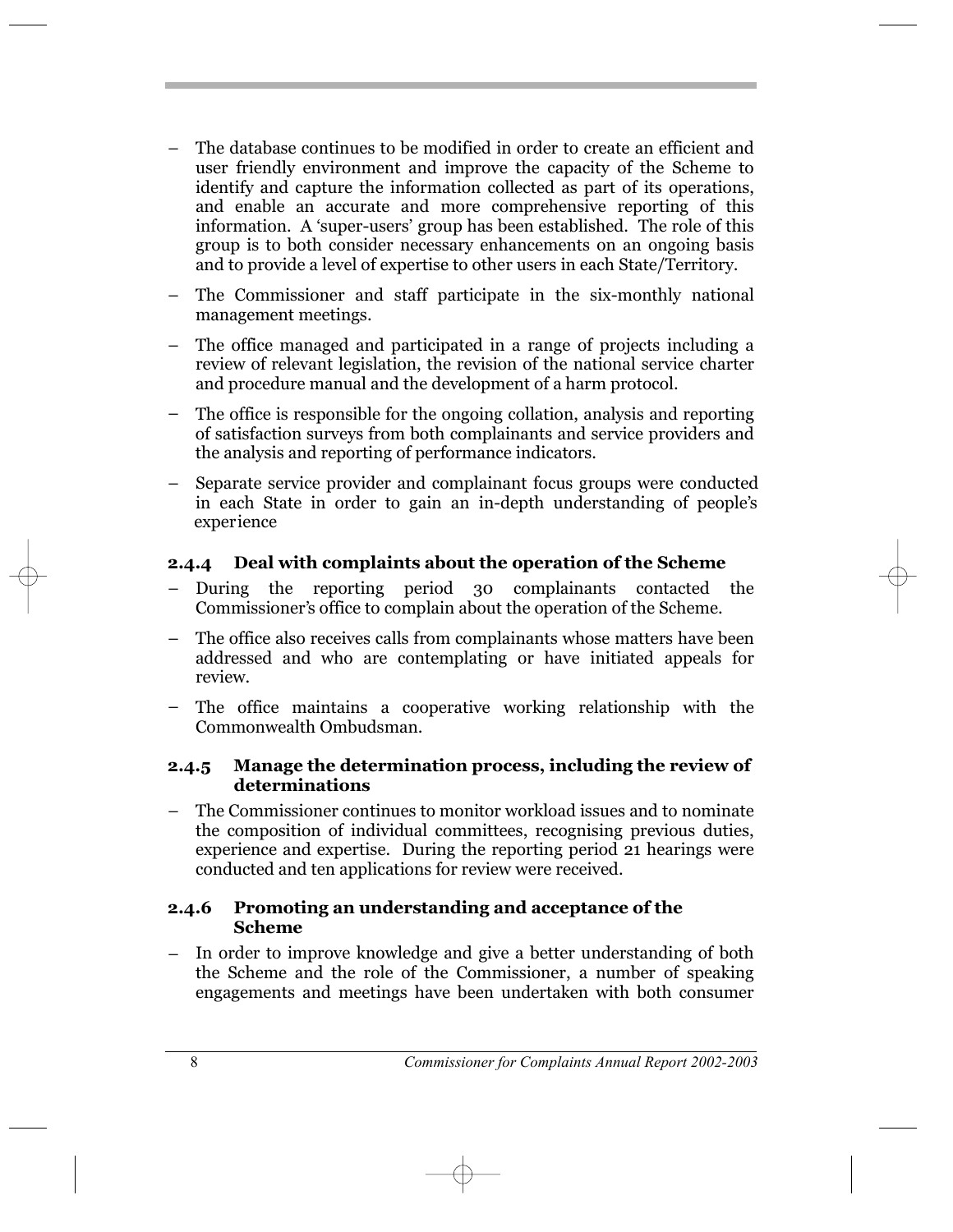and provider groups. Staff also accepted invitations to speak at a range of institutions providing nursing education and other bodies interested in developing or enhancing complaint management systems.

- The Commissioner is a member of the Council of Administrative Tribunals and attends the regular meetings of the Health Care Complaints Commissioners and Ombudsmen. ñ
- The office maintains a comprehensive website, which provides information about the Commissioner's role and the Scheme, including fact sheets and statistical information. ñ

#### **2.4.7 Advise the Minister on matters relevant to the operation of the Scheme**

In addition to his annual report the Commissioner provides a quarterly report to the Minister on matters relevant to the operation of the Scheme. ñ

## **3. The Complaints Resolution Scheme**

The Scheme enables people to formally raise concerns about Australian government-funded aged care services, including CACPs, residential care and flexible services. The Scheme is also seen as a means of offering both parties the opportunity to address a grievance in a way that enhances or rebuilds the relationship between the provider, the care recipient and their family which is so necessary to any ongoing association.

While the Commissioner has a statutory requirement to oversight the effectiveness of the Scheme, the administration of the Scheme is the responsibility of the Department.

Since its inception the Scheme has received in excess of 6,000 complaints. The majority of complaints, approximately 95 per cent, continue to be resolved by negotiation and/or referral, 2 per cent through mediation by an independent mediator, 2 per cent of complaints are finalised via a determination by a committee, and a small percentage are withdrawn.

There are a number of separate but inter-related elements within the Scheme that underpin the resolution process: assessment, negotiation, mediation, determination and review.

- preliminary assessment is handled by CROs prior to the acceptance or non acceptance of a complaint; ñ
- negotiation is managed by the CROs;  $\overline{\phantom{0}}$
- mediation is conducted by qualified mediators; ñ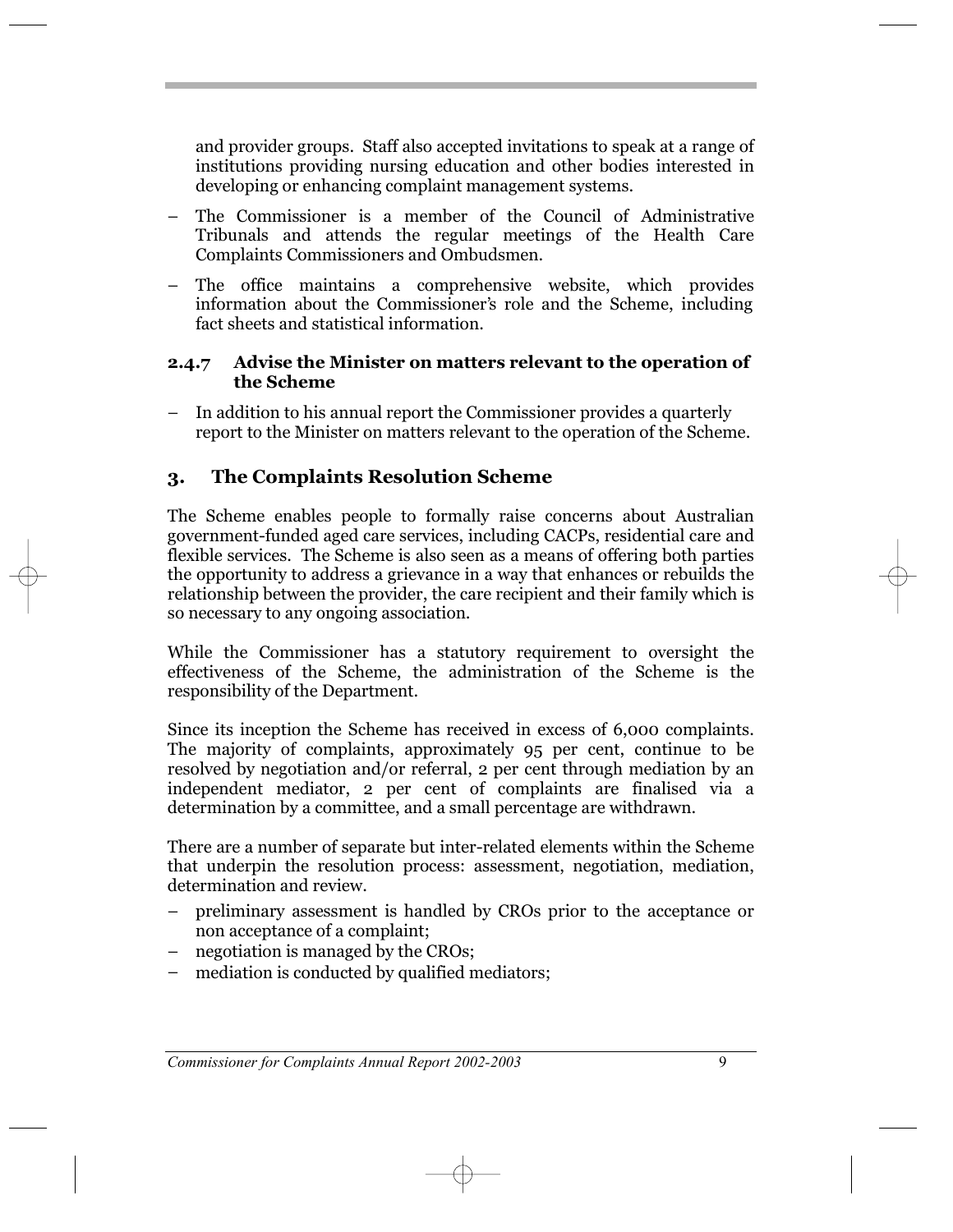- determination is conducted by committees, which are constituted of independent members with skills in aged care and complaints resolution; and ñ
- determination review and oversight of the Scheme is the responsibility of the Commissioner. ñ

## **3.1 The objectives of the Complaints Resolution Scheme**

The objective of the Scheme is to attempt to resolve complaints about Australian government- funded services. The Scheme strives to:

- foster a positive view of complaints as opportunities to reconsider and enhance the delivery of aged care services and programs; ñ
- be free and accessible with the paramount consideration being to resolve complaints for complainants; ñ
- encourage the resolution of complaints at the service level; ñ
- promote and respect the rights of parties to the complaint, including confidentiality; ñ
- ensure that it keeps parties to a complaint informed; ñ
- ensure that it allows all parties the opportunity to comment on, and complain about, its operation;  $\overline{a}$
- ensure that it includes appropriate measures to ensure and specifically remind parties that all parties to a complaint should be free from victimisation or intimidation; and ñ
- ensure that, in appropriate cases, issues are referred to other relevant agencies.  $\overline{\phantom{0}}$

## **3.2 The role of Complaints Resolution Officers**

The role of CROs is to:

- apply the requirements of the legislation; ñ
- work within the requirements of administrative law;  $\overline{\phantom{0}}$
- work within the delegated powers vested in the Secretary; ñ
- receive inquiries which could become complaints;  $\overline{\phantom{0}}$
- explain to the inquirer the roles and responsibilities of the Scheme and the rights of all parties involved in the process if a complaint is made; ñ
- liaise with complainants, service providers, and any other party to a complaint; ñ
- determine the issues which may form the basis of a complaint and decide which issues can be handled by the Scheme and which issues should be referred elsewhere; ñ
- gather further information, if required, in relation to issues in order to assist in their resolution; ñ
- be independent and impartial when attempting to resolve complaints through negotiation; ñ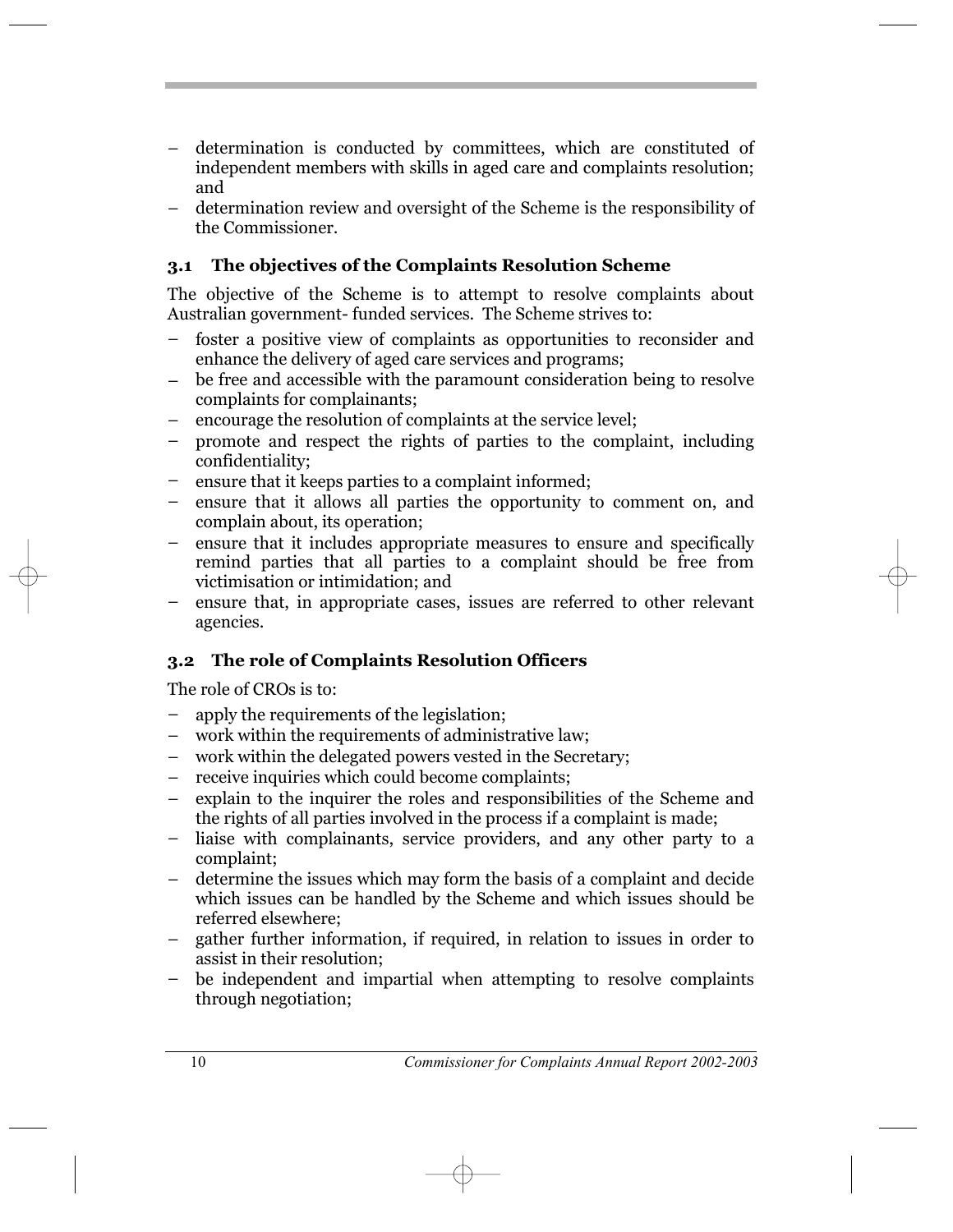- resolve complaints through negotiation, or where not able to do this, prepare complainants and the other parties for possible mediation;
- refer, as required, complaints to committees for determination; provide, as required, determination information to the Panels for review; and ñ
- be accountable for ensuring that decision-making and the progressing of complaints occurs in a timely and efficient manner.  $\overline{\phantom{0}}$

#### **3.2.1 The nature of complaints**

The Scheme is obliged to act on the information provided and each complaint received needs to be assessed on an individual basis. For management purposes complaints, or individual issues identified within a complaint, are initially assessed as urgent or complex. The classification of the complaint can be changed in the event that there is a change in the circumstances.

Examples of issues that require urgent attention are allegations of assault, harassment, a threat to security of tenure, and care and safety issues that pose a threat to the well being of the resident, or residents. A complex complaint is one that involves exploring a number of issues or one very complicated single issue, or where the issues require detailed negotiations with a number of parties.

During previous reporting periods the Scheme also gave an account of the number of complaints that could be described as minor, namely, a single issue without complexity. As the number of minor complaints had steadily decreased over time a decision was taken to record and report on two complaint types - urgent and complex. The trend has been for the Scheme to receive more complaints of a complex nature, that is, complaints with multiple issues, most of which are of a serious character. The number of complaints assessed as urgent has also decreased in consecutive years and remains low at 3 per cent of the total number of complaints recorded.

Complaints are registered as open, confidential or anonymous. The majority of complaints are open, that is to say, the details about the complainant can be released to other parties to the complaint. A confidential complaint is one where the CRO knows the name and contact details of the complainant and care recipient, but the complainant has requested that these details are not passed on to the service provider or any other party. Confidential complaints cannot go beyond the negotiation phase. A complainant may also make an anonymous complaint. In these circumstances the identity of the complainant is unknown and the issue may only be approached on a broad systemic level. The nature of anonymous complaints is such that most are not taken beyond the assessment phase, however, a proportion are referred internally to the Compliance Section for further action.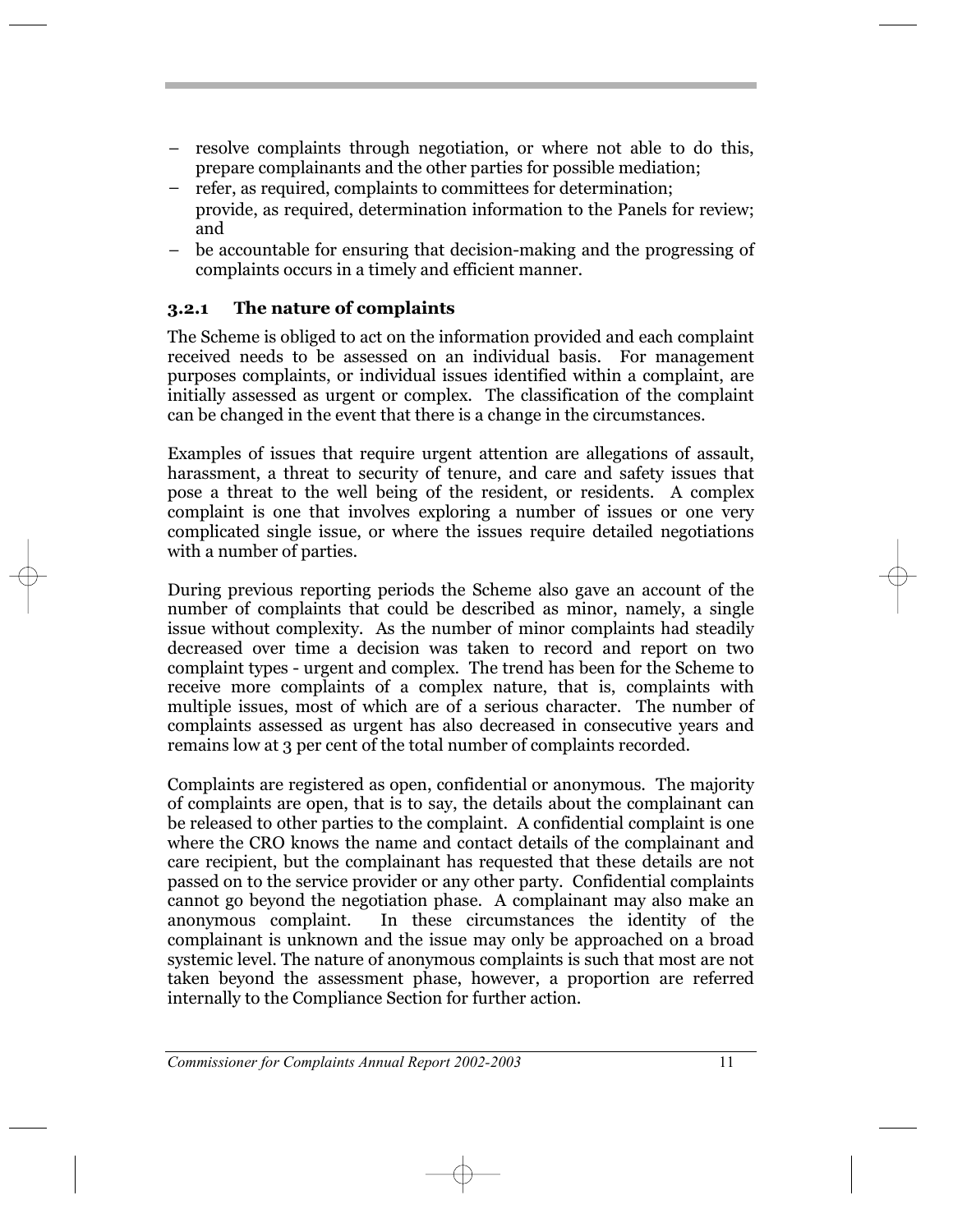#### **3.2.2 Site visits**

Based on the information provided a preliminary assessment of a complaint is made in order to determine whether or not a complaint, or part of a complaint, is to be accepted. A number of States/Territories have now adopted an approach whereby officers from the Scheme visit the facility during the assessment phase. These site visits are conducted as soon as airing the assessment phase. These she visits are conducted as soon as<br>practicable after the complainant's initial contact with the Scheme. Alternatively, the officers will interact by telephone with the service provider to gain a full understanding of the complaint. This approach has been welcomed by complainants and service providers alike and is seen by both parties as a willingness on the part of the Scheme to examine the issues and establish the legitimacy of the complaint, or otherwise, at the outset.

## **3.2.3** Non-acceptance of complaints

When a complaint is not accepted the complainant will receive correspondence from the delegate outlining a detailed statement of reasons. The statement must set out the decision, contain findings on the material questions of fact, refer to the evidence or other material on which those findings were based and give the reasons for the decision.

Providing a statement of reasons not only meets a legislative obligation but it can also be seen as part of a general due process requirement. In many cases the very provision of reasons enables the person affected by the decision to understand why a decision was made. Moreover, because a statement of reasons requires decisions makers to explain their decision they also assist complainants in their consideration of whether to exercise their right of appeal and to point out errors in law or unwarranted findings of fact.

In the event that a complaint is not accepted by the Scheme, complainants have the right to ask the Secretary, in writing, to reconsider the decision made. In these circumstances the Secretary must refer the request to the Commissioner for advice. The statement of reasons provided to the complainant assists the review of the decision by exposing the factual material on the basis of which each decision was made, the considerations that were taken into account and the procedural steps taken by the decisionmaker. After due consideration the Commissioner will recommend that the decision either be confirmed, or set aside and the complaint accepted. While not legislatively obliged to accept the Commissioner's recommendation, the Scheme gives it considerable weight.

## **3.3 The role of mediators**

Where a complaint has not been resolved by negotiation the Scheme utilises the services of external, independent qualified mediators. A panel of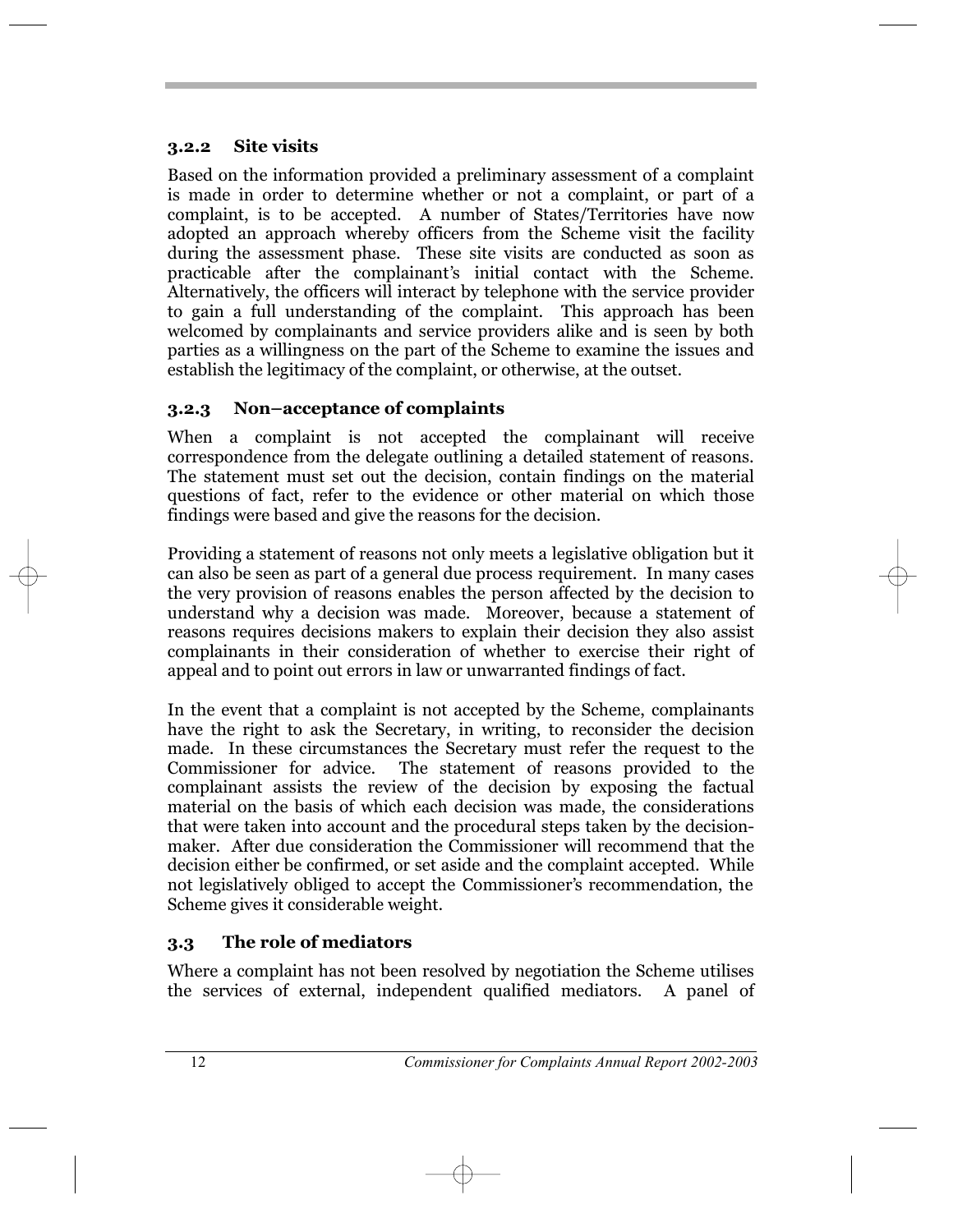mediators has been established in each State and Territory. Individual mediators are drawn from a panel to assess whether mediation is a viable and appropriate option. If mediation is not assessed to be practical or feasible the complaint will be referred to a committee for determination.

Mediation is intended to provide a confidential, informal means of settling disputes and participation is voluntary. The mediation process enables both parties to come together, with a neutral skilled professional, to take an active role in resolving their dispute and coming to a mutually agreed settlement.

## **3.4 The role of Complaints Resolution Committees**

A Complaints Resolution Committee is an independent committee that has the power to make determinations about complaints that cannot be resolved through negotiation or mediation. A committee comprises a chairperson (drawn from a panel of potential chairpersons) and two other members (drawn from a panel of potential committee members).

Committees are independent and are not directed by the Department. While the Principles establish a wide range of functions their main role is to conduct hearings in relation to complaints that have been referred for determination. A committee must finalise a complaint by making a determination and may set out a course of action that an approved provider must follow to address the issues raised in the complaint. Approved providers have a responsibility under the Act to comply with determinations and departmental follow-up occurs approximately six weeks after the date of the determination.

## **3.5 The role of Determination Review Panels**

Should a party wish to seek review of a determination, the Commissioner must receive an application for review within seven days after the day the person or organisation receives a copy of the determination. The application must state the reason why the review is being sought, other than mere dissatisfaction with the outcome of the determination hearing.

Panels are constituted under section 10.72 of the Principle*s* and comprise the Commissioner as chairperson and a panel member, appointed by the Commissioner from the panel of potential chairpersons. The review must be commissioner from the paner of potential enargersons. The review must be made on the basis of the committee's reasons for the determination and any evidence before the committee when it made the determination, as well as the application for review, a transcript from the hearing and any written submissions made by a party to the complaint. The panel is required to either confirm or vary the determination or to set the determination aside. If the panel confirms or varies the determination, the panel's decision has effect as if it were a determination made by a committee. If the panel sets the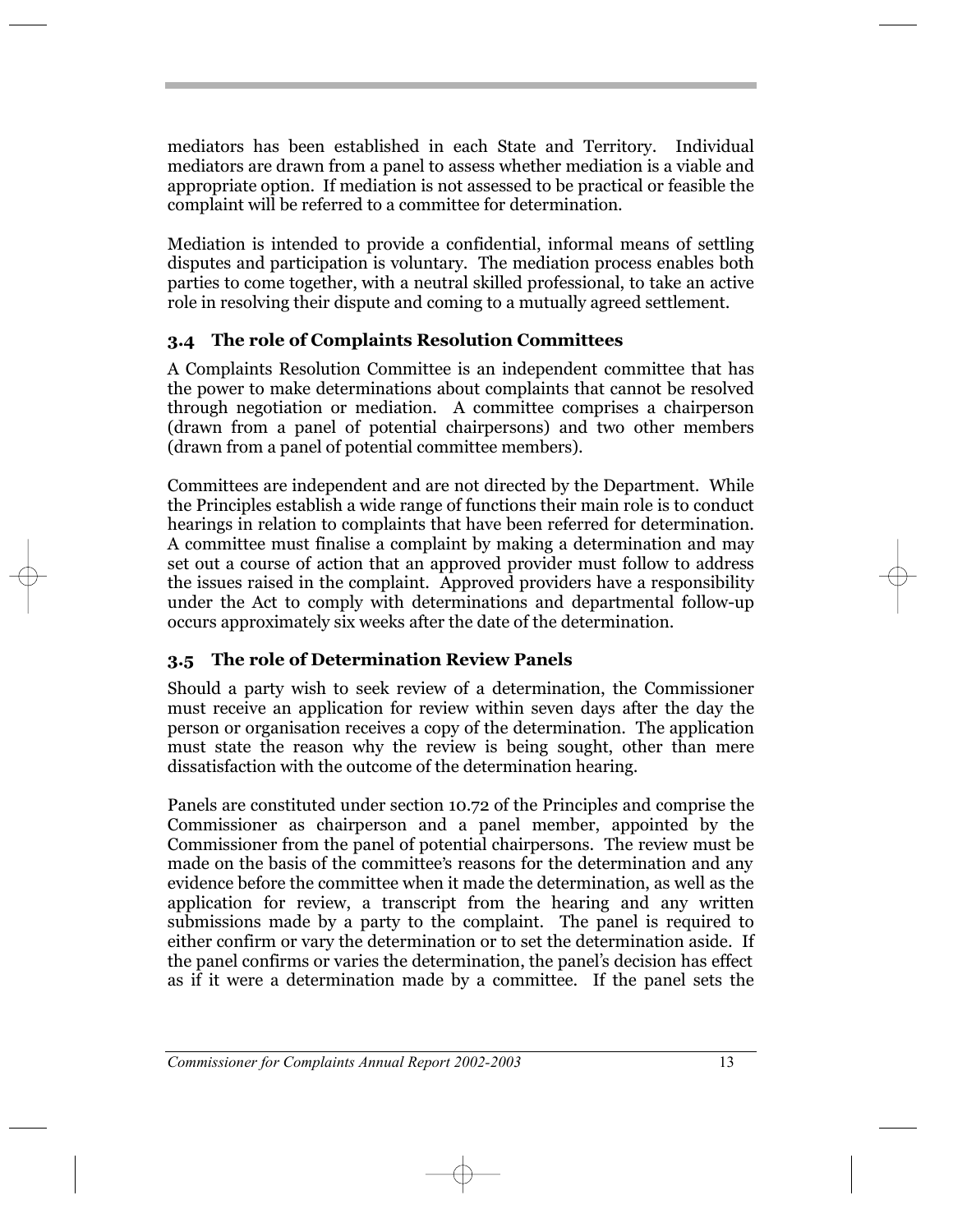determination aside, the matter is referred to a new committee for determination.

## **3.6 The role of the Approved Provider**

The Act and the Principles provide a package of measures designed to improve the quality of care and services in Australia's aged care service system. As part of these arrangements, all aged care service providers are required to establish an internal system for dealing with comments or complaints from residents and/or their family and friends.

It is essential that providers and staff are aware of importance of establishing and maintaining a good internal complaints resolution mechanism as part of their ongoing quality assurance program and to understand the nature of the approved provider's responsibilities in relation to this issue. A brief summary of the most relevant legislative provisions follows.

## **3.6.1 Responsibilities under the Act**

Approved providers have a number of important responsibilities under the Act and the Principles in relation to the resolution of complaints (paragraph 56-1(i) and section 56-4 of the Act, in particular).

Approved providers must:

- establish an internal complaints resolution mechanism;
- use that mechanism to address any complaints concerning the care recipient;  $\bullet$
- advise the care recipient of any other mechanisms available to address complaints as well as providing such as assistance as the care recipient requires to use those mechanisms; ï
- allow people authorised by the Secretary to investigate and assist in the allow people authorised by the secretary to investigate and assist in the resolution of complaints ("representatives") such access to the service as is specified in *the User Rights Principles*; and ï
- comply with any relevant determination made by a committee (subsection  $56-4(1)$  of the Act). ï

In addition, for residential care services, the complaints resolution mechanism referred to above, must be the complaints resolution mechanism provided for in resident agreements entered into between care recipients and approved providers (paragraph  $59-1(1)(g)$  and subsection  $56-4(2)$  of the Act).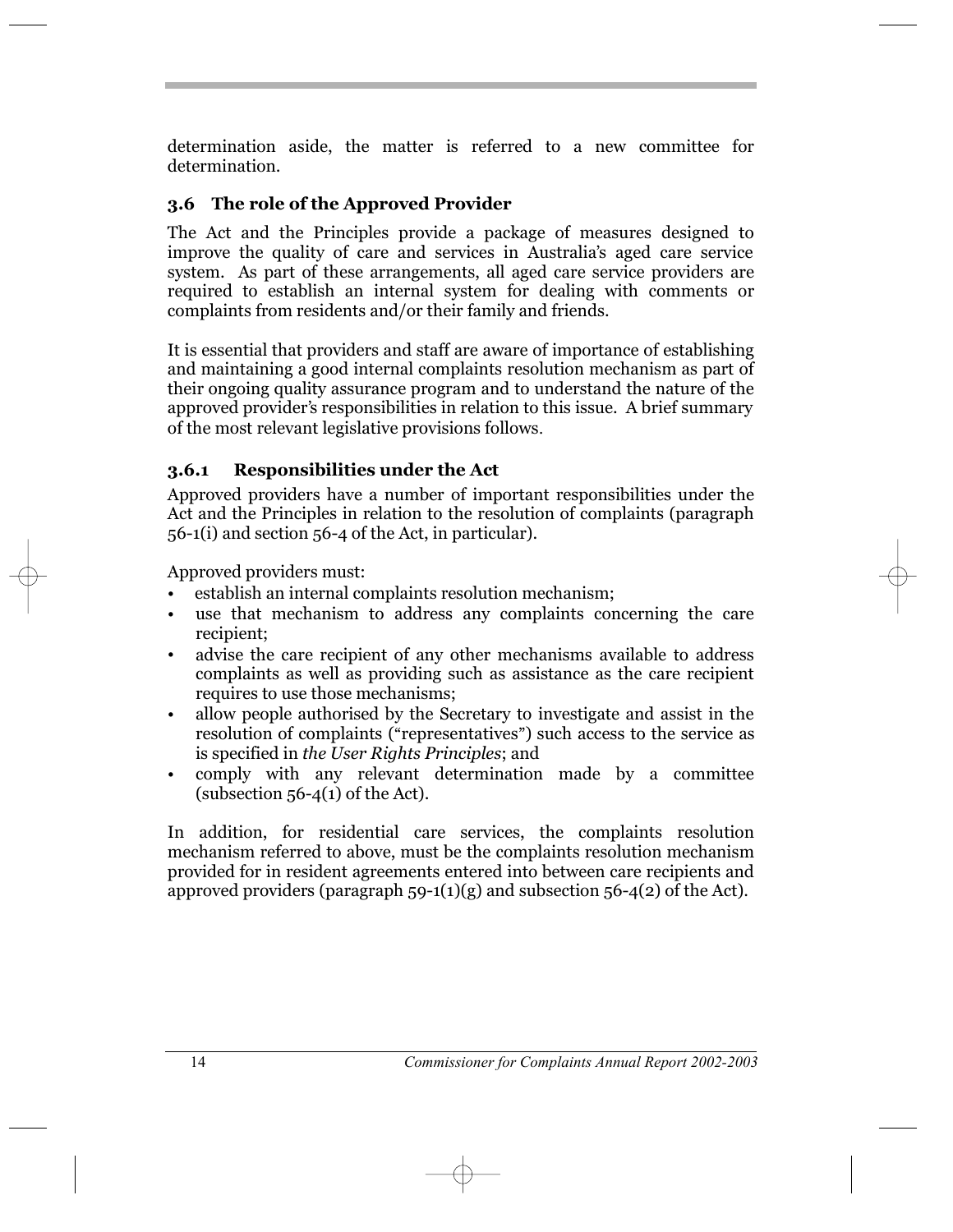## **3.6.2 Responsibilities under the Aged Care Principles**

#### **3.6.2.1 Quality of Care Principles 1997 – Accreditation Standards**

Under the *Quality of Care Principles 1997*, and in particular the Accreditation Under the *Quality of Care Principles 1997*, and in particular the Accreditation Standards, one expected outcome is that "each resident (or his or her representative) and other interested parties have access to internal and representative) and other interested parties have access to internal and external complaints mechanisms" (item 1.4). Other particularly relevant items of the Standards are items 3.6 and 3.9, namely that "each resident's right to or the standards are nems 3.0 and 3.9, namely that each resident s right to<br>privacy, dignity and confidentiality is recognised and respected" and "each resident (or his or her representative) participates in decisions about the services the resident receives, and is enabled to exercise choice and control services the resident receives, and is enabled to exercise choice and controver his or her lifestyle while not infringing on the rights of other people".

Obviously, all the above items are relevant to the establishment and maintenance of a good internal complaints mechanism. Failure do so can manichance or a good internal complaints incending. France do so can<br>give rise to a potential breach of an approved provider's responsibility to meet the standards (paragraph  $54-1(1)(d)$ , section  $54-2$  of the Act), can have implications in terms of the residential care service's accreditation.

## **3.6.2.2 User Rights Principles 1997 - Charter of Residents , Rights and Responsibilities**

In the *User Rights Principles 1997*, in the Charter of Residents' Rights and Responsibilities, the most relevant rights that residents of residential care services have in relation to internal complaints mechanisms are the rights to:

- **ï** be treated with respect and accepted as an individual, and to have his or her individual preferences taken into account and treated with respect;
- freedom of speech;
- **ï** complain and to take action to resolve disputes;
- have access to advocates and other avenues of redress; and
- **ï** be free from reprisal, or a well-founded fear of reprisal, in any form for taking action to enforce his or her rights (Schedule 1).

Under the Act, an approved provider is obliged not to act in a way that is inconsistent with the above rights.

## **4. Quality Assurance**

Quality assurance is important and the program put in place not only assesses the extent to which the intent of the Act and Principles is being implemented, but also supports improved decision-making and provides useful information regarding the future direction of the Scheme. During the year there has been a further strengthening of internal communication systems and procedures. The CRS internal procedure manual has been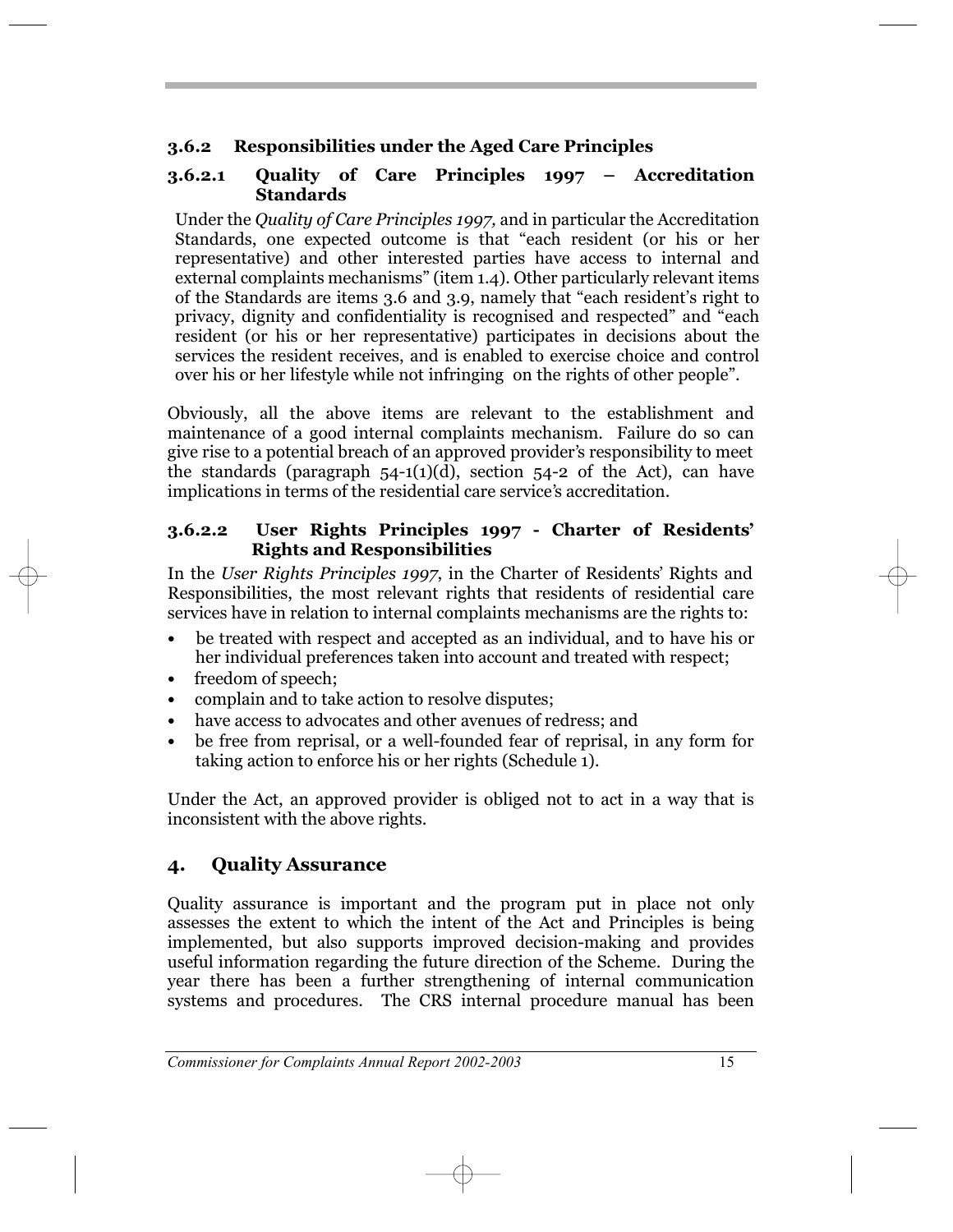revised to ensure consistency of approach in all complaint handling and is a valuable resource for all new staff. Recent the key words used to identify compliant issues were re-examined. This review underscored the importance of well-defined, accurately reported uniform data in which each item has precisely the same meaning for staff in all jurisdictions.

## **4.1 Database**

The CRS database is both a complaint management tool and, through the wide range of statistical reports generated, is a useful adjunct in the consideration of all quality assurance issues. There are, however, a number of limitations in reporting the available data and care needs to be exercised when interpreting the statistics provided. The database is continually being upgraded to ensure ease of use and practicality and to improve the capacity of the Scheme to capture data and provide accurate and meaningful reports.

## **4.2 Performance Indicators**

A suite of 16 performance indicators was established for the Scheme and comprises one element of an overall quality assurance strategy. In themselves performance indicators do not demonstrate that a program s , performance is wholly satisfactory, however, they are a primary tool for establishing accountability and are intended to communicate future directions and establish where there is a need for change or improved performance. The development of performance indicators is an evolutionary process and it is recognised that, over time, measures will change as goals are met and improvements are made. Following a review a minor modification was made to one indicator.

## **4.3 Satisfaction Surveys**

The utilisation of satisfaction measures is part of a strategic approach to improve services to the public where it is warranted. Generally speaking, the satisfaction surveys are intended to measure the overall level of satisfaction of both complainants and service providers and the extent to which their expectations were met by the Scheme. Even before making contact with the Scheme most clients have a perception or belief as to the level and quality of the service that they should receive and an expectation that their desired outcomes will be achieved.

A number of different factors contribute to determining client expectations. When used together, qualitative and quantitative methods can provide richer data than either method used alone. For this reason focus groups were conducted in all States. Participants were offered an opportunity to discuss their shared interests with in an open and non-threatening environment, as a way of adding context, depth and greater insight into people's experiences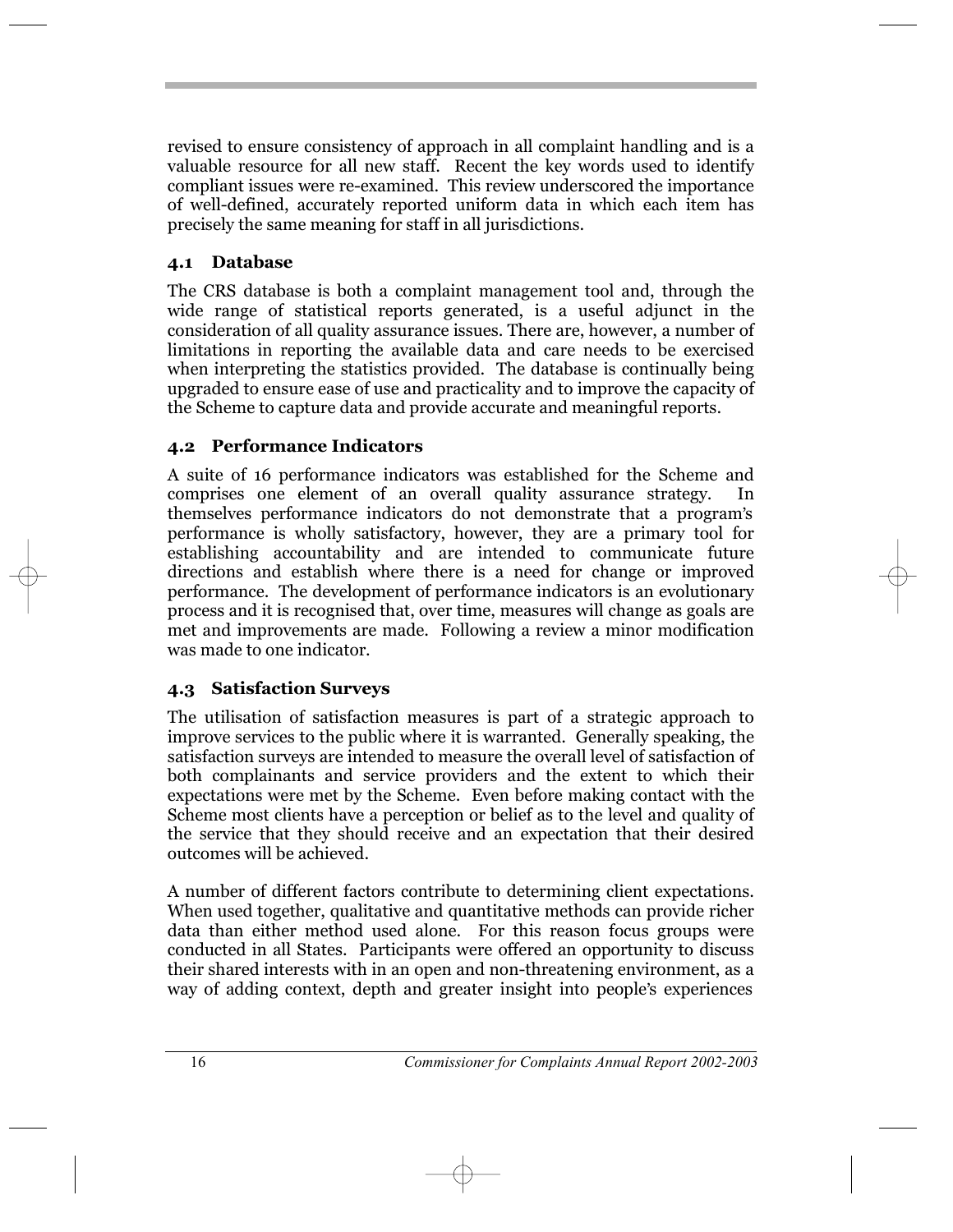and thoughts following their involvement in the complaint resolution process.

## **4.4 Service Charter**

The practice of informing clients about program service standards and the level and quality of service they can legitimately expect to receive underlines a commitment to service delivery and prevents the creation of expectations that cannot possibly be met and so reduces dissatisfaction.

A working party was established to revise the draft *National Service Charter* and recently finalised its work. The charter was prepared in not only response to the Government's requirement that all government bodies which provide services to the public develop individual charters, but also as an expression of the Scheme's commitment to provide quality services in its dealings with consumers.

A second consultation phase to allow further comment on the revised document and accompanying brochure is to occur during the first quarter of the 2003-2004 financial year.

## **5. Complaints Resolution Committees**

## **5.1 Legislative framework and committee selection**

Committees are established under the Act to determine the resolution of complaints referred by the Scheme.

## **5.1.1 Committee appointments**

While the Minister, under 96-3 of the Act, may establish a committee, its composition is to be as provided for in the Principles. These Principles provide for the Secretary to appoint persons to each of two panels, one for potential chairpersons (subsection 10.78(2)) and another for potential committee members (subsection 10.79(3)). The Commissioner then has authority to appoint chairpersons and two other members from the respective panels to constitute committees as required (section 10.79A).

In April 2002 expressions of interest were sought from suitably qualified people who were interested in applying for appointment to these panels. Information kits were sent to 1,302 people and 426 formal applications were subsequently received.

The process for appointment was merit based and designed to identify the best candidates for the role and therefore all applications were assessed against the specified eligibility criteria. Those who met these criteria to a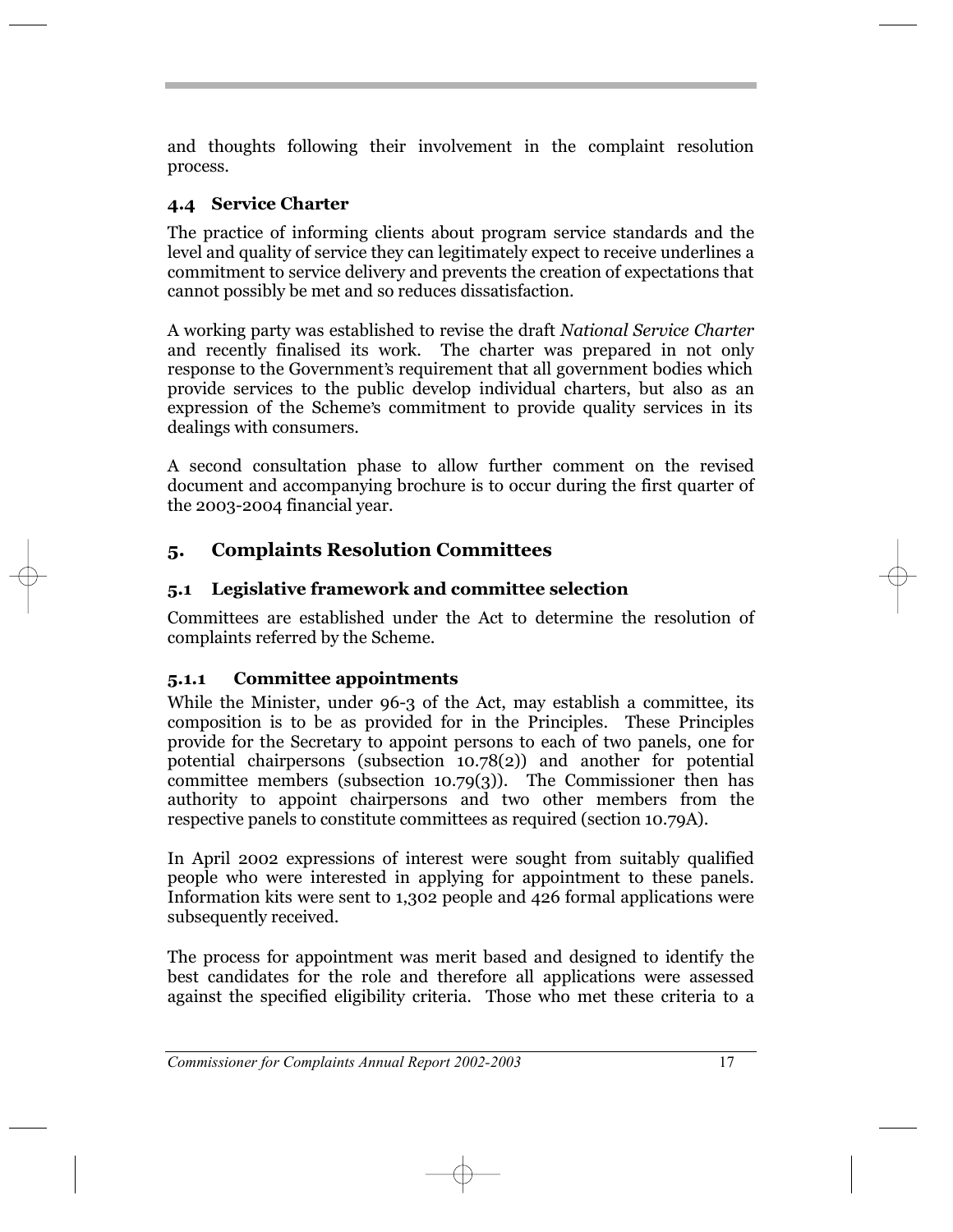high degree (156) were further assessed and 98 applicants were short-listed for interview. The interview panel was impressed with the calibre and commitment of all those interviewed. However, as the number of available positions were constrained it was necessary to give serious consideration to the range and mix of skills, expertise and experience available. A total of 43 people were recommended for appointment - eight to the panel of potential chairpersons and 35 to the panel of potential committee members. The period of appointment is for three years from 1 September 2002 to 31 August 2005.

Working as a committee member is a challenging and often difficult position. There is an even greater burden on chairpersons not only to ensure the process of the hearing is appropriate for the parties but that the overall aims of the Scheme are achieved. Chief among those aims is the resolution of complaints and facilitating the ongoing relationship between the parties. The Commissioner would like to publicly acknowledge the hard work and dedication of all outgoing chairpersons and committee members and to thank them for their contribution.

## **5.1.2 Convening a Complaints Resolution Committee**

The Commissioner is required to convene a committee within seven days following the referral of a complaint for determination. In performing its functions the committee is required to act with as little formality and as quickly as the requirements of the Principles and a proper consideration of the issues before the committee allow. Committees are not bound by the rules of evidence and may receive information or submissions orally and/or in writing.

Following a hearing the committee provides a written determination. Where the committee finds that a service provider has breached a statutory responsibility, the determination generally sets out a course of action for the service provider to follow in order to address the issue.

The Commissioner meets with chairpersons on a regular basis and at the end of each financial year the chairperson is required to prepare a report on the or each miancial year the enamperson is required to prepare a report on the<br>committee's activities during the year. Chairpersons are nominated to hear matters across all jurisdictions and therefore their reports have been consolidated and are included here.

# **6.** Chairpersons' reports

A total of 21 cases were referred to committees during the 2002-2003 financial year. The figure below shows the number of cases referred in each jurisdiction. The majority of these cases (62 per cent) were convened in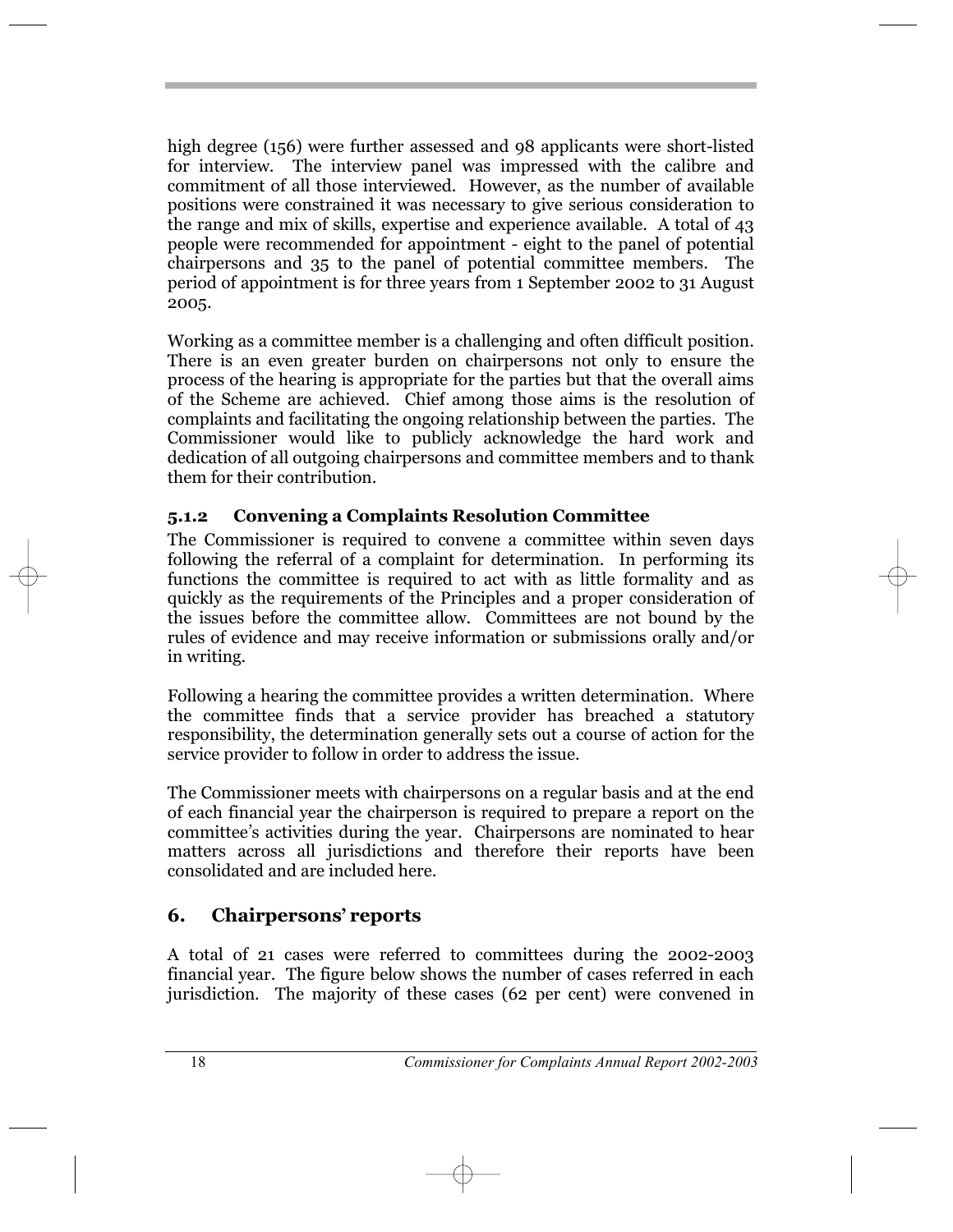Queensland. During the year four cases were withdrawn immediately prior to the hearing date. All cases referred for resolution related to care and services provided in residential care facilities.

In most instances chairpersons advised that they had heard cases in and beyond the State in which they reside. Chairpersons reported that the cases referred for determination are generally more complex not only in relation to the number and nature of the issues involved but also because of the often quite tense relationship between the parties and in some cases unrealistic expectations in relation to achievable outcomes. A trend towards a more legalistic approach on the part of both complainants and service providers was also reported by chairpersons.

Chairpersons again reported that in many instances the parties attending hearings were ill prepared and have in some cases not called staff directly involved at the service level to give evidence but relied on senior administrative staff and documentation to support their case. A further concern reported is an increase in the number of submissions tendered to the committee on the day of the hearing. It appears this practice is intended to deny other parties to the complaint access to documents and an outline of the case to be presented prior to the hearing. In order to accord all parties natural justice, chairpersons find it necessary to allow sufficient reading time on the day to enable parties to absorb and respond to this material. On occasions this has led to a second hearing day and a commensurate increase in committee costs.

The interval between referral to a committee for determination and the conduct of a hearing varies. This period of time enables the secretariat to schedule a hearing at a time suitable to all those involved and provides the parties with sufficient time to prepare a written submission, in some cases with the assistance of the advocacy service. Additional time is allocated for the exchange of information and to allow all parties, and the committee to become familiar with the substance of the submissions.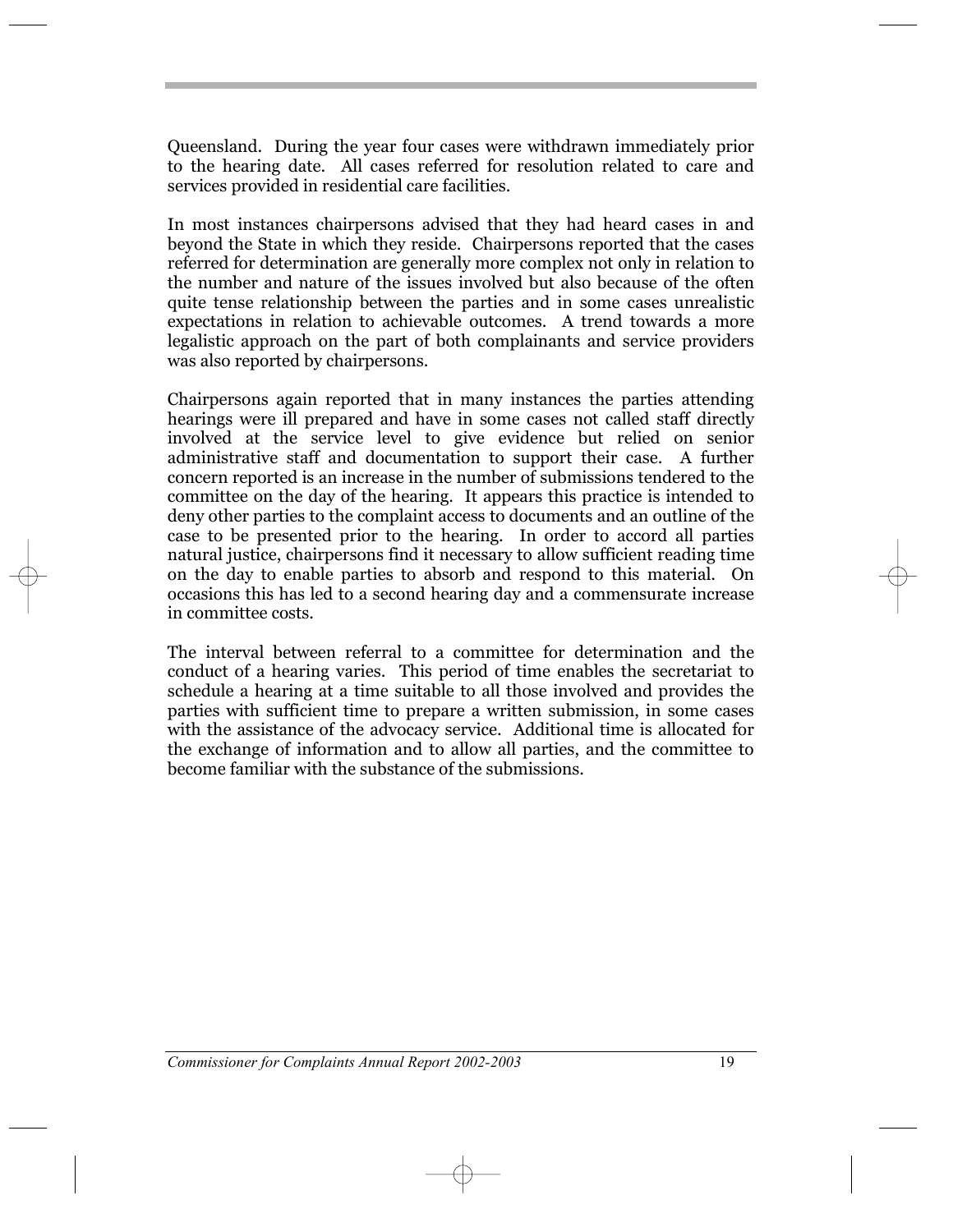

*New South Wales and the Australian Capital Territory*

Two complaints were referred for determination during the reporting period, however, one complaint was withdrawn before being heard. Neither complaint related to services in the Australian Capital Territory. The complainant in the matter that proceeded to determination was supported by an advocate from The Aged-care Rights Service (TARS) and was heard in the metropolitan area. The issues related to the preparation of a contingency plan for emergencies.

The time between lodging the complaint and the hearing was 211 days. The average time between referral to a committee and the conduct of a hearing was 29 days. The time between the hearing of the case and finalisation of the report was 19 days.

## *Victoria*

Two hearings were conducted in Victoria. Both hearings were held in the metropolitan area and involved a service from the voluntary/charitable sector. The matters before the committee included issues related to continence management, call bells, cooling, nutrition and hydration, weight loss, documentation and communication and internal complaints mechanism.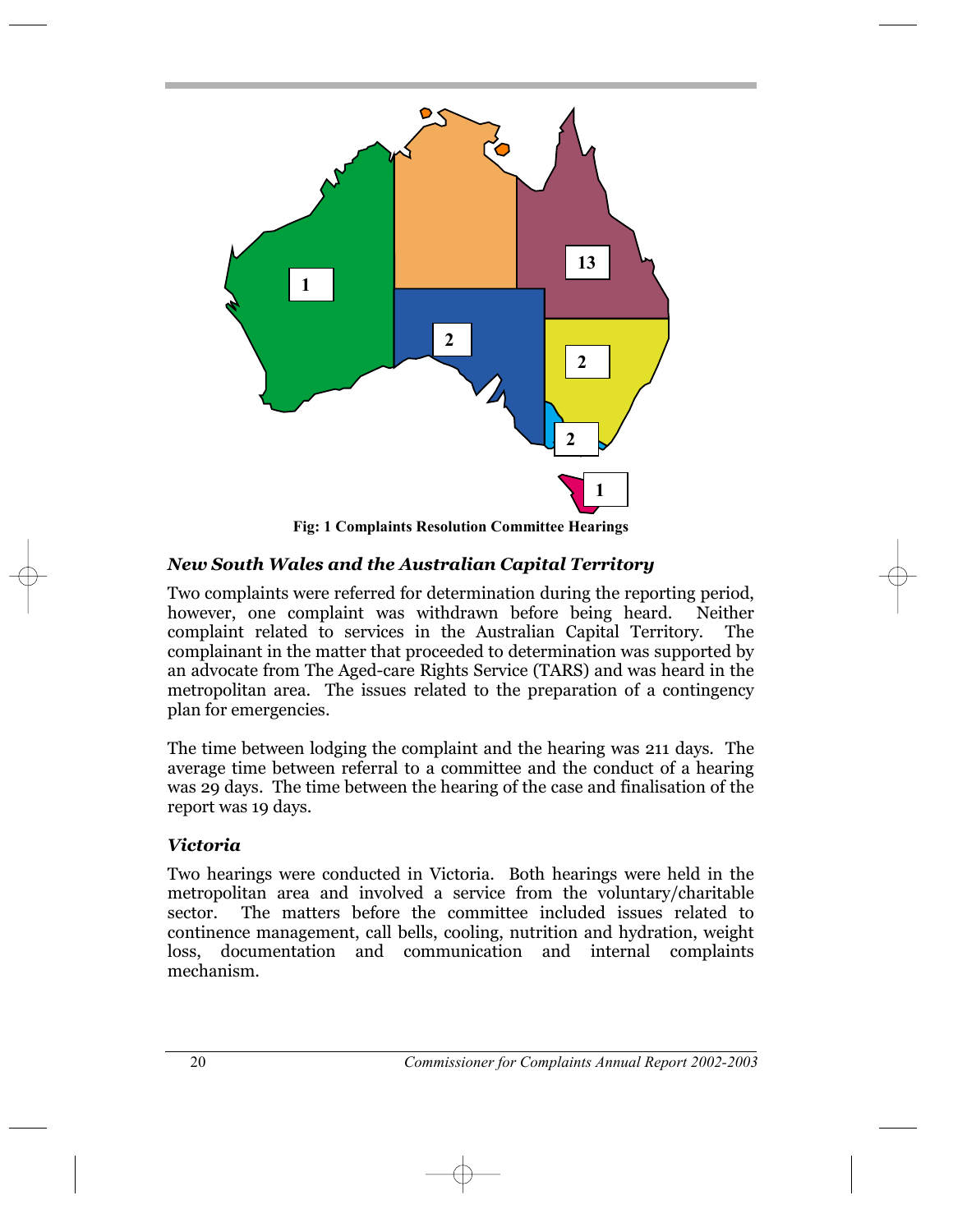The time between lodging the complaints and the hearings was 150 and 114 days respectively. The time between referral to a committee and the conduct of the hearings was 30 days and 44 days respectively. Twenty-four days elapsed between the hearing and the provision of a Determination in the first matter. The second case was conducted over two days and 25 days elapsed between the second day of the hearing and the finalisation of the determination.

## *Queensland*

A total of 13 cases were referred for determination in Queensland. One did not proceed and two were withdrawn. Of the ten remaining cases, the average time between lodgement of the complaint with the Scheme and the hearing was 156 days and the time between referral to a committee and the hearing was 57.9 days. One determination hearing was not finalised during the reporting period. Of the nine remaining cases an average 32 days elapsed between the hearing and the provision of a determination. Each complaint comprised a number of issues and included; fees, security of tenure, restricted access, continence, medication management, physiotherapy, communication, abuse, privacy, dignity and clinical care issues. All but two of the hearings were conducted in the metropolitan area.

## *Western Australia*

A complaint first lodged with the Scheme in July 2001 was heard during the last financial year and the decision was handed down during this reporting period. Following a determination review in which the decision was set aside the same complaint was re-heard in December 2002. The decision following the re-hearing was handed down 21 days later.

## *South Australia and Northern Territory*

During the reporting period there were no determination hearings in the Northern Territory, however, two determination hearings were scheduled in South Australia. In relation to the South Australian cases, one matter was withdrawn in August after a committee had been convened. The second matter related to a complaint lodged with the Scheme in April 2002. The Commissioner was asked to convene a committee in August and the hearing was conducted on 10 September 2002. The main issues related to injury, pressure care, mobility, pain management, access to records, incontinence and care planning. The time taken between the hearing and the finalisation of the determination was 20 days.

## *Tasmania*

There was one determination hearing in Tasmania during the reporting period. The hearing was conducted in the metropolitan area and the issues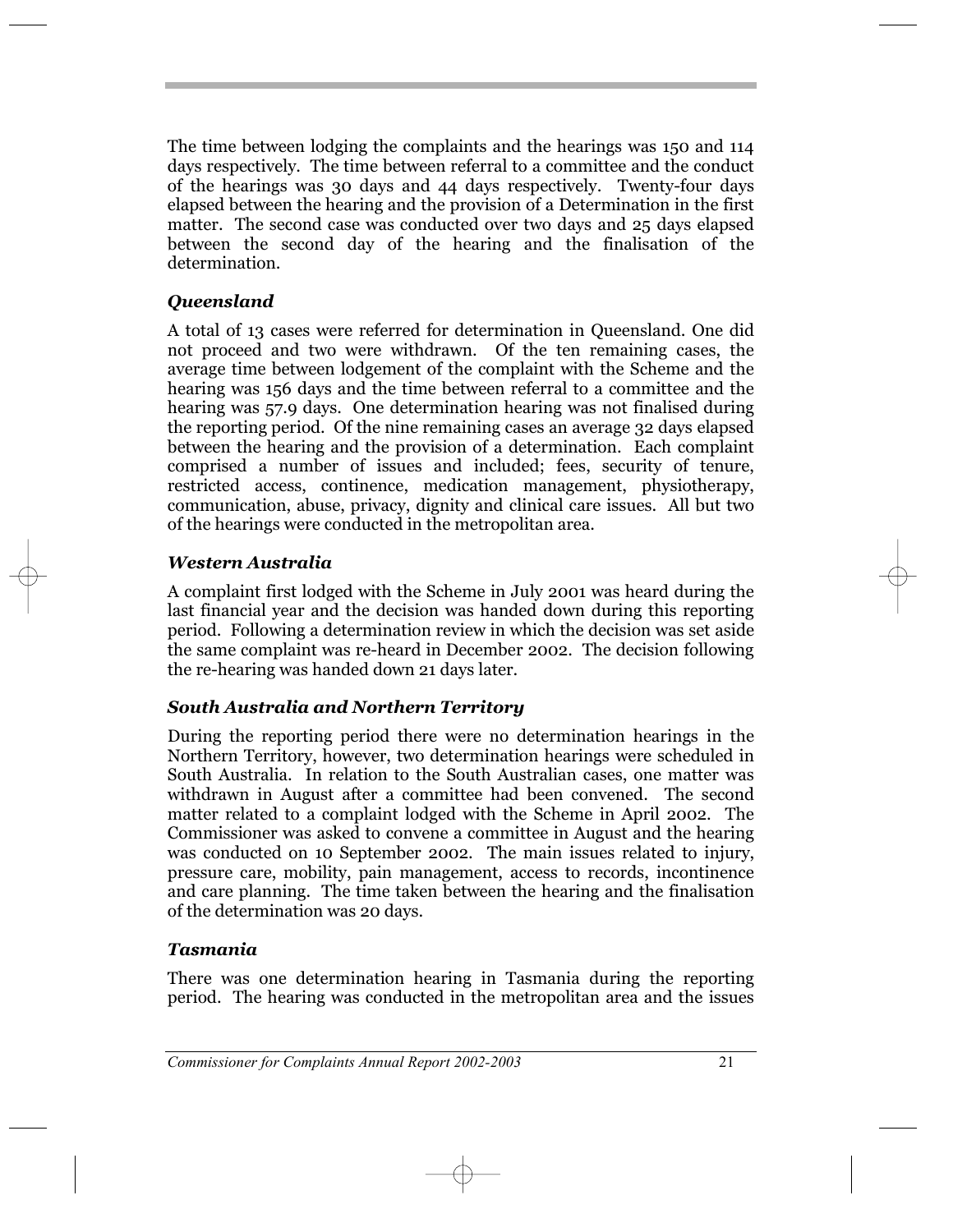for determination related to the accommodation and use of personal furniture items. The time between lodging the complaint and the hearing was 197 days. The time between referral to a committee and the conduct of the hearing was 37 days. The time between the hearing of the case and finalisation of the report was 11 days.

#### **6.2 Determination Reviews**

Should an approved provider, the complainant or the affected care recipient be dissatisfied with a Determination, they can make application in writing to the Commissioner for a review of the determination by a panel. The Commissioner must receive such an application with reasons, apart from mere dissatisfaction, within seven days after receipt of the determination by the party making the application.

The panels are constituted as the need arises and usually comprise the Commissioner and one chairperson from the panel of potential chairpersons. A different panel is constituted for each review. The composition of the panel takes into account workload issues, the need to ensure that there is no conflict of interest and that panel members have not previously been involved in the case.

Applications for review are exchanged with the parties to the complaint who are then invited to make a written submission to the panel. The panel does not hold another hearing but reviews the determination on the basis of the committee's reasons for the determination, any evidence before the committee when it made the determination, the application for review and any written submissions made by a party to the complaint. The panel is appointed under the Principles and may confirm the determination, vary the determination, or set the determination aside.

If the panel decides to set the determination aside, a different committee would then hold a new hearing into the matter. The panel's decision is set out in writing and includes the reasons for the decision and the date on which it comes into effect.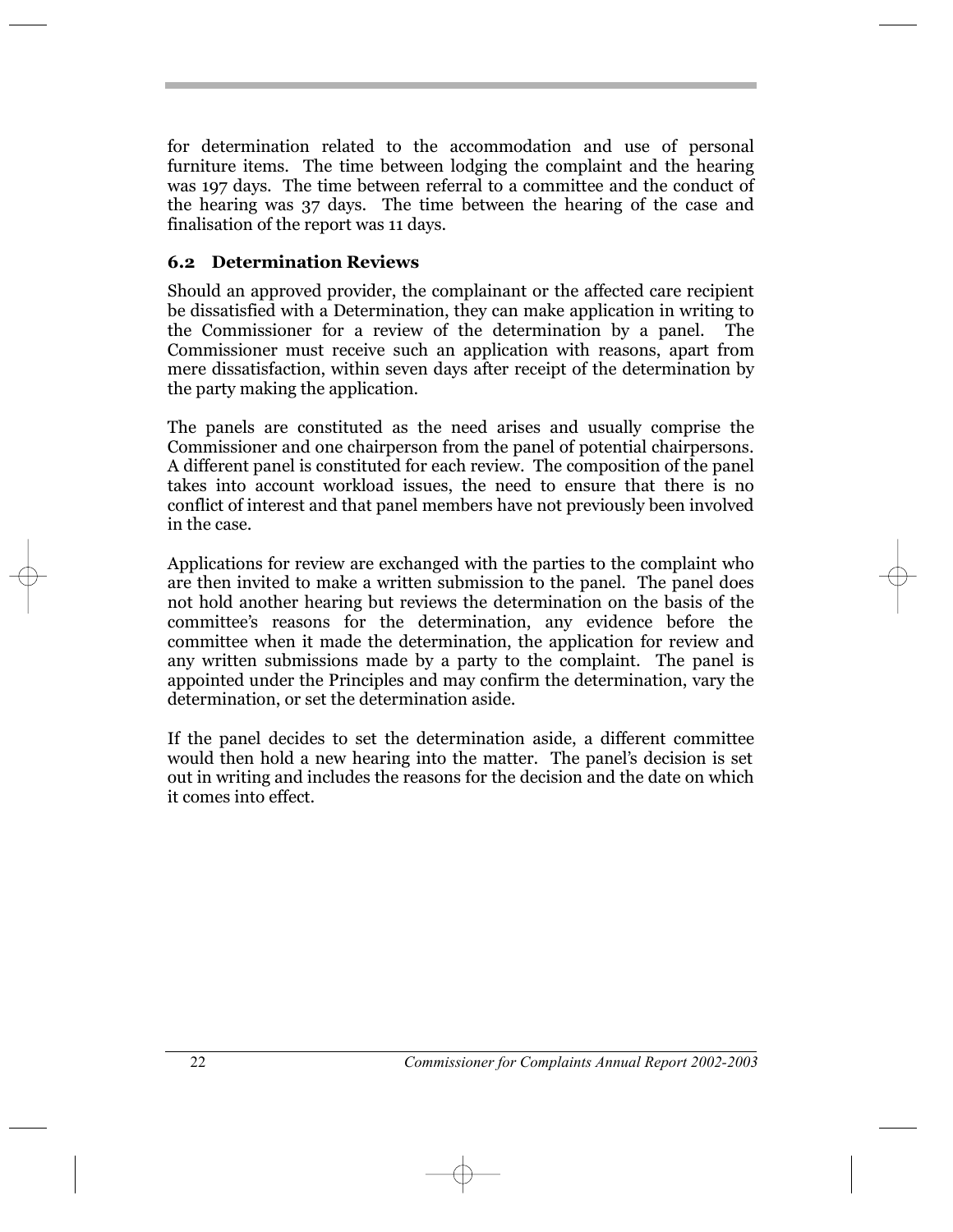

**Fig: 2 Determination reviews**

A total of ten applications for review were received during the reporting period. Two applications related to cases heard during the previous financial year. The reviews in Western Australia related to the same case, which was re-heard. The determination review in the case originating in Victoria is pending. Of the remaining cases that proceeded to review four were confirmed, two with minor variations. Two were varied and three were set aside.

The complainant in five cases sought a review of the determination, by the approved provider in two instances and by both parties in three cases. The average time between receipt of the application for review and conduct of the review was 32 days. This period allows for the exchange of information between the parties and the preparation of submissions. Four of the determination reviews were sent to the parties on the same day as the matter was finalised, bringing the average time between the review and the provision of the Determination Review: Notice of Decision to all parties to less than one day.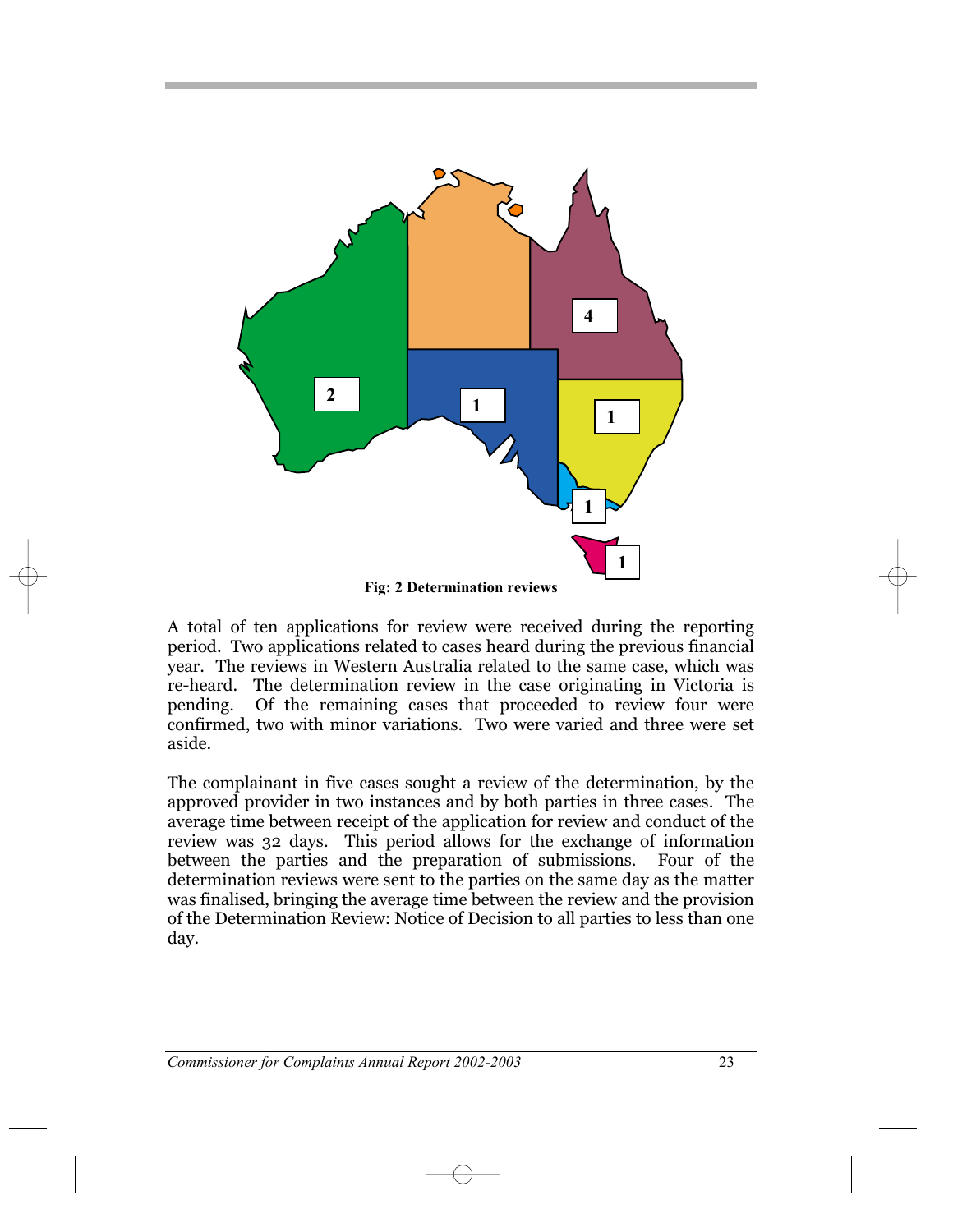## **7. Trends and Issues**

The statistical information for the following graphs is derived from various reporting elements of the CRS database and covers a three and a half-year period. Figure 3 shows the volume of complaints registered with the Scheme between 1 January 2000 and 30 June 2003.



**Fig: 3 Volume of complaints**

The volume of complaints registered during the 2000 calendar year is higher than that recorded in subsequent years. The significant number of complaints recorded in March 2000 is thought to relate to the considerable media coverage given to an event and subsequent closure of a facility in Victoria. Possible explanations for the reduction in complaint numbers are the adoption of internal complaint mechanisms on the part of aged care services and the ongoing improvement and refinement in the practices adopted by the Scheme.

There is a decrease in the volume of complaints recorded during April each year which may be related to the Easter holiday period, although the trend is not as marked in April 2002 and the down turn in numbers that year continues into the months of May and June. There is also a decline in complaint numbers in September each year. The significant reduction in complaint numbers in September 2001 was initially attributed to events in America. This trend was also noticed by other complaint handling bodies who also reported a reduction in complaint numbers at this time. While this may indeed have had some impact, the volume of complaints recorded in September 2002 was also considerably lower than at other periods during that year. Schools traditionally have a vacation period during this time and this could contribute to the lower complaint numbers seen each September.

The most noticeable and consistent trend is the downturn in the number of complaints recorded between November and December each year, possibly as people prepare for the Christmas period. Peaks in activity may be attributed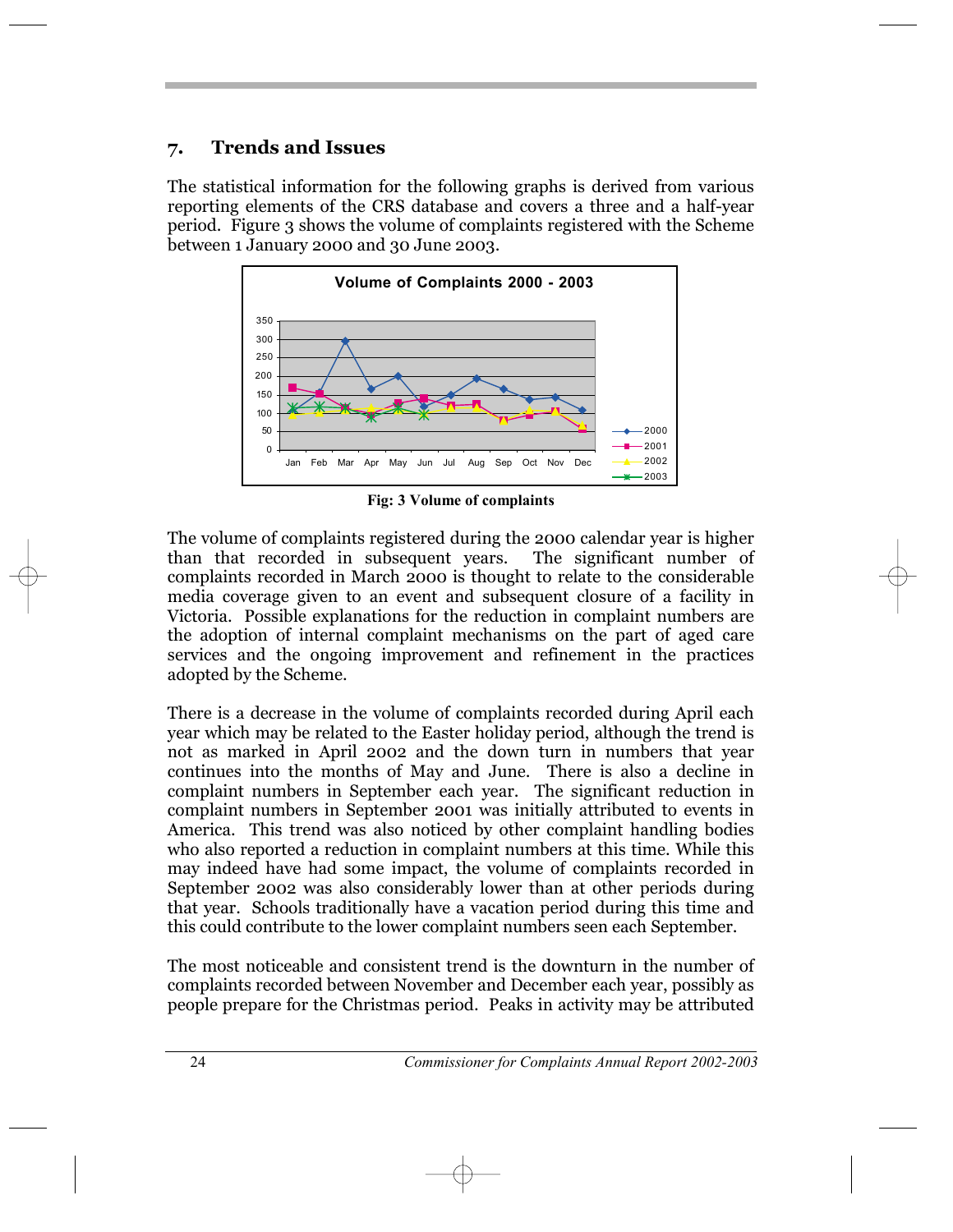to sporadic media attention, the concentration of action from regulators, including the Scheme, Compliance and the Agency, and changes in administration at the facility level. However, further analysis of these facts is necessary before a definitive report can be provided.

The graph shows that, in the year 2002, the Scheme dealt with a smaller number of complaints than in other years and data collated for current ramber of complaints than in other years and data conated for current calendar year to date gives a similar picture. The role of the Commissioner's office and the Scheme in prevention should be emphasised here. Prevention in this context can be explained as assisting providers to understand that by complying with the Act and Principles complaints are either reduced or eliminated because the service is meeting the needs of consumers.

Related to these figures, Figure 4 shows the number of complaints per 1,000 residents, nationally, each financial year since the inception of the Scheme in October 1997.



**Fig: 4 Complaints per 1,000 residents**

Each complaint involves at least one, but generally several issues. Figure 5 shows the volume of issues identified by the Scheme in the years 2000-2003. The trends here closely follow those in Figure 3.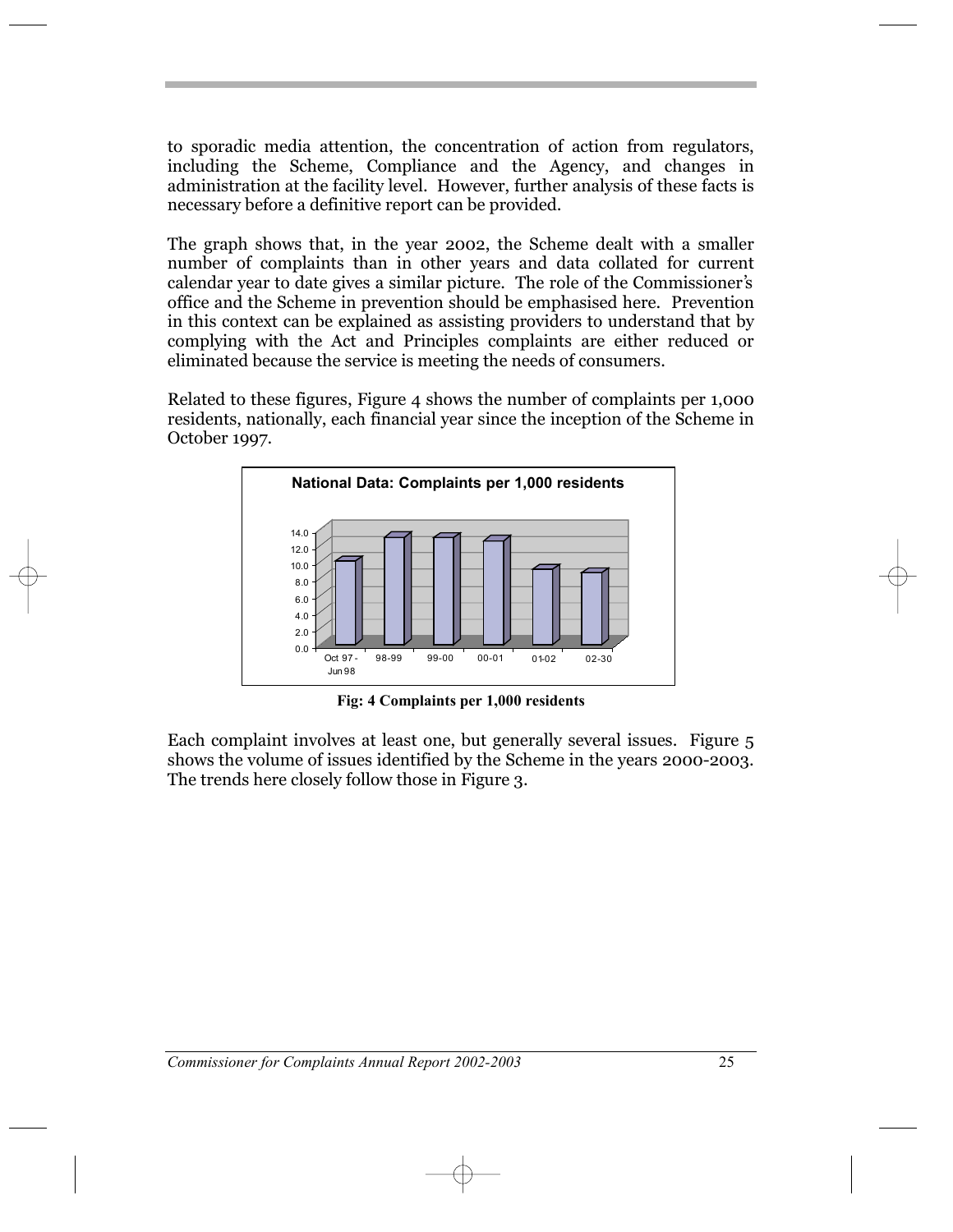

**Fig: 5 Volume of issues**

The apparent reduction in the number of issues being dealt with at any one time is not necessarily evidence of a lessening of complaint complexity or reduced workload. In depth analysis shows that complaints are multifaceted and more difficult than in previous years, requiring the Scheme to contact and deal with several parties.

Complaints have changed from concerns about single issues such as laundry, cleaning and catering to more intricate issues such as security of tenure, clinical care, medication, resident safety, communication and management. The data are more likely to be a reflection of the improvement in recording practices adopted by the Scheme which have led to a better identification, and less duplication, of the issues involved in each complaint registered. Overtime the overall number of urgent and minor issues reported to the Scheme have reduced to a level where minor issues are no longer recorded and urgent issues are rare.

Officers are working in an area that is often controversial and reported in the media. It is also an environment where people are much more aware of their rights and are increasingly litigious. Not only should officers have a sound knowledge of the Act and Principles they also require a good understanding of administrative and other laws as complaint handling often involves contact with a range of parties including health care professionals, industry and legal representatives.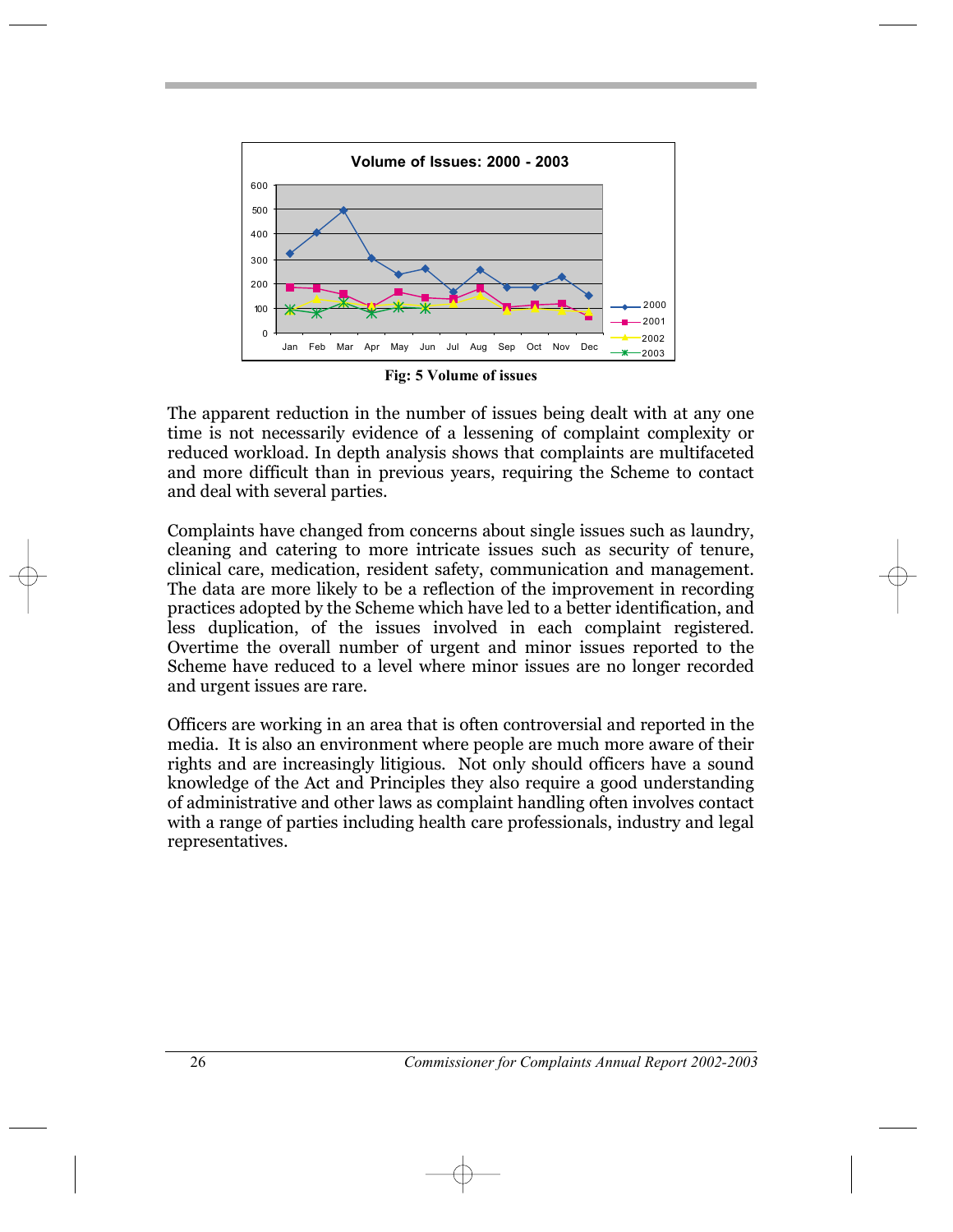

**Fig: 6 Volume of information calls**

In addition to managing complaints officers are also required to contend with and register information calls and this is a significant part (generally around and register mormation cans and this is a significant part (generally around 80 per cent) of the officers' work. As shown, workloads are variable and reductions in call numbers again appear to relate to holiday periods throughout the year. Approximately 19 per cent of callers seek information modghout the year. Approximately 19 per cent of earliers seek information<br>outside the Scheme's jurisdiction while 81 per cent seek general information about similar issues to those reported in complaint calls. Generally, these information calls are in addition to those made to the Aged Care Hotline.

It should be noted that the database does not differentiate between information received from and information given to callers. In addition to imparting information it is understood that officers have recorded some anonymous complaints, as well as some complaints that have been resolved during the assessment phase, as information calls.

During the reporting period the number of complaints recorded by the Scheme was similar to the numbers in 2001-2002, while the number of information calls was slightly higher. When analysing data from previous reporting periods the statistics show slightly less calls (both complaints and information calls) recorded in the final quarter of the financial year when compared to the previous quarter and/or the same period last year.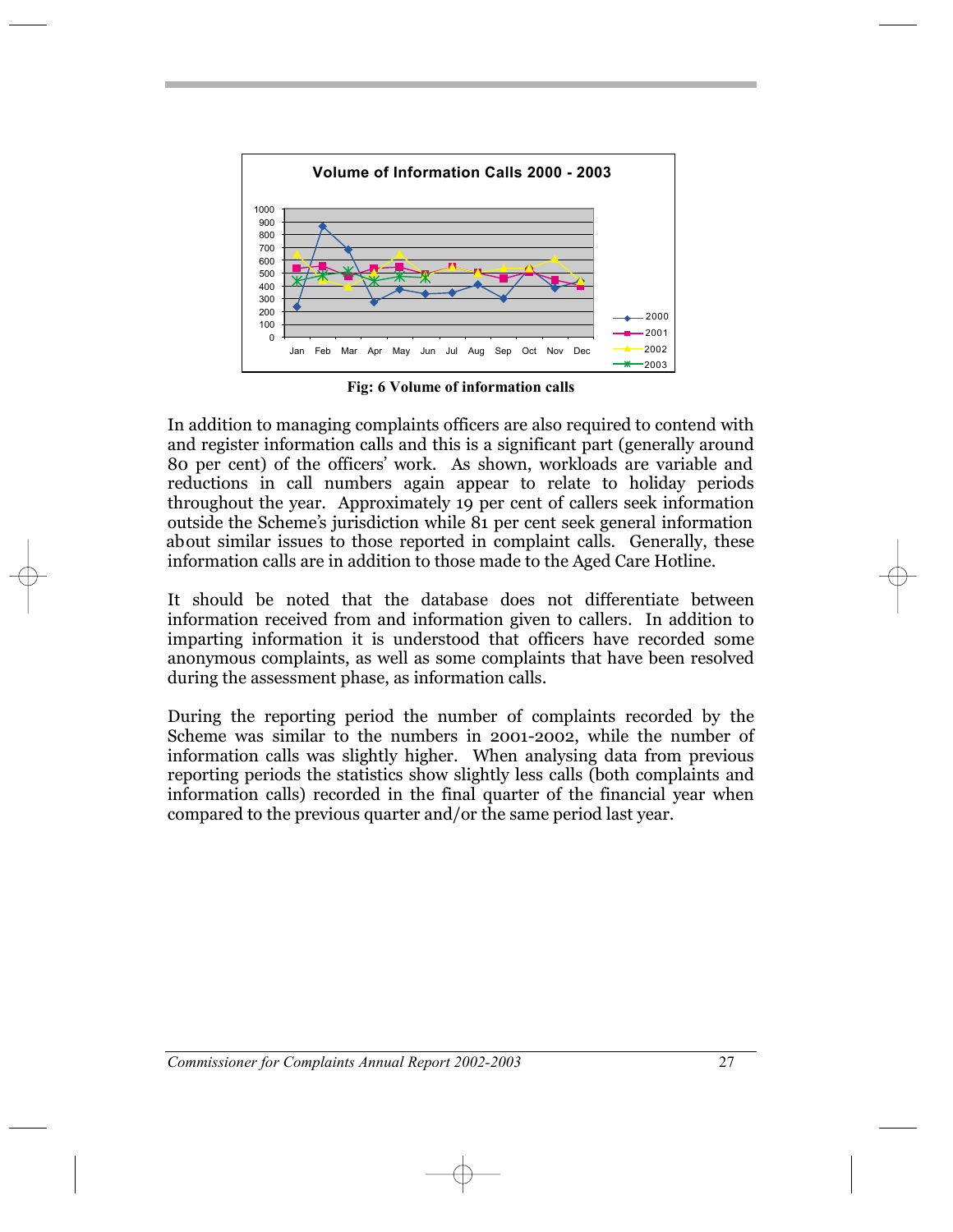

**Fig: 7 Quarterly statistics, information and complaint calls**

The following figure shows the average number of days taken to finalise complaints accepted during various reporting periods and depicts a rise in the number of cases finalised in the first three-quarters and a reduction in the average number of days taken to finalise cases over the same period. Comparing the final quarter in 2002-2003 with the same period last financial year the statistics show a reduction both in the number of complaints finalised and the average number of days taken to finalise cases.



**Fig: 8 Cases accepted and finalised**

The monitoring and analysis of complaint trends is important, not only to identify issues of concern but also to assist in the allocation of resources, more informed decision making and the careful generation of sensible and relevant aged care policy.

Service providers and complainants have again referred to many of the issues described in previous reports. Importantly for the Scheme, issues such as timeliness, perceived bias, lack of independence and poor communication continue to be raised as areas for improvement.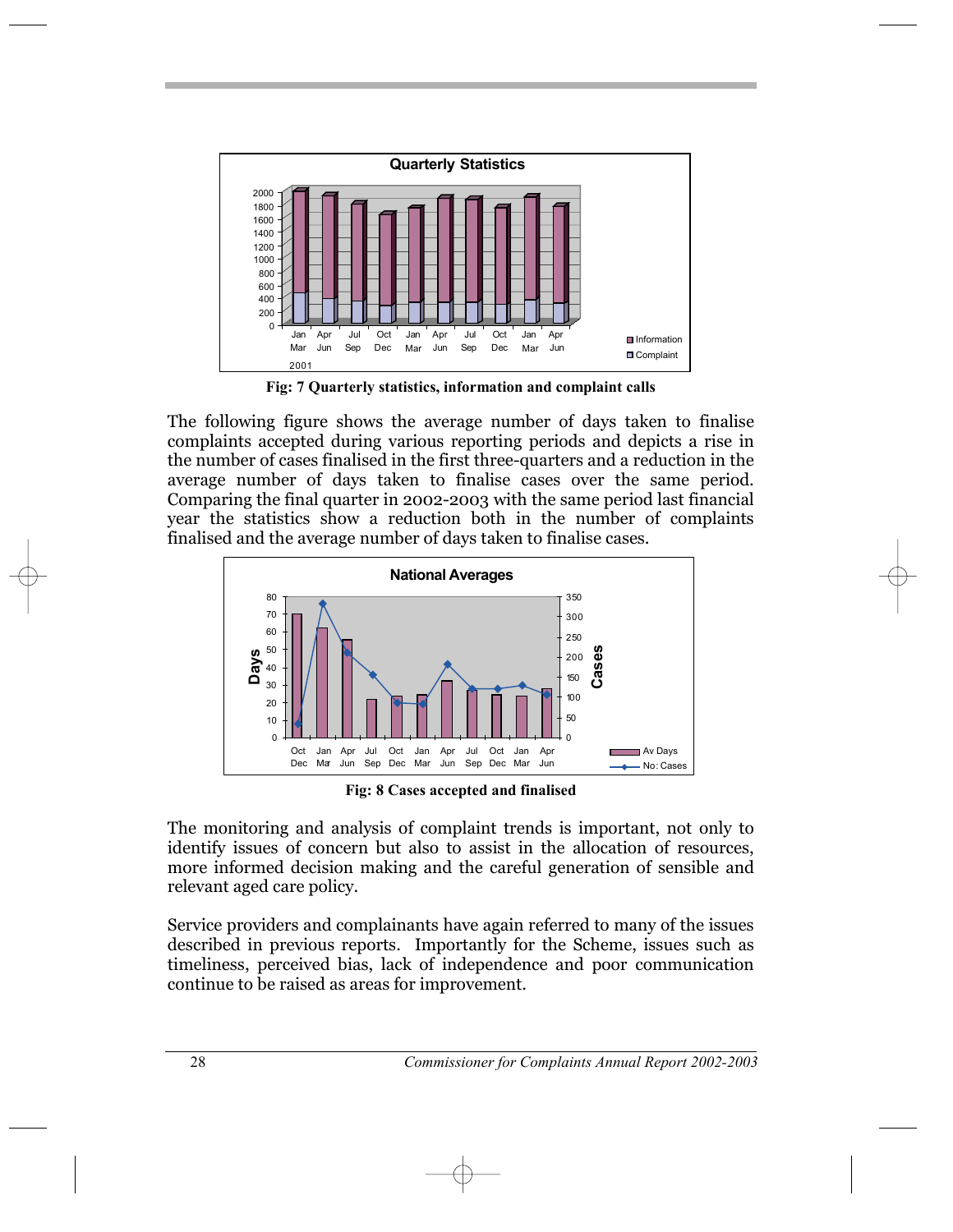In addition to these matters the following complex and emotive issues continue to surface in the context of complaints lodged with the Scheme. These issues predominantly relate to the care residents are receiving and the ensuing breakdown in communication between service providers and the ensuing breakdown in con

## **7.1 Intimidation**

While the creation and use of an internal complaint mechanism is strongly encouraged, there are many circumstances where an independent external complaint resolution is warranted. Many discussions with relatives and friends of care recipients reveal an obvious and pervasive attitude - one where there is an expressed anxiety not to make a fuss, not to complain, not to inquire too often and not to be noticed for fear that it would reflect badly on their relative and lead to some kind of retribution. In fact, some complainants prefer to remain anonymous for these reasons. It is not immediately clear from the database what proportion of these complaints are anonymous or confidential, as opposed to open complaints, nor is it easy to determine what percentage of complaints are withdrawn, if any, because of intimidation or a fear of reprisal.

A word search of the database for the period 1999-2003 indicates that there are 4,365 records that use the word or words, fear, intimidation, retribution, reprisal, harassment and victimisation. In each calendar year, apart from 1999 when data were collected for a short period, around 1,200 documents include one or more of these words, with 'fear' contributing to the highest number of records.

It may well be the case that expressions of fear, intimidation etc are being addressed when they are raised during the progression of a complaint as it is unusual to find an issue moving through to determination. Nevertheless these issues are often the motivation behind why the complaint has been lodged with the Scheme. In addition, this is an area where complainants have expressed strong feelings. It appears, however, that while the information is being recorded, it is not captured as a complaint issue and is therefore not being dealt with explicitly.

## **7.2 Whistleblowers**

Every year, while doing their job, staff employed in aged residential care services witness wrong-doing or problems associated with their capacity to fulfil their roles. Some speak out. During this reporting period some 17 per cent of complaints recorded with the Scheme were raised by staff and ex staff members. The database does not allow analysts to cross tabulate, however, in interrogating the database it is evident that a proportion of complaints not accepted by the Scheme were also raised by this group.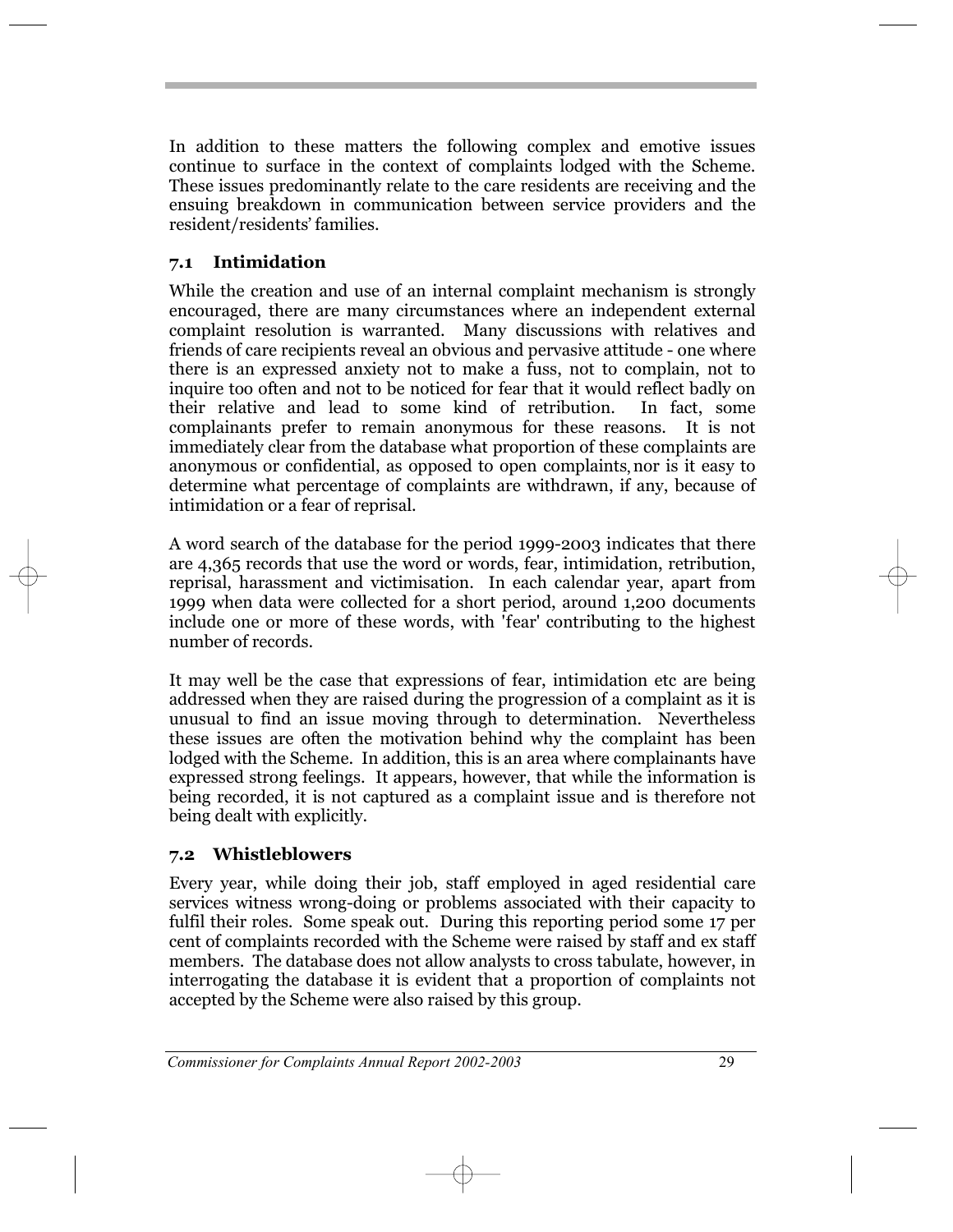This category of complainants is often classified as whistleblowers. One generally accepted definition of whistleblowers is *an employee who refuses to engage in and/or reports illegal or wrongful activities of his/her employer and/or fellow employees*.

Even tough they exhibit some similar characteristics and beliefs all whistleblowers are not the same. Some people who purport to be whistleblowers are not the same. Some people who parport to be behaviour as a way of getting back at an employer and seek to raise complaints that are vexatious, frivolous, outside the scope of Scheme or that are better dealt with elsewhere. Clearly, not all staff who contact the Scheme have a meritorious claim in relation to either a complaint about the care and services or to an allegation of harassment or retribution. Charges of retaliation are very easy to make and often the evidence is equivocal, pitting one person's word against another's, making this a difficult issue for the Scheme to sort through.

However, many staff have a strong sense of what is right and wrong and raise concerns that are reasonable and well founded in an attempt to correct perceived wrongs and problems in aged care. Before coming to the Scheme many staff have tried to raise their concerns with management. In some instances the issue cannot be resolved internally either because of the intransigence of the employer or because the employer has sought to suppress any dissent through fear or intimidation. Staff have also reported that, in their attempt to bring important information to the attention of others through the Scheme, they often fear for their jobs, suffer discrimination at the hands of the employer and are made to feel that they had broken ranks with their colleagues.

Allegations raised by staff cover a wide range of misconduct and much rests on the focus of reporting these abuses. Through their act of conscience, those staff who speak out protect residents and other staff. This protection can be broadened to include the wider community and government. Experience and an examination of the available literature shows that, rather than receive praise for their integrity and consideration staff sometimes find their issues are too easily dismissed, others believe that they are the targets for harassment and intimidation, or even dismissal.

#### **7.3 Availability of health care professionals**

Contacts with the Scheme and this Office indicate that there is a level of concern about the availability of trained nursing staff and medical practitioners in aged care. Not only is there a perceived shortage of staff but also the workforce itself is ageing and overstretched. This is a worldwide problem and is not peculiar to Australia. Nonetheless the current situation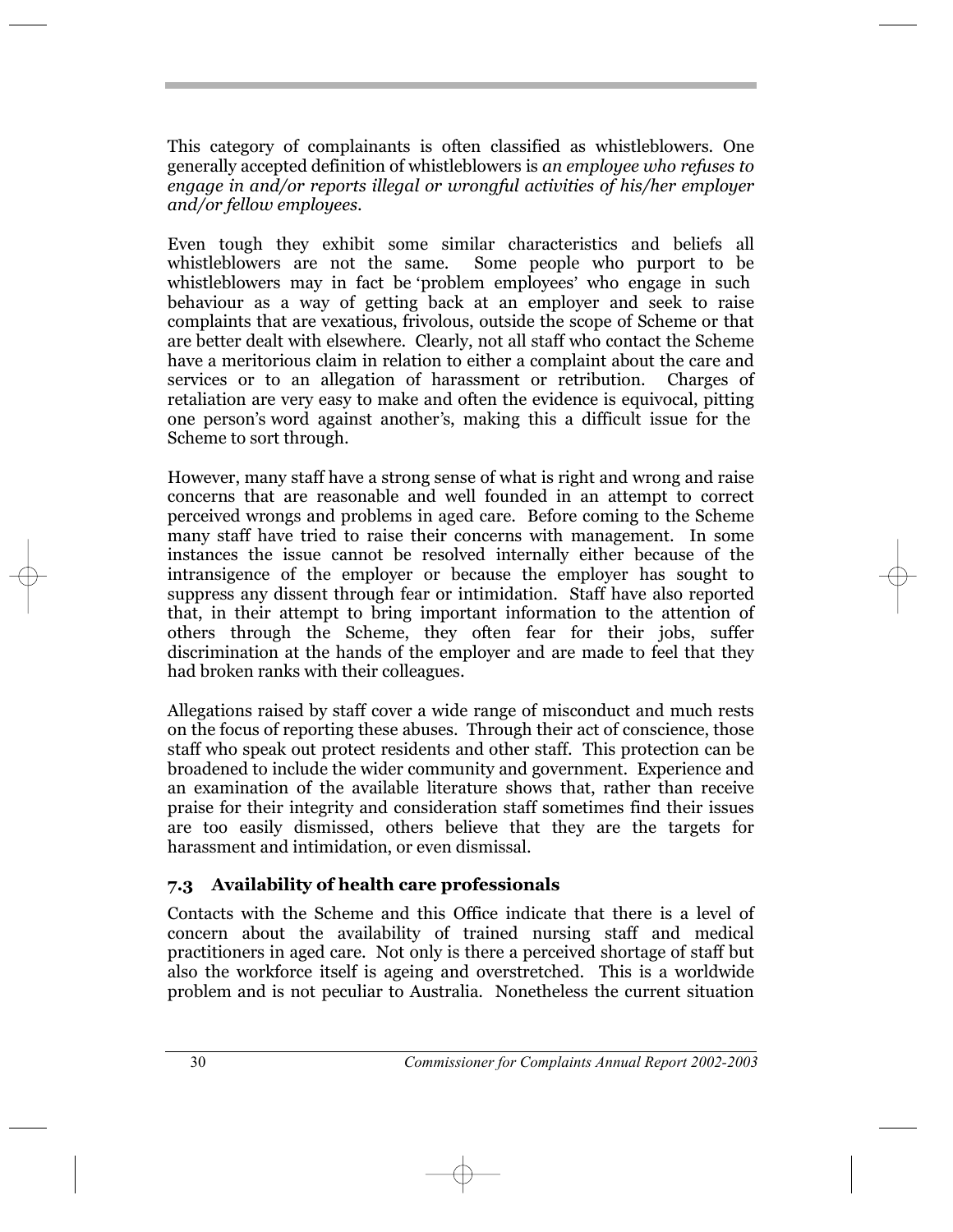seriously troubles service providers and their existing staff, residents and their families and the general community.

The recruitment and retention of trained nurses is an issue that governments have been grappling with for some time. The introduction of nurse practitioners and the preparedness to extend the scope of enrolled (division 2) nurses may assist to a degree, however, there is a clear need to create an attractive, rewarding work environment for professional staff in residential care. Doctors are legally and ethically responsible for the medical management of their patients in residential care services. However, despite a reported increase in the level of dependence and existing incentives to encourage medical practitioners to participate in care planning, the Australian Medical Association recently reported that number of visits to residential care services between 1998 and 2000 declined by nearly 40,000.

## **7.4 Security of tenure**

A number of complaints continue to revolve around security of tenure. One of an approved provider's responsibilities under the Act is to provide security of the School and approved provider's responsibilities under the Act is to provide security of tenure for care recipients. Care recipients may be asked to leave a residential care service in only a limited number of circumstances, and then only once specific steps have been taken. It is recognised that, at times, care recipients may exhibit behaviours that challenge the most skilled provider. However, far too often the provider's solution to the presence of these symptoms is to simply transfer the resident, sometimes to hospital, but very often to another aged care facility  $-\$  despite the fact that the other facility is held to the same standards as the transferring service. Furthermore, these transfers often appear to be the first resort rather than the last and may occur without appropriate medical and/or behaviour assessment and care planning having been undertaken or instituted.

It is obviously in the best interests of all parties to both understand how the Act applies to their situation and to ensure, from the outset, that the resident is agreement clearly outlines the nature and extent of the care to be provided and in what circumstances a resident may be asked to leave.

## **Concluding Remarks**

Health care providers practice in a consumer focussed environment. Today, consumers have greater expectations about their rights and there is a worldwide culture that supports the right of consumers to make complaints.

Conventional wisdom is that self-advocacy is the most desirable solution to many of the problems faced by consumers. However some cannot advocate for themselves, particularly when confronted by systems that are complex,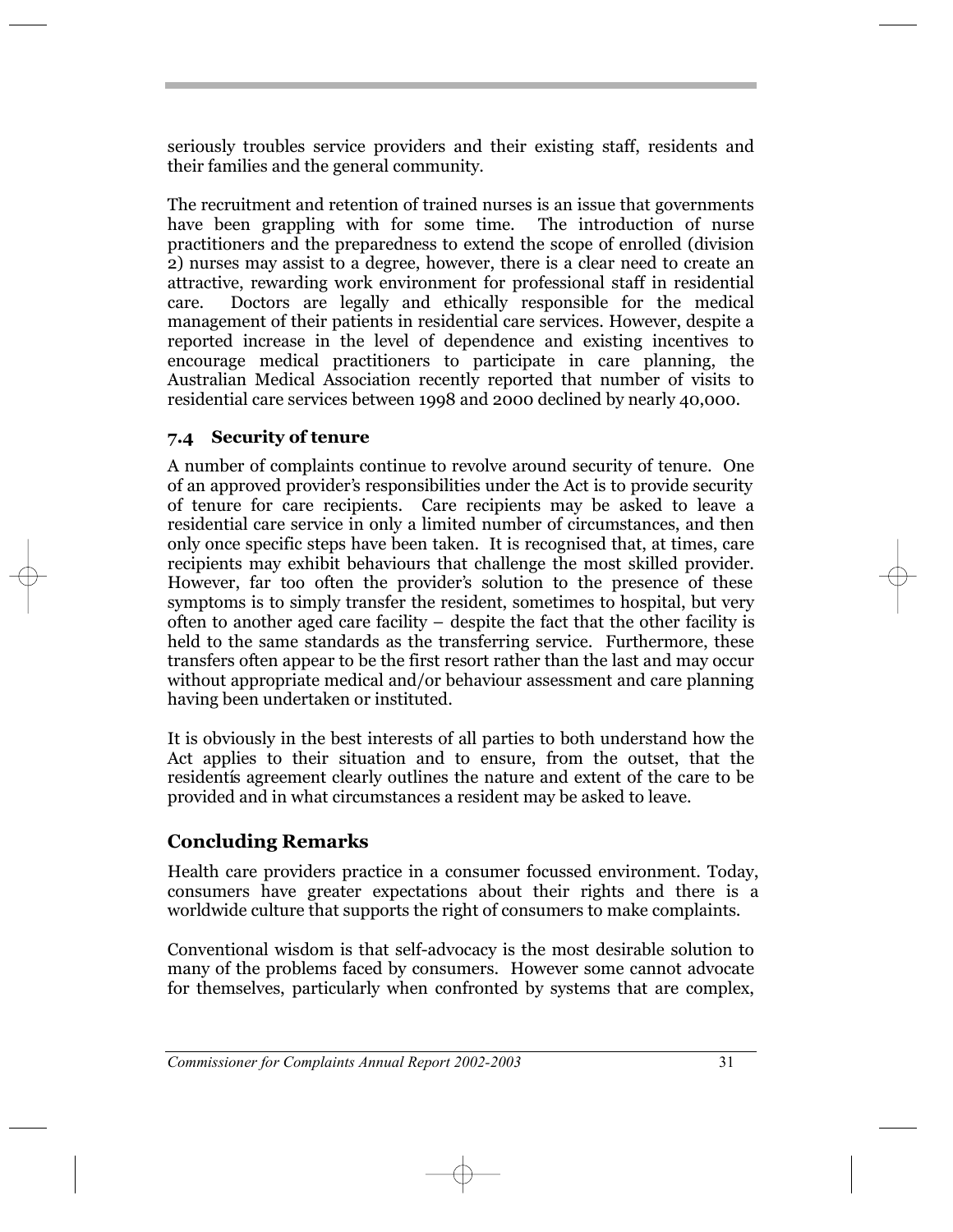fragmented or thought to be hostile. It is important that this office and the Scheme advocate for consumers through education about rights while judiciously balancing our knowledge of the resident's perspective on life with the ongoing difficulties faced by providers.

The delivery of aged care services is not an exact science, nor is it foolproof. Often the provider's response to complaints has tended to be characterised by a climate of blame. We are yet to achieve a state where complaints are perceived as an important aspect of learning and a means of providing opportunities for improvement.

This office is strategically placed to examine the operations of the Scheme against recognised principles of good administration and, over time, several changes have been instituted in an effort to improve procedural fairness in the complaints process. More time is now spent in early discussions in order to clarify the issues involved in a complaint. This has led to a more robust examination of the issues and greater attention to the decision making process. As a consequence parties are able to be more confident in the findings and decisions taken. There is still more to be achieved. The Scheme needs to be strengthened further in order to:

- **ï** increase the number of consumers who feel empowered to take their own action to resolve complaints;
- increase user friendliness and access to communities who traditionally do not use the service; **ï**
- increase the number of providers willing to meet directly with consumers to listen and resolve complaints; and **ï**
- resolve standard complaints more quickly. **ï**

During this financial year staff have again shown a sincere commitment and a level of enthusiasm and have embraced those changes critical to the maintenance of high standards and provision of a high quality service to the community.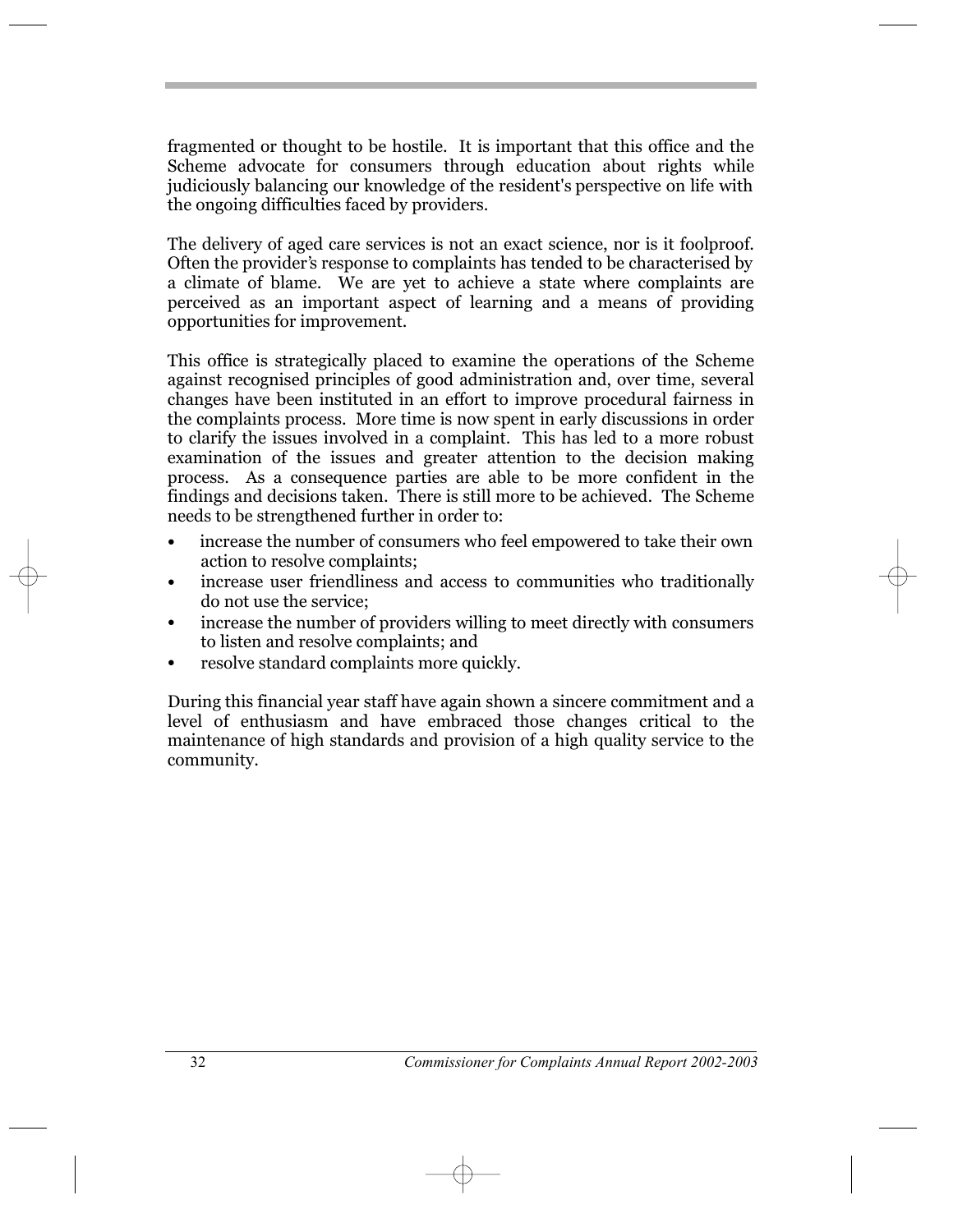#### **Office of the Commissioner for Complaints**

Hon Rob Knowles Commissioner Ms Jennifer Theisinger **Director** Ms Meg Parris<br>Ms Maria Cioccia

#### **Panel of Chairpersons**

Mr George Amarandos Professor Derek Anderson Mr John Kelly Ms Vivienne McCutcheon Professor Charles Mulvey Professor Alan Pearson Ms Helen Twohill Mr Roger Valentine

Mr Grant Davies<br>
Ms Meg Parris<br>
Ms Meg Parris<br>
Mr Grant Davies<br>
Review Officer Services Manager

#### **Panel of Committee members**

Mr Ian Campbell Dr Judith Davis

Ms Vivienne Allanson Dr Michael Anderson Ms Margaret Allen Professor Robert Beal Ms Mandy Beylacq Ms Marcia Coleman Mr Chris Gardiner Mr Jeff Giddings Ms Janne Graham Ms Patricia Harper Ms Jenny Harrison Dr Philip Henschke Ms Marjorie James Mr John Jameson Hon Louis Lieberman Mr Allen Martin Ms Anne-Marie Mioche Dr Chris Moorhouse Mr Alasdair McGregor Ms Diana Noack Ms Melanie Ottaway Ms Pauline Pallister Mr Rusty Priest Ms Sheila Rimmer Ms Sheree Ritchie Dr Gordon Senator Ms Beverley Stehn Ms Josephine Tiddy Mr Luigi Tuia Ms Lesley Woolf Mr Bruce Wright Ms Jacqueline Woodhead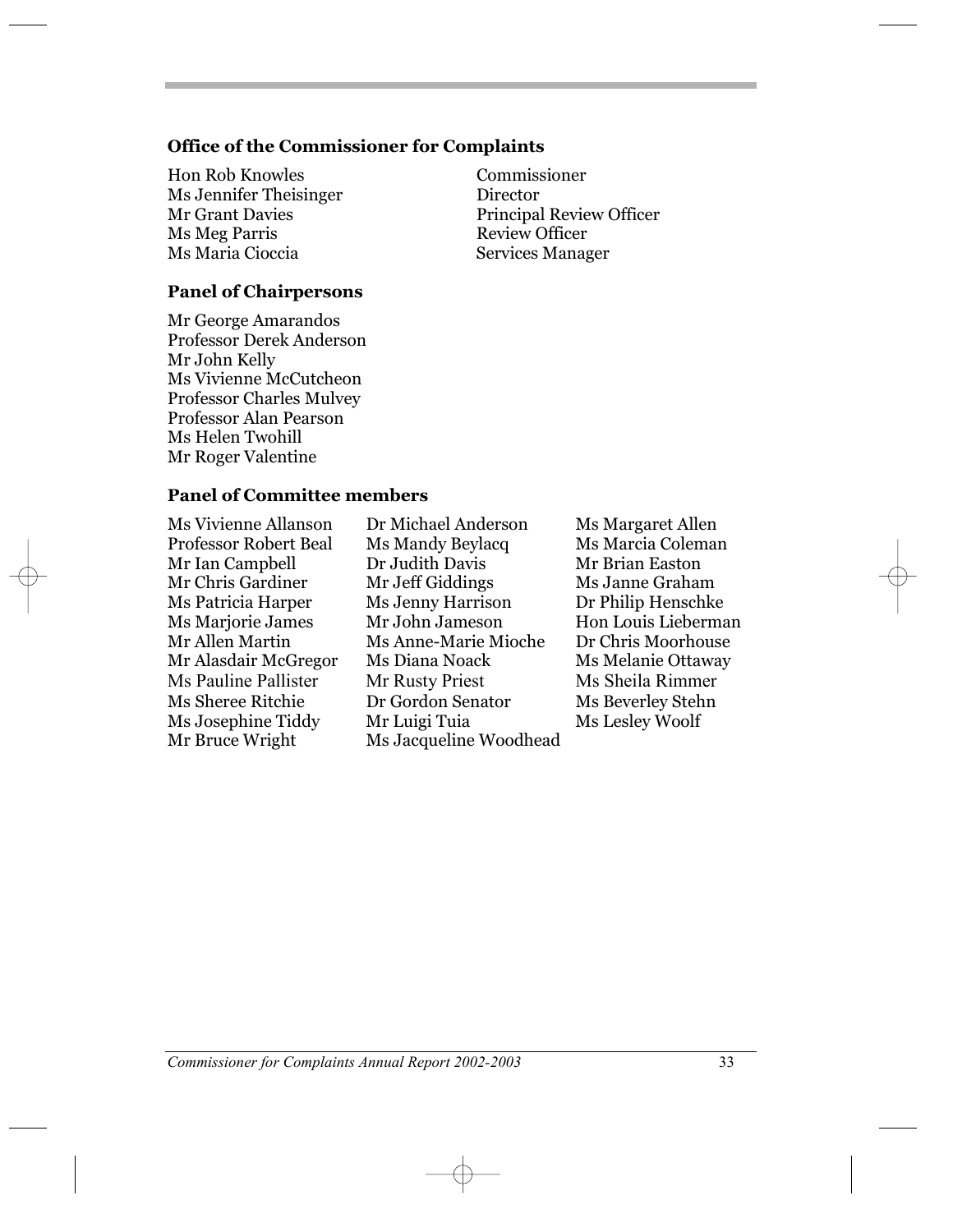## **Appendix 1: Complaints Resolution Scheme: Statistics for the period 1 July 2002 to 30 June 2003**

The following statistical information has been drawn from the CRS database. The database continues to be refined in order to enhance the capacity of the Scheme to capture, identify and report on information collected as part of its operations and therefore, as with all statistics, care should be taken when interpreting these data.

## **1. Complaints**

Throughout Australia the Scheme recorded a total of 1,227 complaints for the current reporting period. This compares with a total of 1,249 complaints during the period 1 July 2002 to 30 June 2003.



**Fig: 9 Quarterly complaint statistics**

Figure 10 below shows that Victoria recorded the highest number of complaints with 563 (46 per cent) of the total received across Australia followed by New South Wales 269 complaints (22 per cent). Queensland recorded 120 complaints (10 per cent) and South Australia and Western Australia recorded 98 (8 per cent) and 95 complaints (8 per cent) respectively. Tasmania recorded 54 complaints (4 per cent), 24 complaints (2 per cent) were registered in the Australian Capital Territory and four complaints were recorded in the Northern Territory.

The majority of these complaints (97 per cent) related to aged residential care services. Thirty-three complaints (3 per cent) related to CACPs and two complaints were lodged with the Scheme in relation to the delivery of flexible care services provided through the EACH program.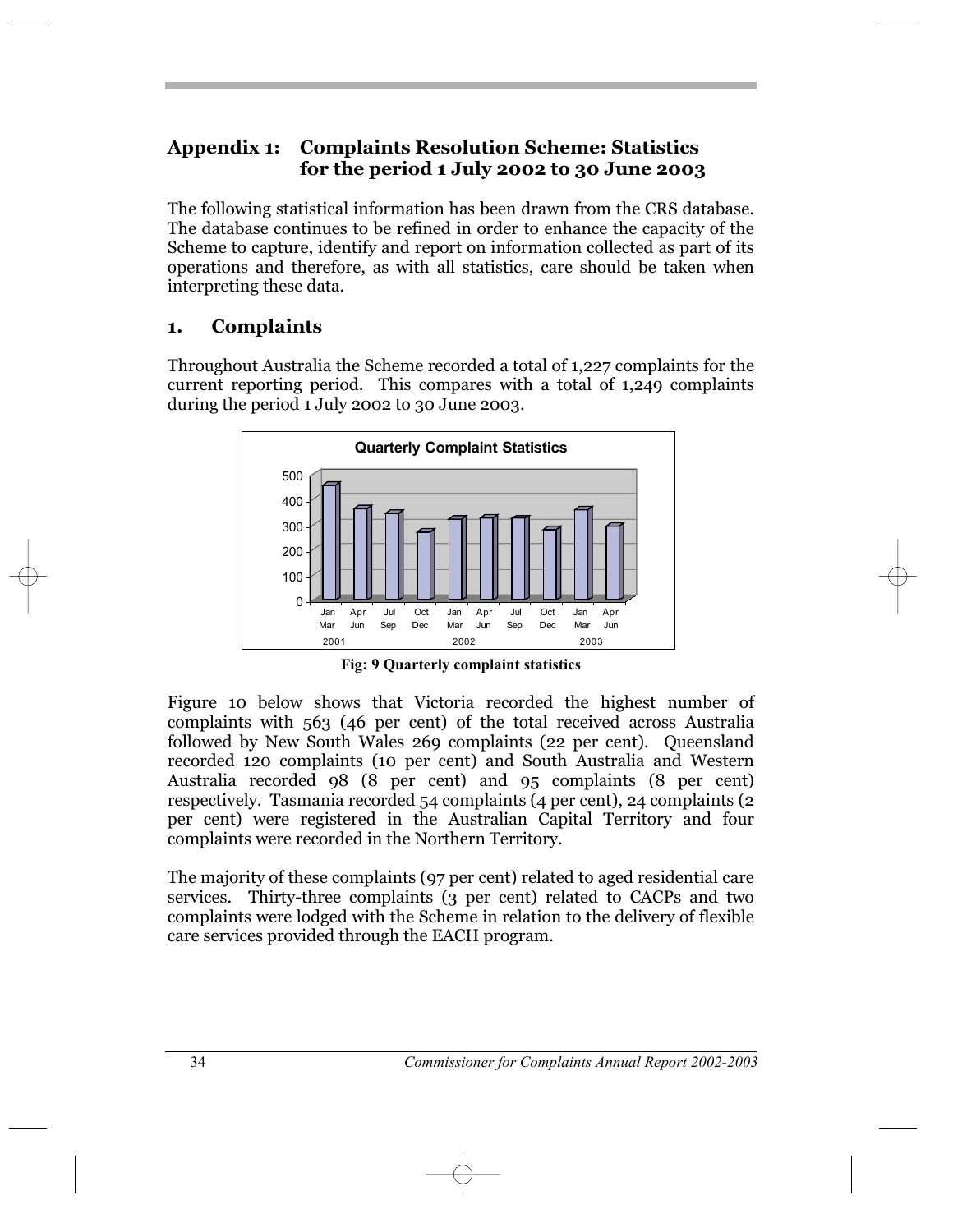

**Fig: 10 Total number of complaints**

Complaints are received from many sources. The database records that relatives lodge a majority of complaints (59 per cent). Staff made 13 per cent of complaints, while ex-staff contacted the Scheme in 4 per cent of the cases. Care recipients lodged 9 per cent of complaints. Friends lodged 3 per cent of complaints and advocates lodged 1 per cent. The database records that others lodged 6 per cent of complaints and the status of a further 4 per cent , , of complainants is listed as 'unknown'. These figures are consistent with those recorded in previous years.

During the reporting period the database records that officers undertook a total of 570 site visits either as part of the preliminary assessment or ongoing management of the issues raised. The majority of these visits (401 or 70 per cent) were carried out in Victoria. Tasmania conducted a total of 44 visits and 37 visits were undertaken in New South Wales. In Western Australia 31 visits occurred; 29 in South Australia and 20 in Queensland. Five visits were conducted in the Australian Capital Territory and three in the Northern Territory.

Where it is practical and efficient officers will discuss more than one complaint at the time of a visit. Conversely, follow-up or multiple visits are sometimes indicated. During the reporting period, in order to examine 582 complaints, site visits were conducted at a total of 381 aged care facilities.

#### **1.1 Issue priorities**

During the reporting period 3 per cent of issues were assessed as urgent. The remaining 97 per cent were assessed as complex. Previous reports have given an account of the number of urgent, complex and minor issues that the Scheme has dealt with during the reporting period. The number of minor complaints, where there is a single issue without complexity, has steadily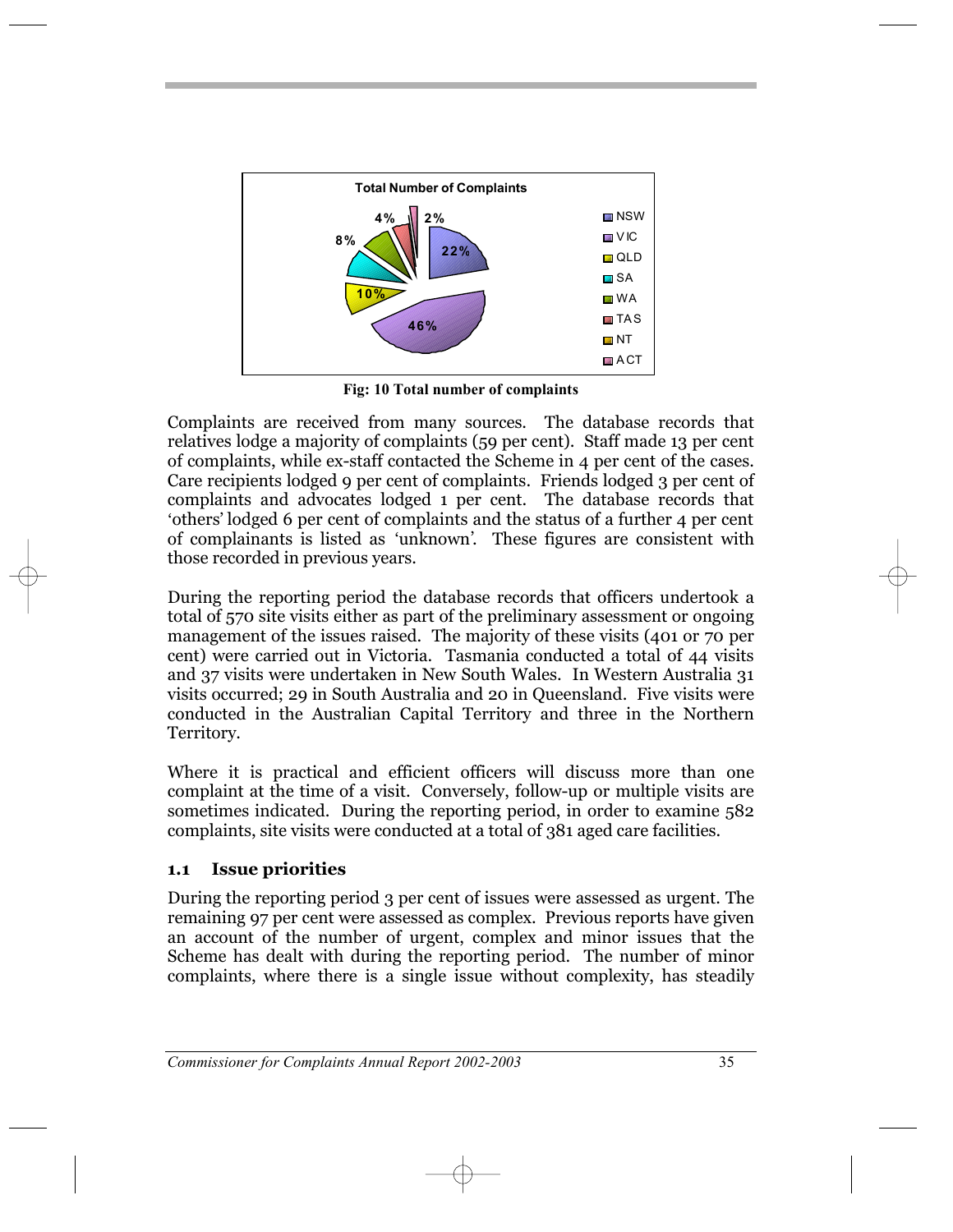decreased and a decision was taken to record and report on two complaint categories - urgent and complex.

#### **1.2 Complaint type**

Of the 1,227 complaints recorded with the Scheme, 810 (66 per cent) were registered as open complaints, 226 (18 per cent) were confidential and 191 (16 per cent) were anonymous complaints. It should be noted that a proportion of complainants who initially lodge a confidential complaint with the Scheme subsequently amend the status of their complaint and request that the issues be dealt with as an open complaint. Furthermore, the nature of anonymous complaints is such that most are not taken beyond the assessment phase, however, a proportion are referred to Compliance for further action.



**Fig: 11 Complaint type**

## **1.3 Complaint issues**

Each complaint accepted by the Scheme comprises at least one issue, but generally multiple issues, that must be dealt with. The Scheme has identified 58 common issues that can be recorded in four main clusters, those being administration, consumer rights, environment and level of care. The following graphs show the seven most common complaint issues recorded nationally under each of those headings. The figures below are expressed as a percentage of the total number of issues within each category and do not equal 100 per cent but are presented this way for ease of viewing.





Fig: 12 Complaint Issues – administration Fig: 13 Complaint Issues – consumer rights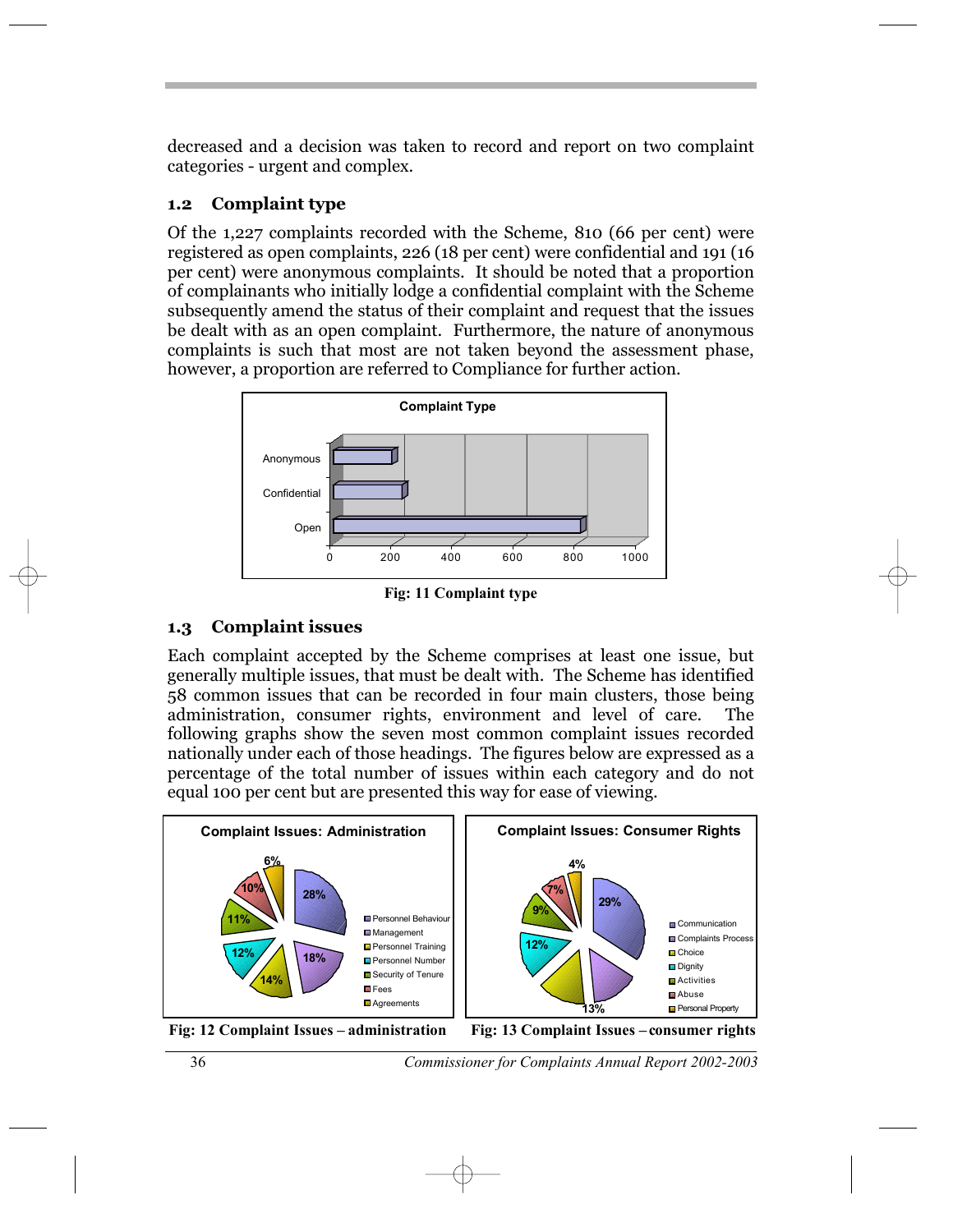

**Fig: 14 Complaint Issues - environment Fig: 15 Complaint Issues - level of care**



#### **1.4 Non-acceptance of complaints**

A preliminary assessment of a complaint is made to determine whether or not the complaint, or part of the complaint, is to be accepted. This assessment is made on the information available and CROs will not make a decision to accept or not accept a complaint unless they are satisfied that they have sufficient information before them. Moreover, they must be satisfied that accepting the issues as a formal complaint is the best way to handle the problem.

Section 10.45 of the Principles states that the Secretary may refuse to accept a complaint if it is satisfied that:

- the complaint is frivolous, vexatious, or not made in good faith; **ï**
- the subject matter has been or is the subject of legal proceedings; **ï**
- there is an alternative way of dealing with the subject matter of the complaint and the complainant agrees to have the matter dealt with in that way; and **ï**
- the complaint is not a complaint that the complainant is entitled to make; or should not be accepted for another reason. **ï**

Where a complaint or elements of a complaint are not accepted complainants are provided with a written statement of reasons. The development and provision of a statement of reasons provides an opportunity for decisions to be properly explained and defended and assists people in making a decision whether to appeal the decision, while at the same time improving the quality of decision making and promoting confidence in the Scheme.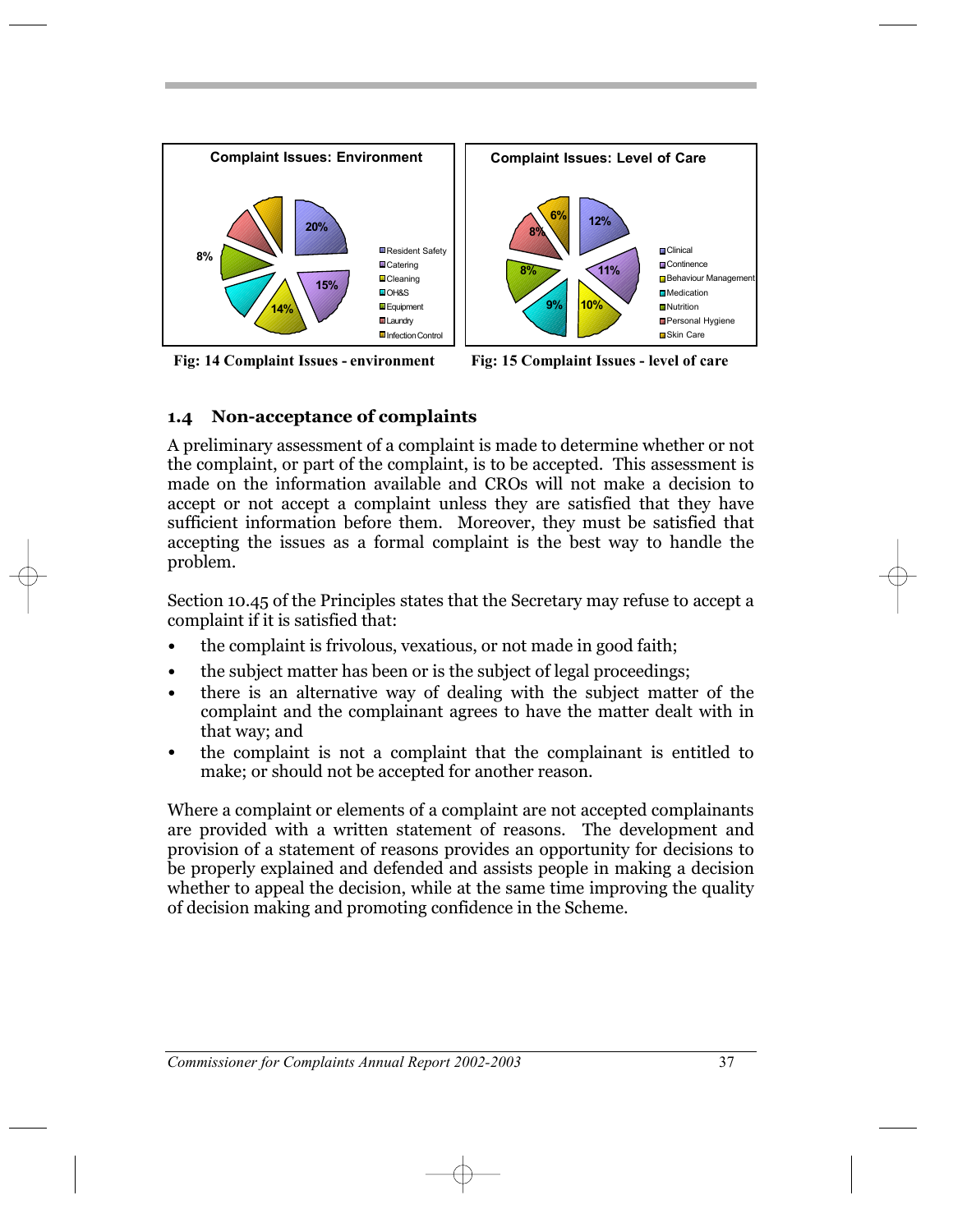

**Fig: 16 Total complaints not accepted**

During the reporting period the database indicates that, across Australia, a total of 212 complaints lodged during the period were not accepted by the Scheme. These figures represent a total of 17 per cent of all complaints lodged with the Scheme during the period and compared to last financial year corresponds to a proportional reduction of 8 per cent in the number of complaints not accepted by the Scheme.

Complainants who believe the decision not to accept the complaint is erroneous are able to appeal to the Secretary to have the decision reviewed. In these situations the Secretary is required to seek the Commissioner's advice on the matter. After considering the substance of the appeal the Commissioner is required to recommend that the original decision be confirmed or set aside and substituted with a new decision to accept the complaint, or elements of the complaint. During the reporting period the Commissioner was asked to provide advice in relation to 18 appeals against the non-acceptance of a complaint. This figure represents eight per cent of those complaints that were not accepted by the Scheme.

Nine appeals were received in Victoria. This figure represents 6 per cent of all ' non-accept' decisions in this State. Three appeals were received in Queensland, which represents 33 per cent of decisions. Two appeals were received in each of New South Wales, Tasmania and Western Australia. This represents 17 per cent, 40 per cent and 9 per cent respectively of decisions made to not accept complaints in those jurisdictions.

From the appeals conducted the Commissioner recommended that 11 decisions (61 per cent) be confirmed, three decisions be set aside in full and in five instances where multiple issues were reviewed, the Commissioner confirmed the decision in relation to some elements and recommended that others be accepted.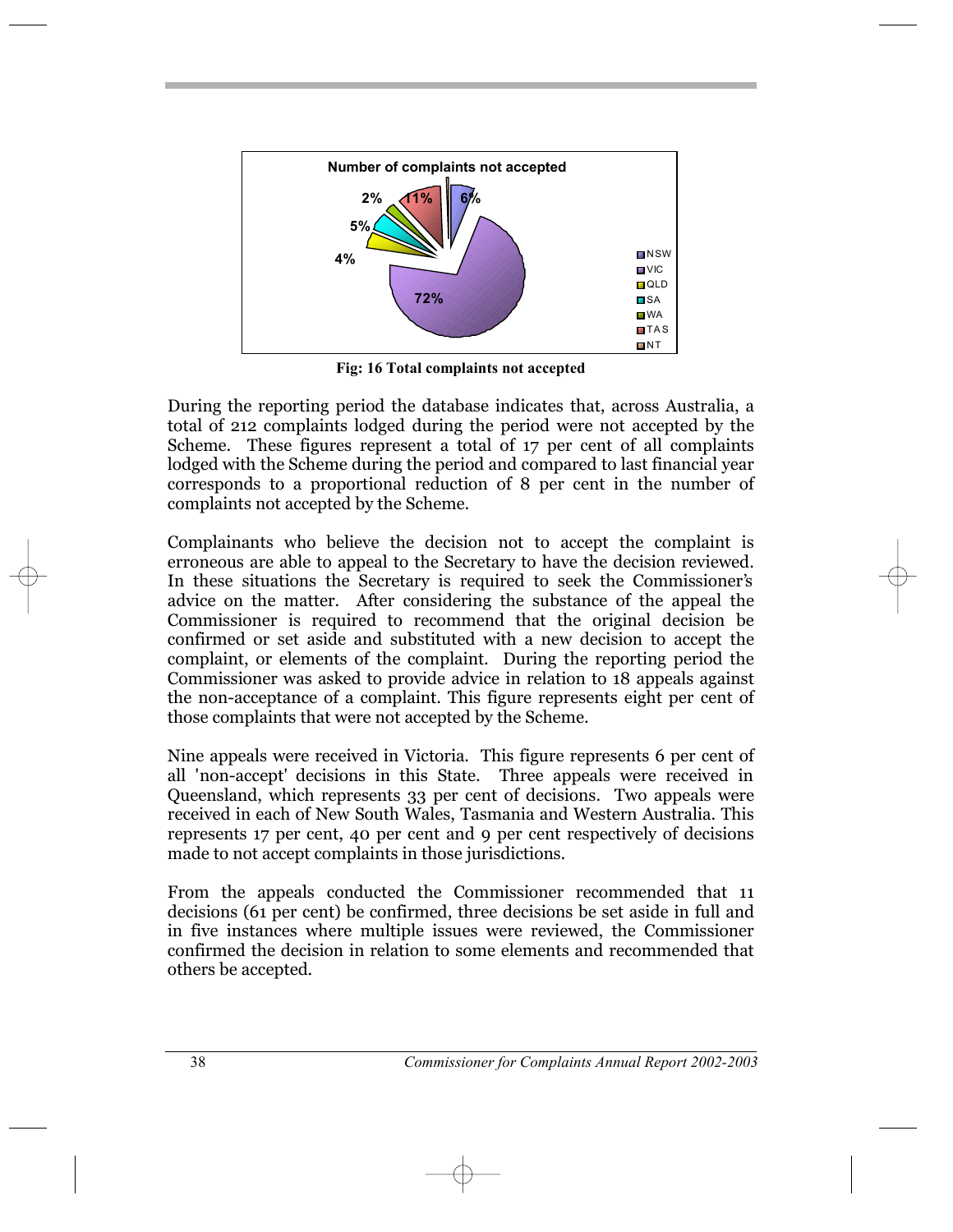

**Fig: 17 Appeals against non-acceptance**

#### **1.5 Referrals**

Once a complainant has contacted the Scheme the legislation provides an initial seven days for CROs to assess the complaint. Officers must examine the issues and ascertain whether the complaint should be accepted by the Scheme or whether another statutory authority or organisation would more appropriately deal with the entire complaint, or some elements of the complaint.

In some instances the referral of information will obviate the need for the Scheme to continue to pursue the matter. Conversely, issues may remain outstanding after referral that still require action by the Scheme. While a complaint may be resolved with respect to the complainant the Scheme may still elect to refer some complaint issues. It should be noted however, that the referral of complaint information may occur at any time during the complaint resolution process.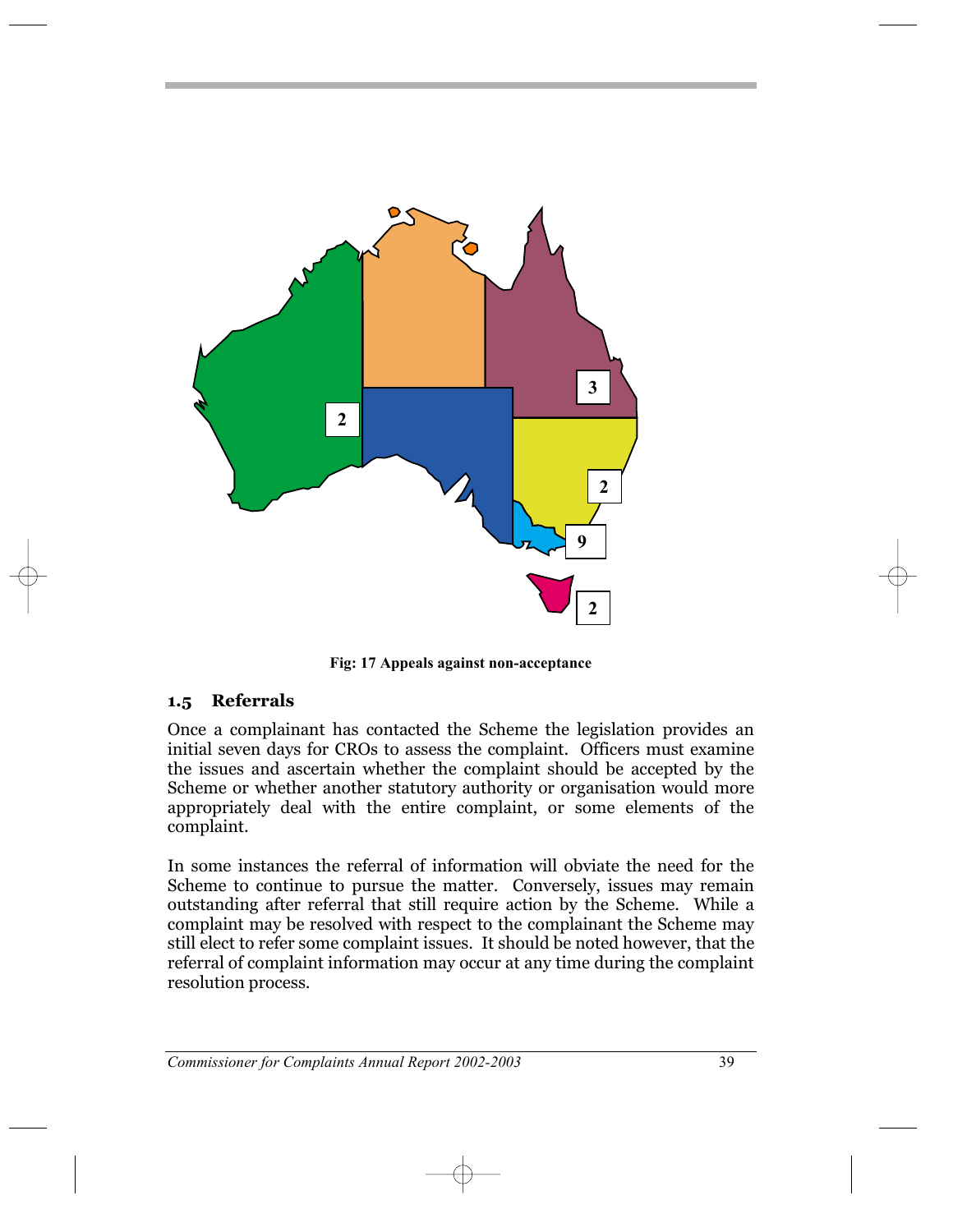During the reporting period, a range of issues (218 in total excluding referrals to committees and mediation) were referred either to an external organisation or internally for further consideration and/or action. Across all jurisdictions a total of 113 issues (47 per cent) were referred to the Agency.

A total of 77 issues (32 per cent) were referred to other sections of the Department (predominantly Compliance) for further action. Seven matters (3 per cent) were referred to the appropriate State Health Departments and six matters (3 per cent) were referred to the police. Fifteen issues (6 per cent) were referred to other bodies, including medical and nursing registration boards, Health Services Commissioners and the Coroner.

The overall number of internal and external referrals reported is lower than in previous years, including 2001-2002 when the complaint figures were very similar. This finding may reflect improved practices adopted by the Scheme and a capacity to better identify and deal with issues outlined in complaints.

#### **1.6 Average time to resolve complaints/issues**

All complaints accepted by the Scheme involve one or more issues of varying complexity. Previous reports have given an account of the number and type of urgent, complex and minor issues the Scheme has dealt with and finalised in a reporting period. The data indicate that, while there was a wide variance across Australia in the time taken to resolve the number of complaints and issues, nationally the average number of days to finalise complaints was 40.8 days. This figure represents an average increase of one day compared with last financial year but a reduction of 16 days compared to figures reported in the 2000-2001 financial year.

The following figure shows the number of complex issues dealt with in each jurisdiction and the average number of days taken to resolve issues compared with the national average of 40.8 days.



**Fig: 18 Finalisation of complex issues**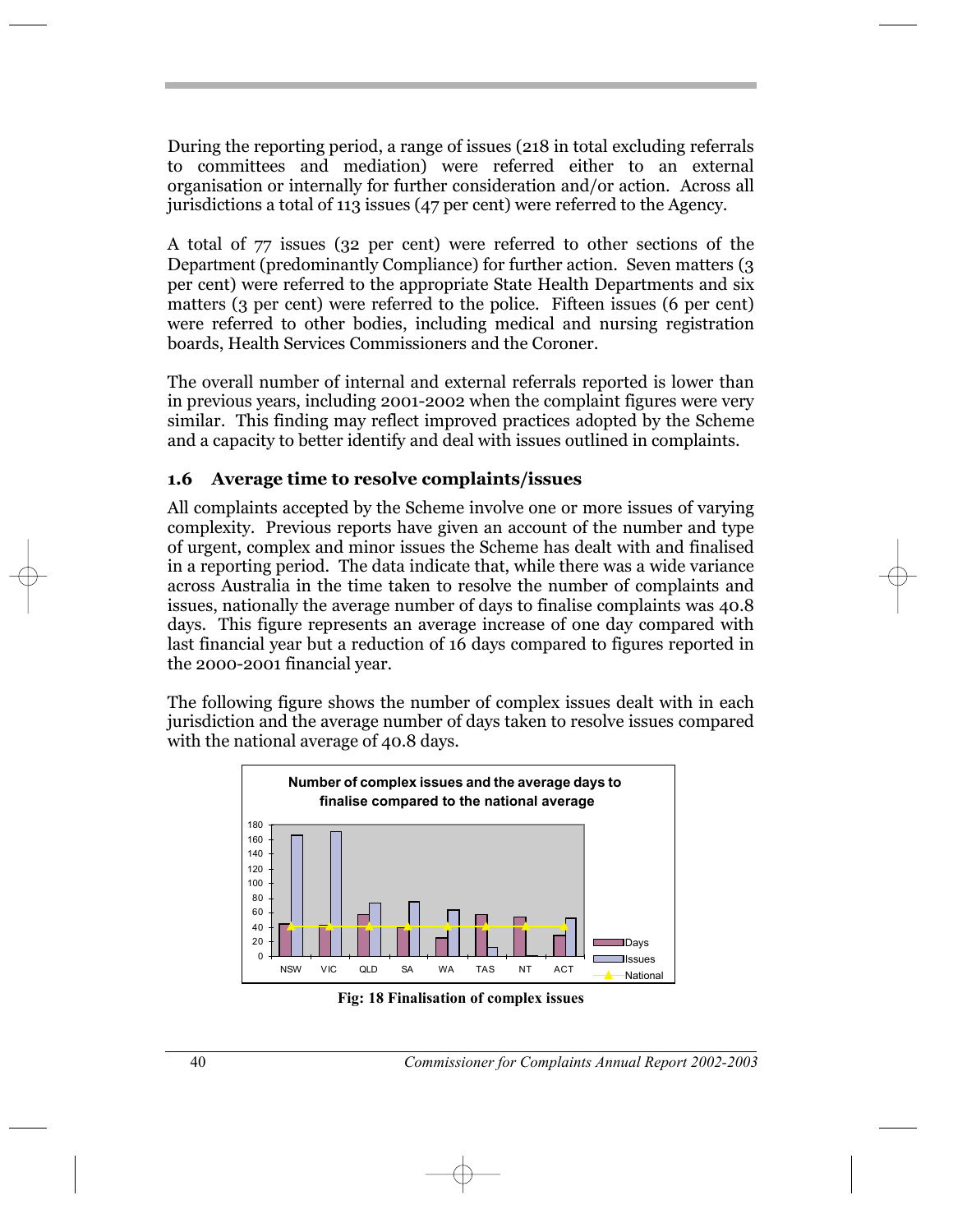Of the total number of complaints received, at the end of the reporting period the database shows that 69 per cent were finalised, 10 per cent are ongoing, 6 per cent were listed on the database as incomplete and 16 per cent of cases were withdrawn.



**Fig: 19 Case Status – national data** 

In addition to the number of complaints received and finalised during the financial year each jurisdiction has finalised a number of complaints that were received and accepted by the Scheme prior to the reporting period. When including these figures the data show that a total of 828 complaints were finalised this financial year. These data are presented in the figure below and are a better representation of workload activity during the year.



**Fig: 20 Finalised cases**

In addition to accepting and managing complaints, staff from the Scheme also respond to inquiries from the public, some of whom later go on to register a complaint with the Scheme. The following figure shows the breakdown of all calls to the Scheme recorded in each State/Territory during the reporting period, that is the number of complaints, information and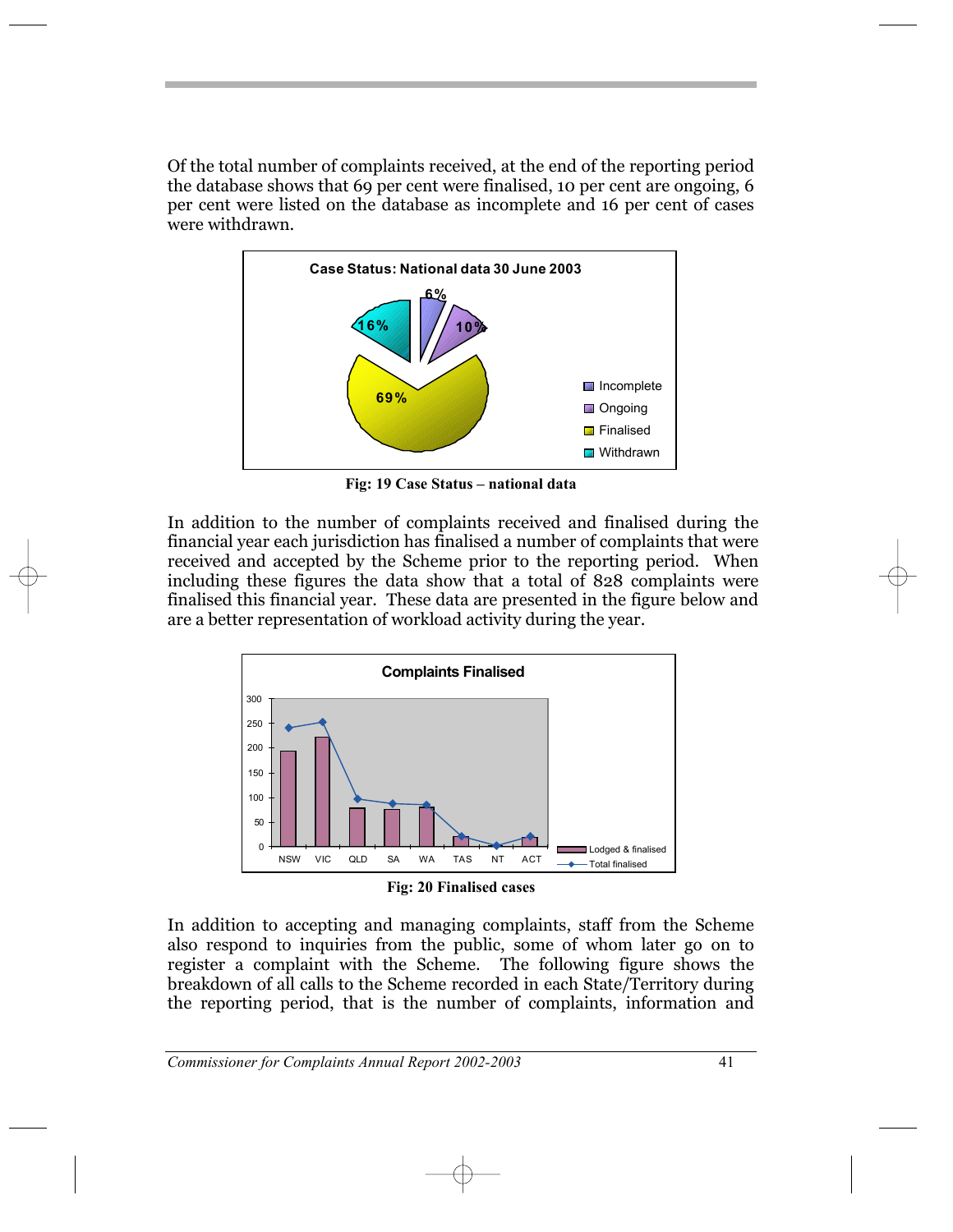feedback calls shown as a percentage of the total 7,586 calls recorded nationally.



**Fig: 21 Total number of calls**

Of the total number of calls taken during the reporting period 1,227 (16 per cent) were recorded as complaints, 6,353 (84 per cent) as information calls and six calls were recorded as feedback. In most jurisdictions the majority of calls taken by the Scheme are registered as information calls. The figure below illustrates a breakdown of the number of information calls and complaints registered, and shows them as a percentage of the total number of calls in each jurisdiction. The small number of feedback calls received is not clearly depicted in the figure and a decision has been taken not to record or report these calls in the future.



**Fig: 22 Total calls registered**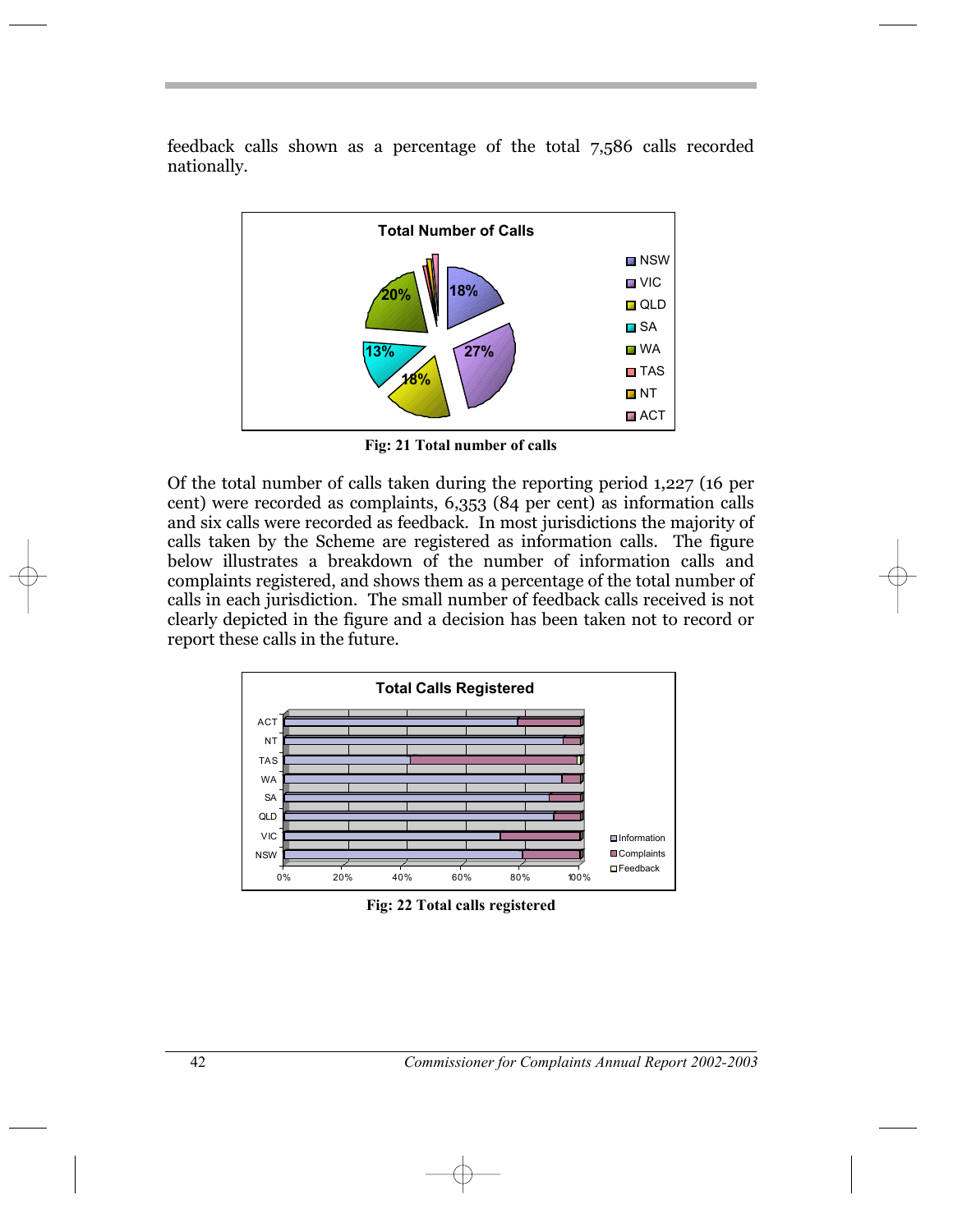Statistics show that dealing with information calls continues to comprise a significant part of the workload for the Scheme. The figure below shows the number of information calls in each jurisdiction shown as a percentage of the total number recorded.



**Fig: 23 Information calls**

Not all information callers specify an outlet. However, of those recorded a total of 97 per cent related to residential care, 3 per cent related to CACPs. The majority of requests for information (81 per cent) relate to general information about the provision of aged residential services. Nineteen per cent of callers sought information outside the jurisdiction of the Scheme.

The category of caller was recorded in 20.2 per cent of information calls. Of those recorded 1,103 (57.4 per cent) identified themselves as relatives, 248 (13 per cent) as staff, 166 (8.65 per cent) were care recipients. A further 49 callers (2.5 per cent) stated they were friends, 37 (2 per cent) indicated they were ex-staff, 43 (2.2 per cent) identified themselves as advocates. Officers recorded 12 per cent as other and 1 per cent as unknown.

Some 2,861 (54 per cent) of information calls were concluded in under 15 minutes. However, when considering the workload generated by information calls it is interesting to note that a further 1,607 (30 per cent) of calls were recorded as taking between 15 and 30 minutes. In the case of 720 calls (14 per cent), officers recorded that they required between 30 minutes and one hour to deal with the issues. It is of concern that 121 (2 per cent) of information calls were recorded as taking between one and three hours and in each of fourteen calls contact with an officer was for over three hours.

Not all issues are recorded in relation to information calls. Where issues are recorded, officers draw on the same categories and key words used when recording complaints.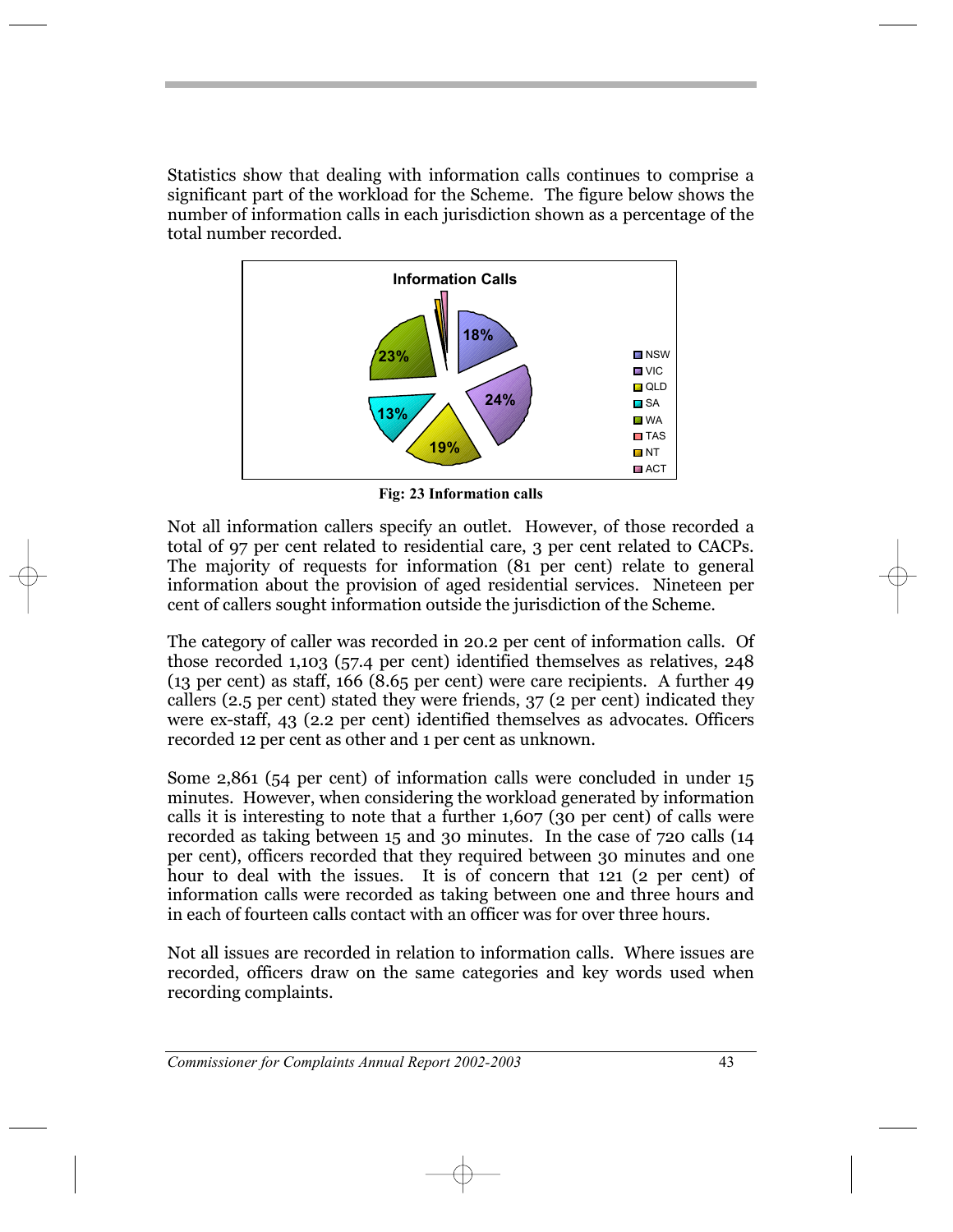The following graphs show the most common seven issues discussed in information calls and recorded nationally, in each of the four categories. The figures are expressed as a percentage of the total number of issues in each category. The totals in the figures therefore do not equal 100 per cent but are shown this way for ease of viewing.





**Fig: 26 Information calls - environment Fig: 27 Information calls - level of care**

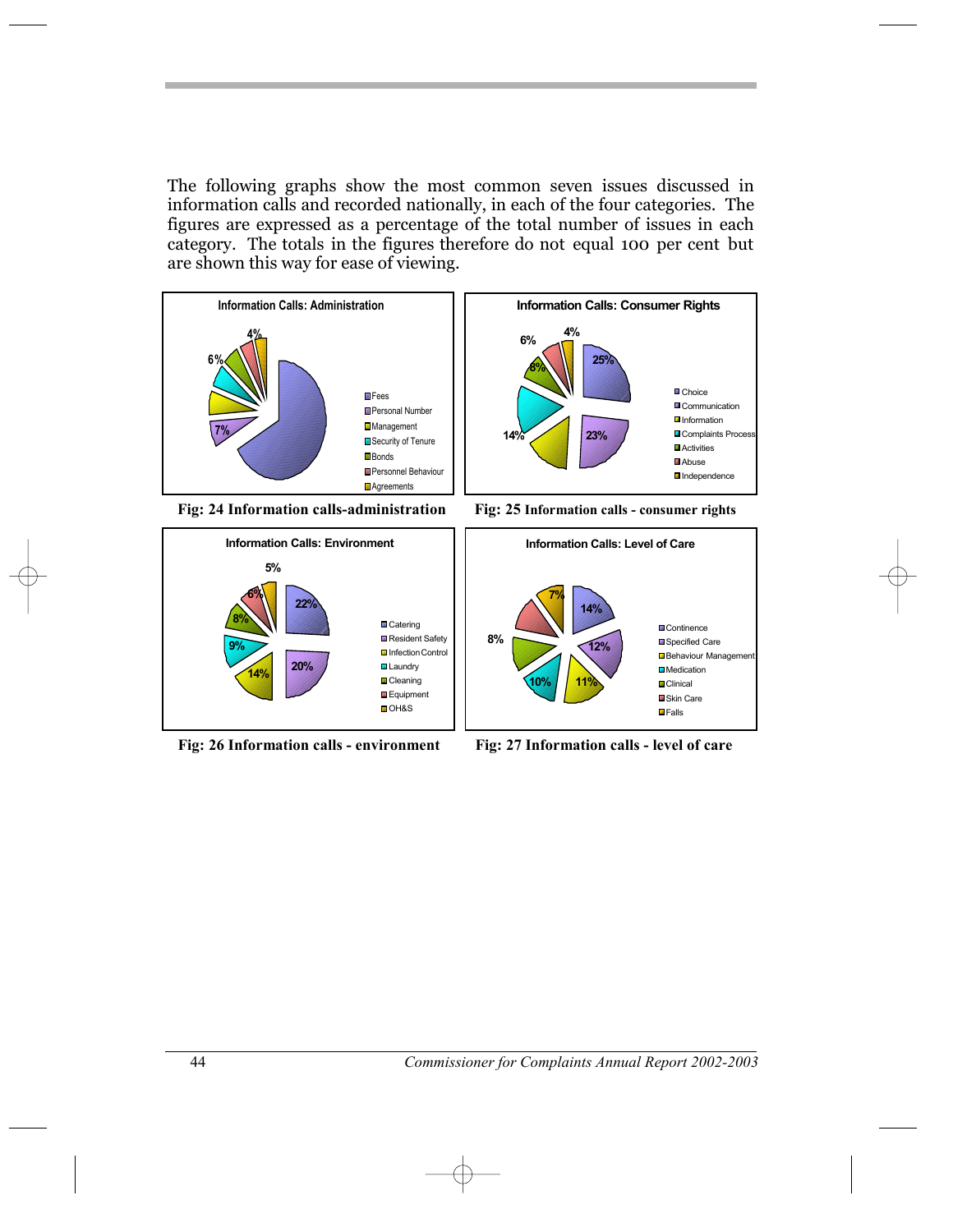## **Appendix 2: Satisfaction Survey: Statistics for the period 1 July 2002 to 30 June 2003**

The report considers the information obtained from complainant and service provider surveys separately and then, where practical, compares results between the two data sets. It should be noted, however, that the percentages provided in this report are based on the number of complainants/service providers who responded to each question, not the overall number of surveys that were received during the reporting period. As a result the figures shown in the graphs may not always equal 100 per cent.

While self completed surveys are a popular means of asking a series of multiple choice questions, researchers report that one of the disadvantages of this methodology is the generally low response rate - often as low as 3 per cent and usually not higher than between 10 and 20 per cent. Assuming both parties to the 699 complaints finalised during the reporting period received survey forms, the overall response rate for surveys returned to the Survey Torms, the overall response rate for surveys returned to the<br>Commissioner's office during this period is 43 per cent. Taken separately, the response rate for complainants was 38 per cent while the response rate for service providers was 48 per cent.

The satisfaction survey forwarded to complainants comprises eight questions while service providers are invited to respond to nine questions. Respondents are asked to either provide a yes/no answer, or rate their response according to an accompanying scale. Questions  $2, 7$  and  $8$  of the complainantis satisfaction survey invite further written comments as do questions 7, 8 and 9 satisfaction survey filter turnier written comments as do questions /, o and 9<br>of the service provider's form. A range of categories and key words have been established in order to record and analyse these responses. The survey forms also allow respondents to provide the facility name and/or complainant details, however, the essential facts conveyed are those that identify the relevant State/Territory and the date of completion of the survey.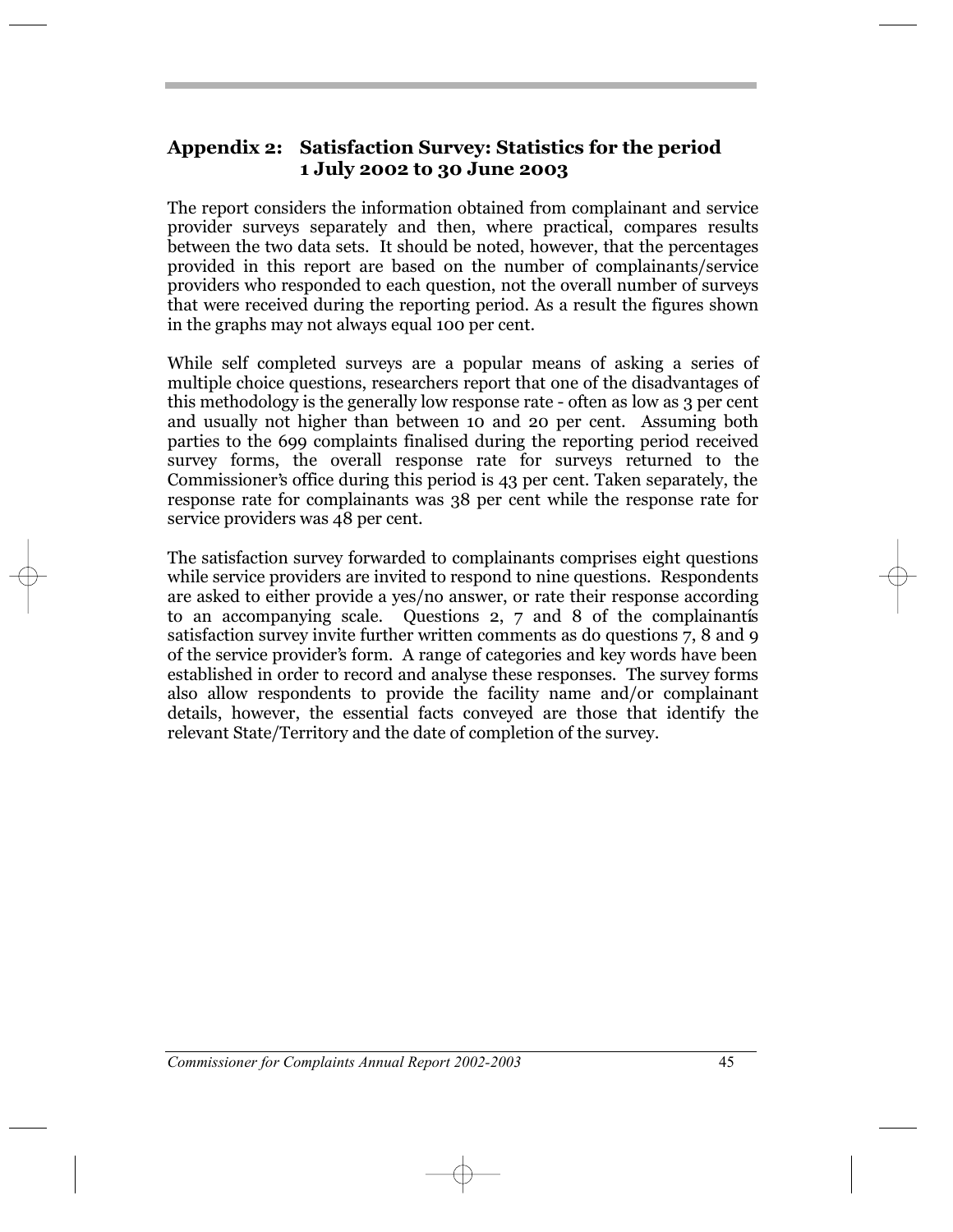| 1. Overall Satisfaction         | Satisfied       | Mostly<br>satisfied | Minor<br>satisfaction | <b>Not</b><br>satisfied | No<br>response |  |
|---------------------------------|-----------------|---------------------|-----------------------|-------------------------|----------------|--|
|                                 | 67%             | 18%                 | 7%                    | 4%                      | 4%             |  |
| 2. Assisted to make a           | Yes             | No.                 | To some<br>extent     |                         |                |  |
| complaint                       | 89%             | 1%                  | 9%                    |                         | 1%             |  |
| 3. Scheme helpful               | Very<br>Helpful | Helpful             | Not Helpful           |                         |                |  |
|                                 | 73%             | 22%                 | 3.5%                  |                         | 1.5%           |  |
| 4. Kept informed                | Always          | Mostly              | Sometimes             | Never                   |                |  |
|                                 | 75%             | 15%                 | 3%                    | 4%                      | 3%             |  |
| 5. Wishes respected             | Always          | Mostly              | Some                  | Never                   |                |  |
|                                 | 73%             | 17%                 | 5%                    | 2%                      | 3%             |  |
| 6. Informed regarding<br>rights | Yes             | No                  | To some<br>extent     |                         |                |  |
|                                 | 83%             | 4%                  | 10%                   |                         | 3%             |  |
|                                 | Yes             | No.                 |                       |                         |                |  |
| 7. Complaint resolved           | 68%             | 25%                 |                       |                         | 7%             |  |
|                                 | Yes             | No.                 |                       |                         |                |  |
| 8. Suggestions                  | 21%             | 18%                 |                       |                         | 61%            |  |

#### **Table 1: Satisfaction Survey: complainant responses**

The data show that 85 per cent of complainants who returned surveys and responded to the question of overall satisfaction were mostly satisfied or satisfied with the service provided by the Scheme. A total of 89 per cent of complainants indicated they were assisted to make a complaint, a further 9 per cent reported they were assisted to some extent.



**Fig: 28 Overall satisfaction rate**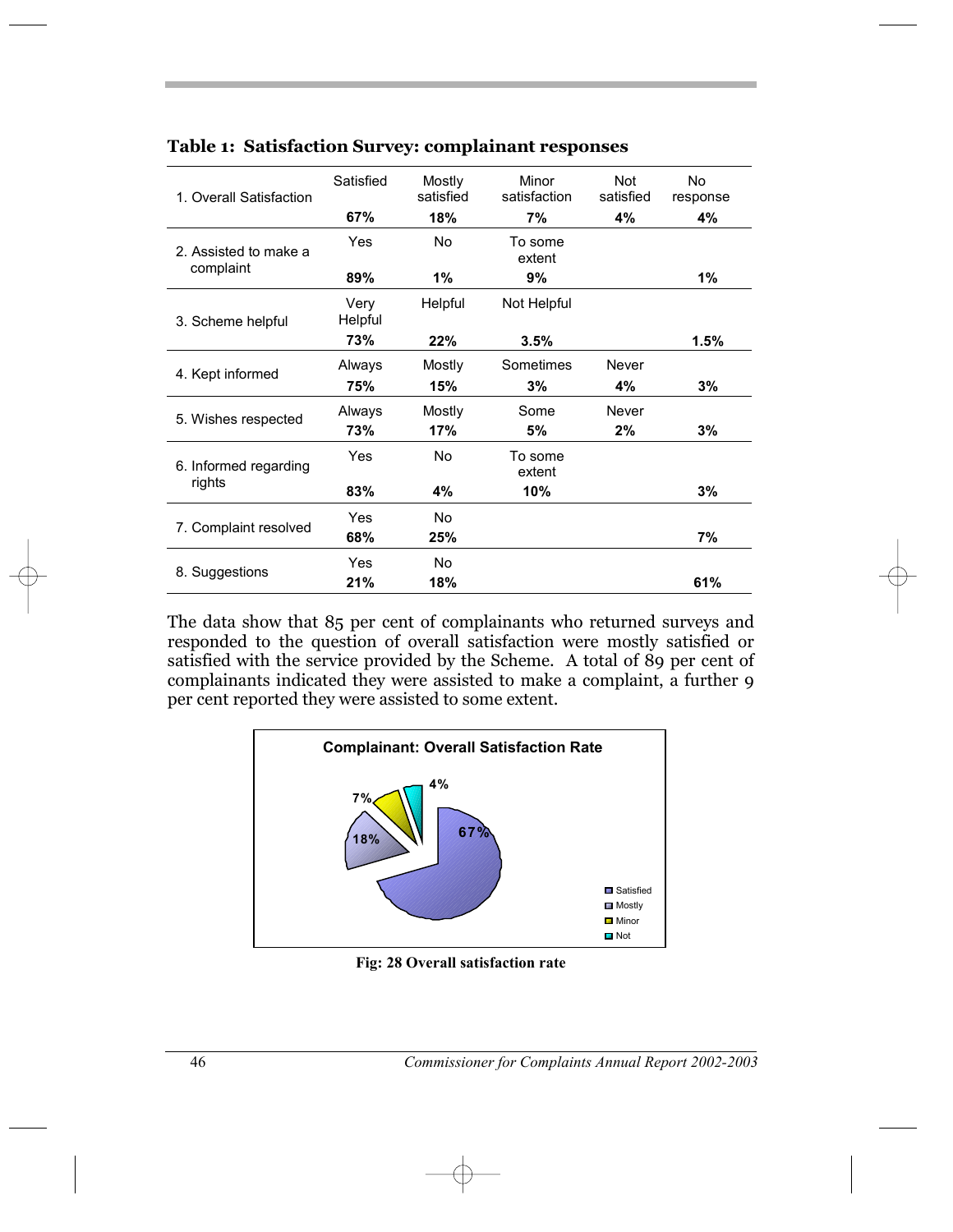Seventy-three per cent of complainants found the Scheme very helpful, 22 per cent helpful and 3.5 per cent reported that they did not find the Scheme to be helpful. A further 3.5 per cent did not respond to the question.

Complainants are invited to comment on the assistance provided and a total of 31 comments were captured under the heading 'what else would have or 31 comments were captured under the heading what else would have<br>helped?' Overall, the standard of communication was the main issue for complainants. Comments related to the need for better listening skills, the ability to capture and convey information correctly and the necessity to provide a detailed explanation of the complaints procedure at the outset. Other responses included the need for staff training and objectivity as well as the capacity to investigate complaints.

Questions 4, 5 and 6 address the Scheme's ability to keep the complainant informed, respect their wishes and provide information about their rights and options. Seventy-five per cent, 73 per cent and 83 per cent of complainant responses respectively related this was always done.



**Fig: 29 Complainant: Were you kept informed? Fig: 30 Complainant: Were your wishes respected?**



**Fig: 31 Complainant: Did you receive information about your rights?**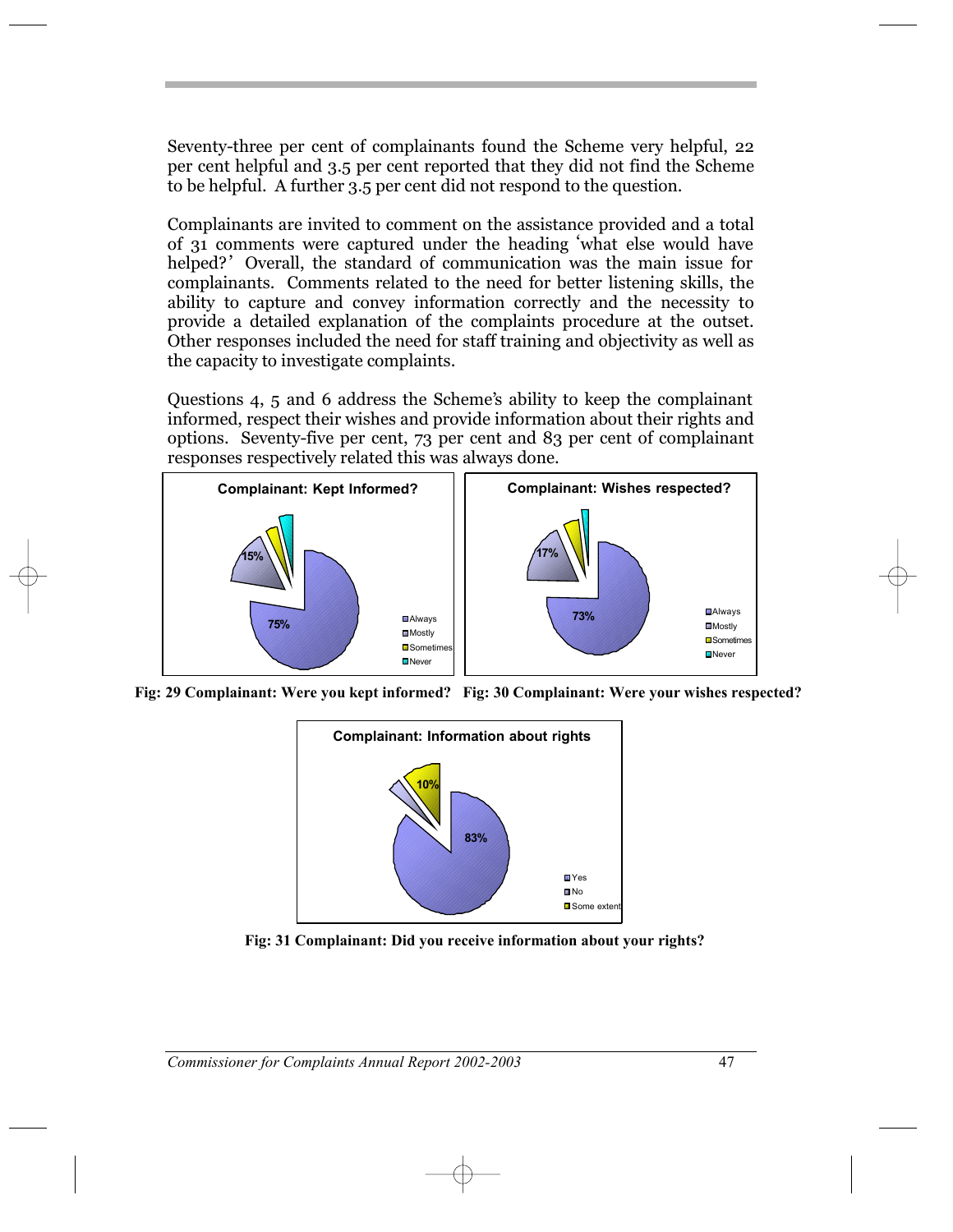Taken together, the data relating to questions 4, 5 and 6 indicate that 90 per cent, 90 per cent and 87 per cent of complainants respectively, advised that consumer service factors were mostly delivered.

The majority (68 per cent) of complainants indicated they felt their complaint was resolved. Complainants who considered that their complaint was not resolved where asked to comment and 71 observations were captured. Eighteen respondents considered that the issues outlined in their complaint had not been addressed. Sixteen respondents commented on the process. Comments included that the process took too long, the service covered up and further monitoring was required, the investigation was inadequate, there was no feedback to complainants where matters had been referred to other agencies. Other comments included the failure of the service to provide documentation and to make required or agreed changes.

Twenty-one per cent of complainants offered suggestions for improvement in the management of complaints. Of those who responded the majority (29 per cent) suggested communication should be improved. Comments related to the provision of information and contacts between the parties, accurately capturing issues, increasing publicity about the Scheme and improving capturing issues, increasing publicity about the scheme and improving<br>'people skills' and the standard of letters. Comments related to timeliness and the general process referred to the time taken to resolve complaints, particularly after mediation or at determination and the need for stronger powers including the capacity to fully investigate complaints. Twenty-five per powers including the capacity to funy investigate complaints. Twenty-live per<br>cent of comments were captured as 'other'. These comments related to issues such as the accountability of approved providers, unannounced visits, and training privacy and guardianship. It should be noted that a number of survey responses made suggestions well outside the role of the Scheme and its capacity to deliver expected outcomes such as proposing the sacking of particular staff and/or the closure of the facility.



**Fig: 32 Complainant: Suggestions for improvement**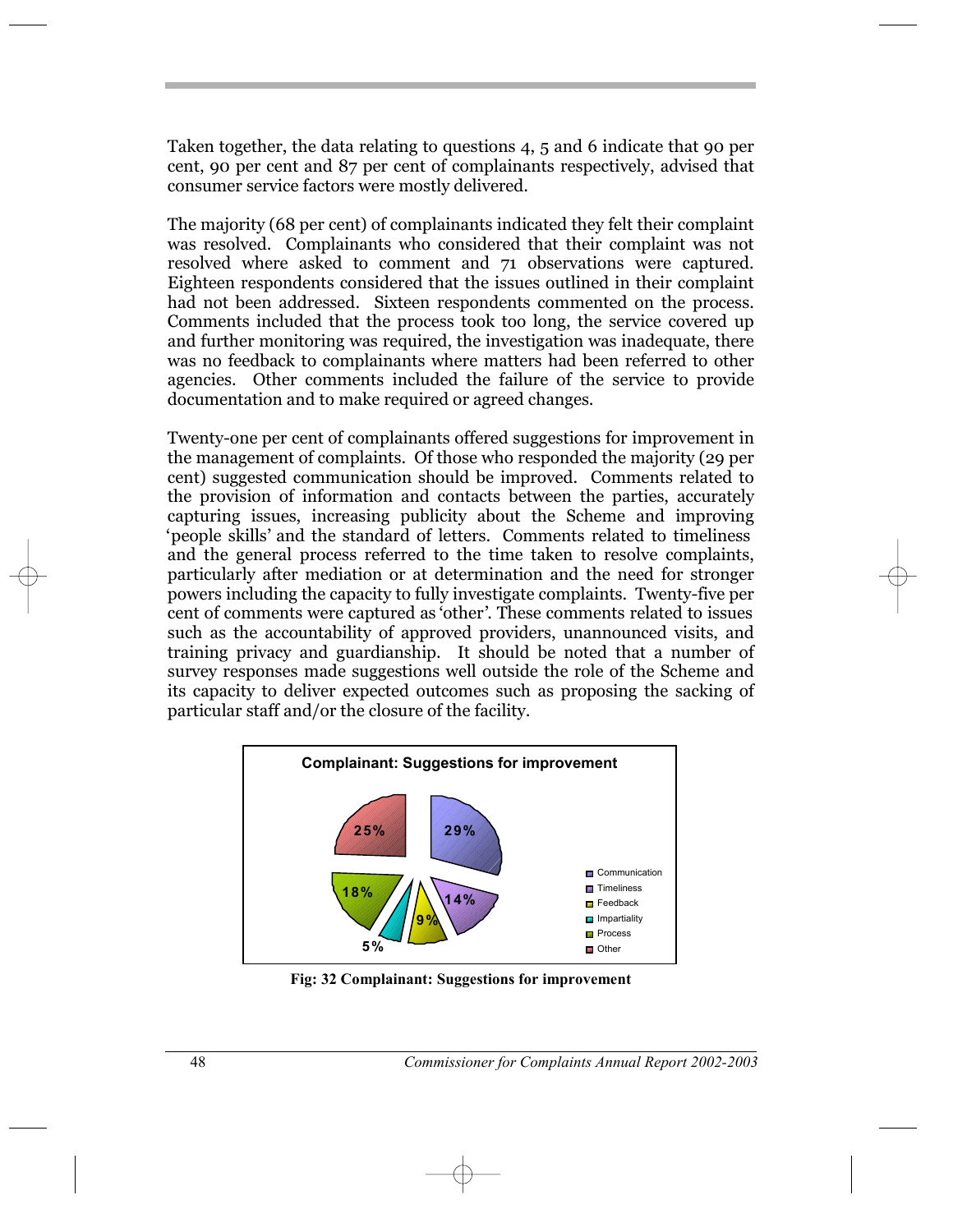| 1. Overall<br>Satisfaction         | Satisfied       | Mostly<br>satisfied | Minor<br>satisfaction | Not<br>satisfied | No response |
|------------------------------------|-----------------|---------------------|-----------------------|------------------|-------------|
|                                    | 76%             | 19%                 | 2.5%                  | 2.5%             | $0\%$       |
| 2. Kept Informed                   | Always          | Mostly              | To some<br>extent     | Never            |             |
|                                    | 68%             | 26%                 | 4%                    | 1%               | 1%          |
| 3. Needs                           | Always          | Mostly              | To some<br>extent     | Never            |             |
| Respected                          | 67%             | 25%                 | 5%                    | 2%               | 1%          |
| 4. Scheme Helpful                  | Very<br>helpful | Helpful             | Not Helpful           |                  |             |
|                                    | 77%             | 21%                 | 1%                    |                  | 1%          |
| 5. Information<br>regarding rights | Yes             | No                  | To some<br>extent     |                  |             |
|                                    | 86%             | 4%                  | 9%                    |                  | 1%          |
| 6. Opportunity to<br>contribute    | Yes             | No                  | To some<br>extent     |                  |             |
|                                    | 91%             | 3%                  | 5%                    |                  | 1%          |
| 7. Complaint                       | Yes             | <b>No</b>           |                       |                  |             |
| resolved                           | 76%             | 11%                 |                       |                  | 13%         |
| 8. Improve<br>business             | Yes             | <b>No</b>           |                       |                  |             |
|                                    | 59%             | 20%                 |                       |                  | 21%         |
| 9. Suggestions                     | Yes             | <b>No</b>           |                       |                  |             |
|                                    | 22%             | 31%                 |                       |                  | 47%         |

#### **Table 2: Satisfaction Survey: Service Provider responses**

Seventy-six per cent of service providers who responded to the satisfaction surveys and answered the question of overall satisfaction indicated they were satisfied overall with the Scheme. A further 19 per cent reported that they were mostly satisfied. Together these figures indicate that 95 per cent of service providers expressed a level of satisfaction with the service provided by the Scheme. Seventy-seven per cent of service providers found the Scheme very helpful and 21 per cent advised that they found the Scheme helpful. That is, a total of 98 per cent of service providers indicated that they found the Scheme helpful or very helpful.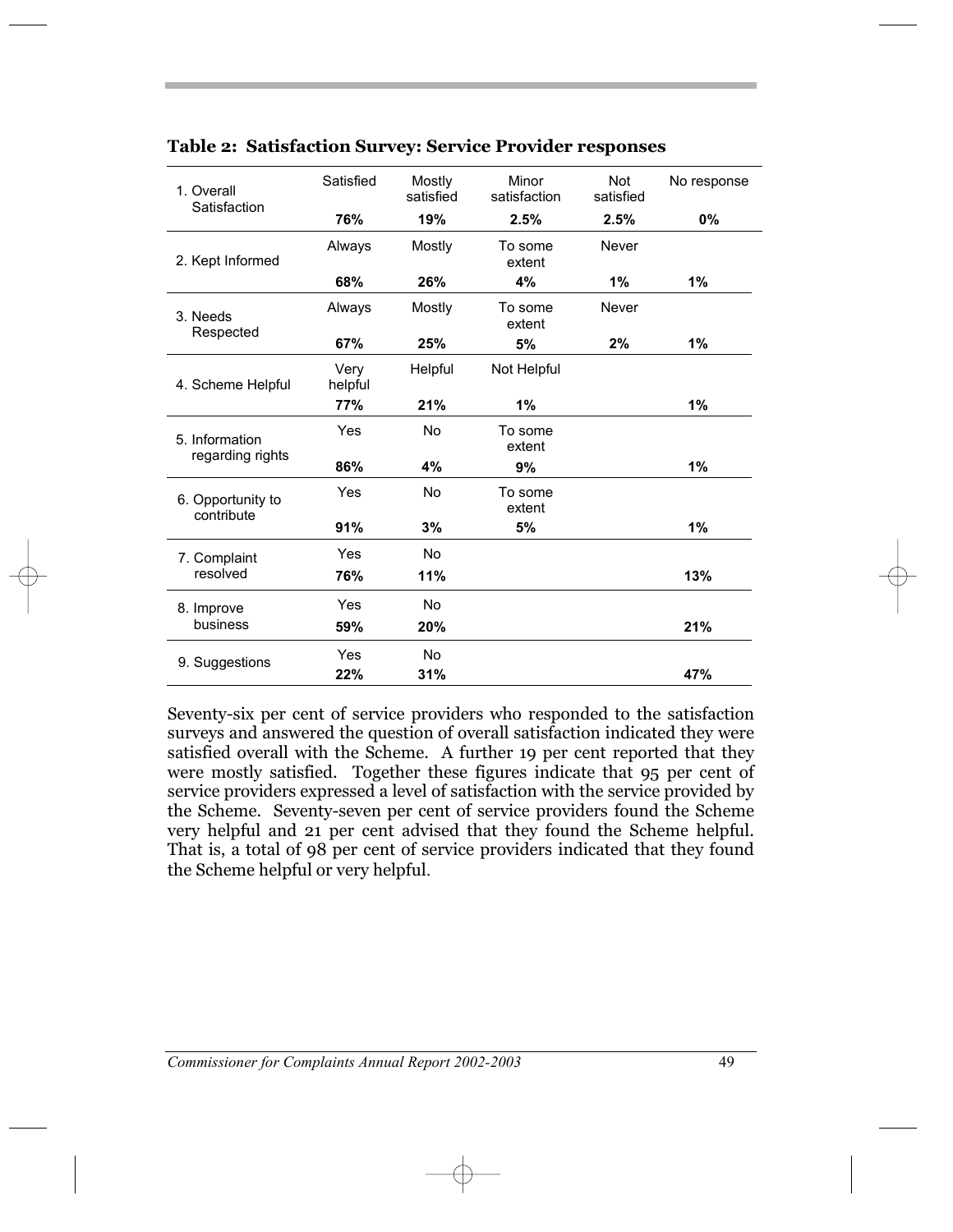

**Fig: 33 Provider: Overall satisfaction rate**

Similar to the complainant survey, questions 2, 3 and 5 asked service providers if the Scheme kept them informed, respected their needs and provided information about their rights and options. Sixty-eight per cent, 67 per cent and 86 per cent respectively indicated that this was always done. Taken together, the responses demonstrate that 94 per cent, 92 per cent and 86 per cent of service providers respectively reported that these three consumer service factors were mostly delivered.







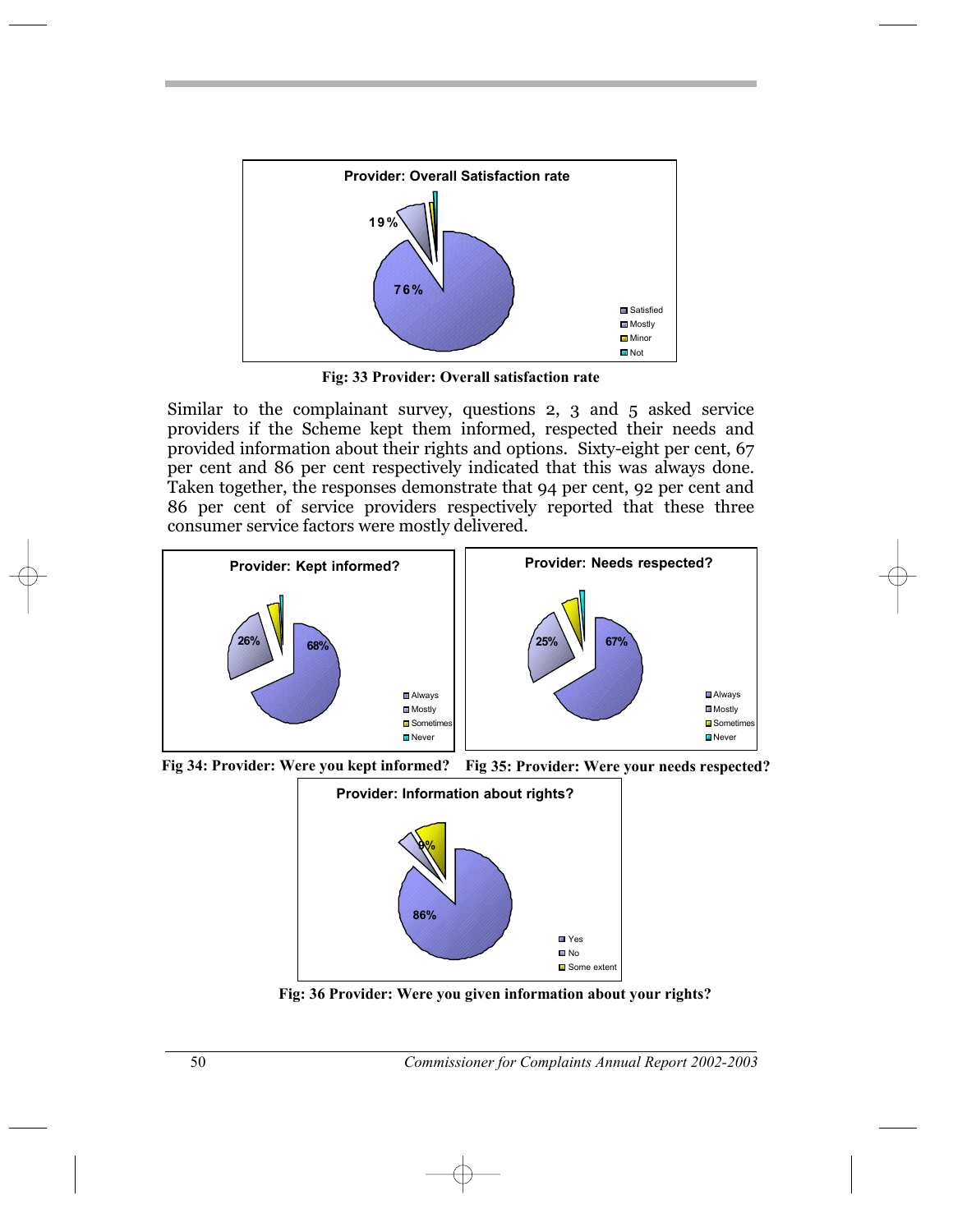Importantly, 91 per cent of service providers indicated they had the opportunity to contribute to the resolution of the complaint, 76 per cent of those responding indicated they felt that complaints were resolved and 59 per cent indicated that their way of doing business would be improved as a result of the complaint. Most comments about business enhancement related to applied learning - such as a better understanding of residents and relative needs, continuous improvement cycles, upgrading of documentation and communication processes.

Service providers were also asked to suggest areas of improvement for the Scheme. As with complainants, the majority of service providers responding to this question (34 per cent) made suggestions related to the need to improve all aspects of communication.

Thirty-one comments (41 per cent) were captured under the 'other' heading. A large number of these comments suggested that complaints should go through an internal complaint process before approaching the Scheme. Eight per cent of comments addressed the impact of anonymous complaints suggesting that anonymity can hide spiteful intent and/or cloud the issues to be addressed. A further 8 percent of suggestions related to impartiality. The dominant comment being that there is an immediate assumption of wrong doing on the part of the service provider. The need to improve timeliness was suggested by 6 per cent of respondents and mention was made of the necessity to better identify the complaint issues and provide feedback.



**Fig: 37 Provider: Suggestions for improvement**

## **Focus Groups: Opportunities for improvement**

Both groups responding to the surveys have offered comments and suggestions as to how the Scheme might better assist parties in conflict and the possible nature of future improvements. The overall nature of these comments has not changed significantly from previous reports. As part of the quality assurance program, focus group meetings for clients (complainants and service providers) of the Scheme were conducted in six of the eight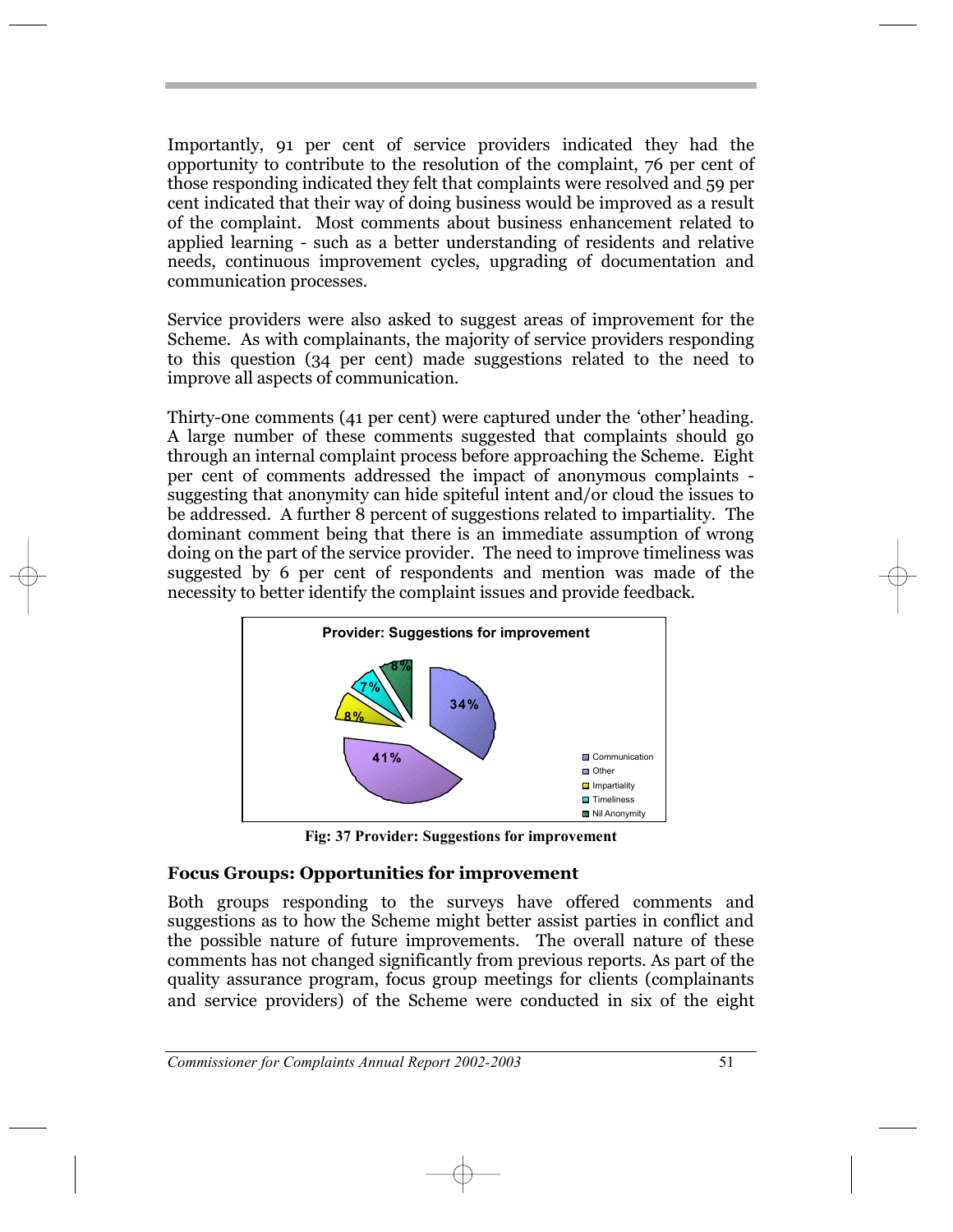jurisdictions. The Northern Territory and the Australian Capital Territory were excluded due to the small populations available for sampling. The focus group meetings were conducted over a period from February to April 2003.

#### **Sampling**

The Scheme's complaints database was used to source complaint data relating to clients of the Scheme over the period from September 2001 to February 2003.

The optimum period for sampling complaint data was considered to be the 12 month period January to December 2002. This timeframe was considered lengthy enough to provide a reasonable size, while being recent enough to minimise recall difficulties. This period was also thought to allow for a degree of processing of clients' experiences.

Complaints that were lodged and finalised for the periods selected were identified. All complaints that were finalised through negotiation, mediation, determination, or which were accepted and finalised at assessment, (all being stages of the complaints resolution process) were included in the sample. Those complaints that were anonymous, confidential, referred to other bodies or finalised by withdrawal were excluded. Clients were also screened to ensure no-one person or organisation received more than one invitation.

It was intended that the simple random sampling method of choosing the first, then every second complaint that met the criteria would be employed. However, given the small samples available at times, the total sample pool available sometimes became the final sample selected. A possible restriction on attendance relating to geographic remoteness was recognised at the beginning of the sample process. This factor was addressed in jurisdiction as the process of sampling evolved in order to arrive at a final sample pool considered necessary to result in 12 attendees for each group.

#### **Invitations and participation**

Letters of invitation were sent to randomly selected clients from the database to participate in the focus groups. These letters advised clients that their participation was completely voluntary and confidential. The letters were followed up with a telephone call to confirm the individualis participation.

Provider and complainant groups were held separately in each jurisdiction. At the start of each focus group, staff of the Office of the Commissioner for Complaints provided background information about the existing structure and Scheme processes as well as current complaint statistics and survey information. Participants were thanked for their time and were reassured that their participation would remain confidential.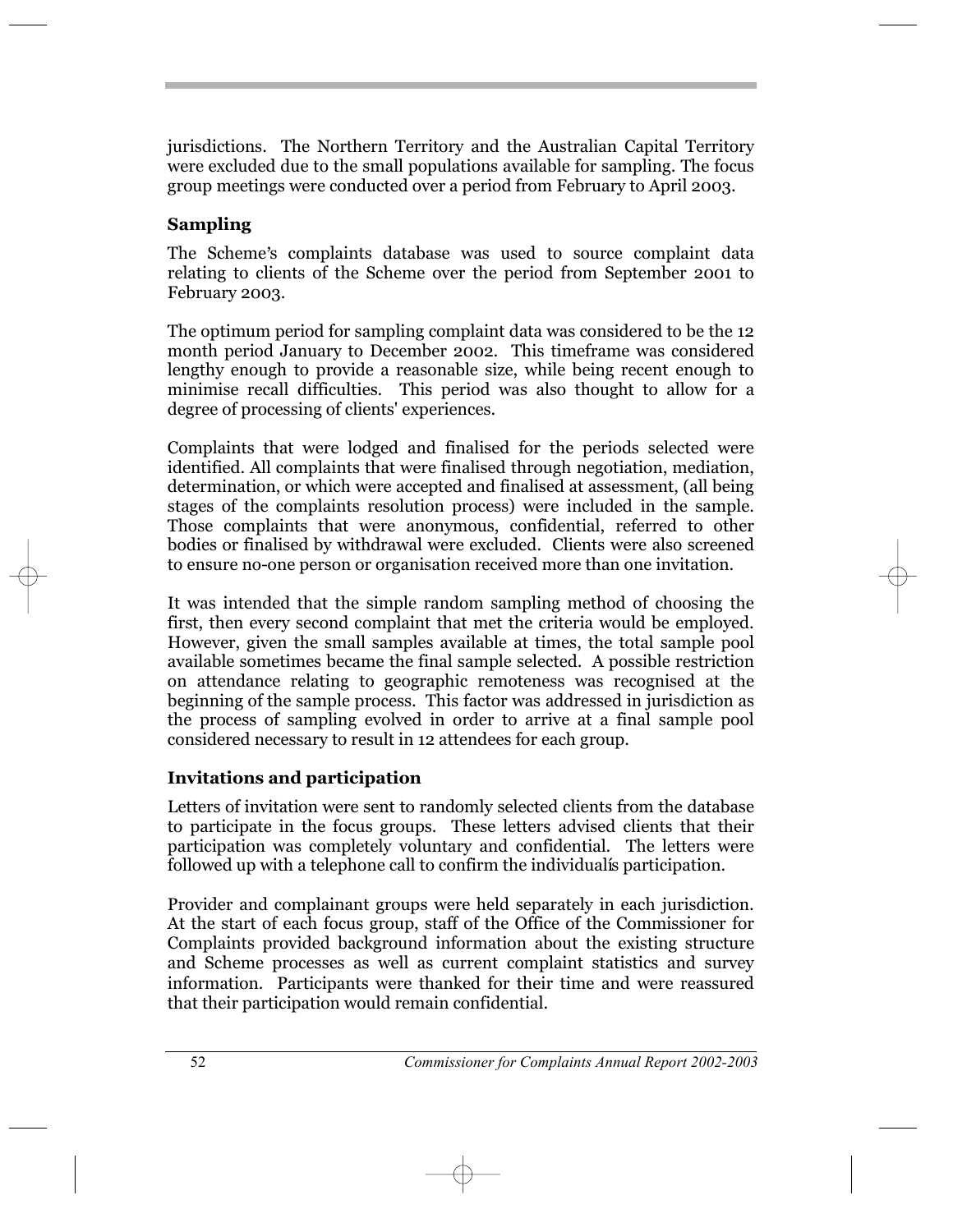## **Results**

Overall the groups elicited useful information that will assist in the quality of the service provided to one of the most vulnerable populations in our society. The Scheme has made significant improvements over the course of the last 12 months but it is clear that more needs to be done to make the Scheme truly effective and accessible to those who need it most. A report has been compiled outlining the information gathered and State specific feedback has been provided to jurisdictions at their invitation.

#### **General Comments: Service Providers**

#### **1.1 Positive**

- Services providers generally found CROs to be courteous and friendly.
- Many service providers indicated that they had a positive experience with the Scheme, that officers of the Scheme were very open, supportive and objective and that they acted fairly during the complaint. **ï**

#### **1.2 Criticisms**

- Providers were critical of a number of different State and Australian Government agency contacts about the same complaint leading to Government agency comacts about the<br>duplication of effort on the providers' part. **ï**
- Providers complained that the aged care industry is over regulated. They believed that these factors lead to adverse affects on staff morale, a feeling of intimidation and increased likelihood of good staff leaving the aged care sector. **ï**
- Some providers felt the Scheme was not fair because it was stacked in Favour of the complainant and did not focus on the complainant's responsibilities as well as their rights. **ï**
- Some providers also suggested that departmental officers undertook too many roles at the same time, leading to confusion and lack of clarity around those roles. **ï**
- All providers were critical of the ability of the Scheme to accept anonymous complaints. Some saw it as a fishing expedition by the Scheme or complainant. **ï**
- Generally, providers did not believe they were adequately informed of the progress of the complaint. Many criticised the transition from the preliminary assessment phase into the negotiation phase as being very **ï** unclear while some were not aware of the preliminary assessment phase at all.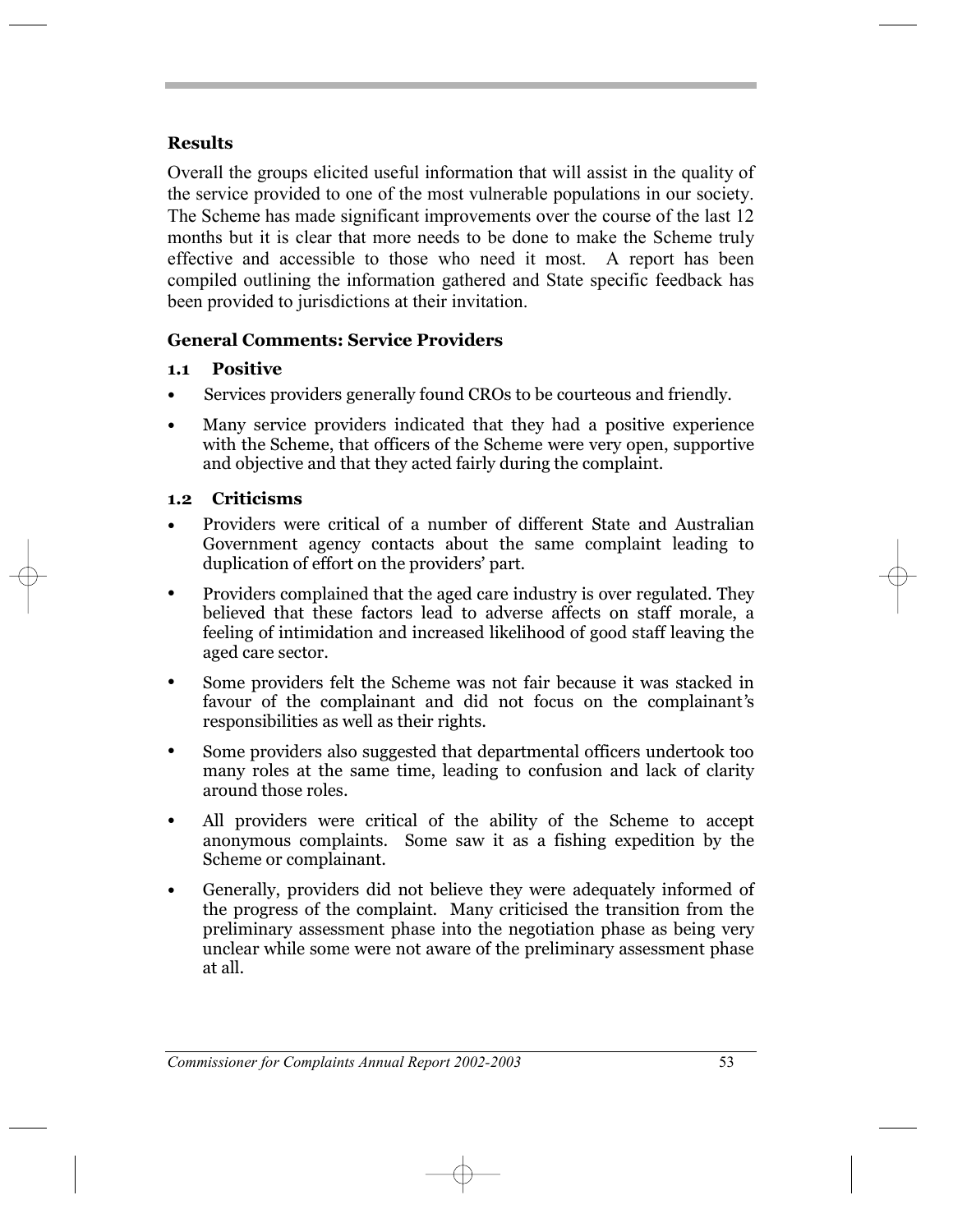- Some providers complained that the Scheme, when undertaking site visits, should provide more time before arriving. **ï**
- Some providers described their interactions with CROs as being poor. They stated that the professionalism and training of some officers needs to be addressed and that the system was adversarial rather than cooperative. **ï**
- Most providers considered that the Scheme needs to investigate complaints more actively in order to achieve better outcomes. **ï**
- Moreover, they felt that the Scheme needs to more accurately record the issues to be addressed during the complaint since this has a flow on effect throughout the subsequent phases of the complaint. **ï**
- Providers thought that the Scheme ought to be able to provide feedback and debriefing about their systems and the complaint. **ï**
- Providers were not clear about what to expect during determination hearings and thought the proceedings during determination were very court like and intimidating. **ï**
- Providers also commented that the letters being sent from the Scheme had a poor tone, were not clear and were too legalistic. **ï**

#### **General Comments: Complainants**

#### **1.3 Positive**

- Complainants thought the CROs were helpful, very sympathetic, professional and caring. **ï**
- Some complainants thought the process was excellent and fair, and said that they were informed of their rights and were aware of the complaints processes. **ï**
- Complainants felt they were kept informed of the progress of the complaint. **ï**

#### **1.4 Criticisms**

- In most jurisdictions, complainants indicated they were not fully aware of the phases of the complaints process and did not understand what the Scheme could do. **ï**
- Some complainants indicated they were not aware until very late in their complaint of the availability of advocacy services and a number indicated **ï** that they had not received satisfaction survey forms at the conclusion of their complaint.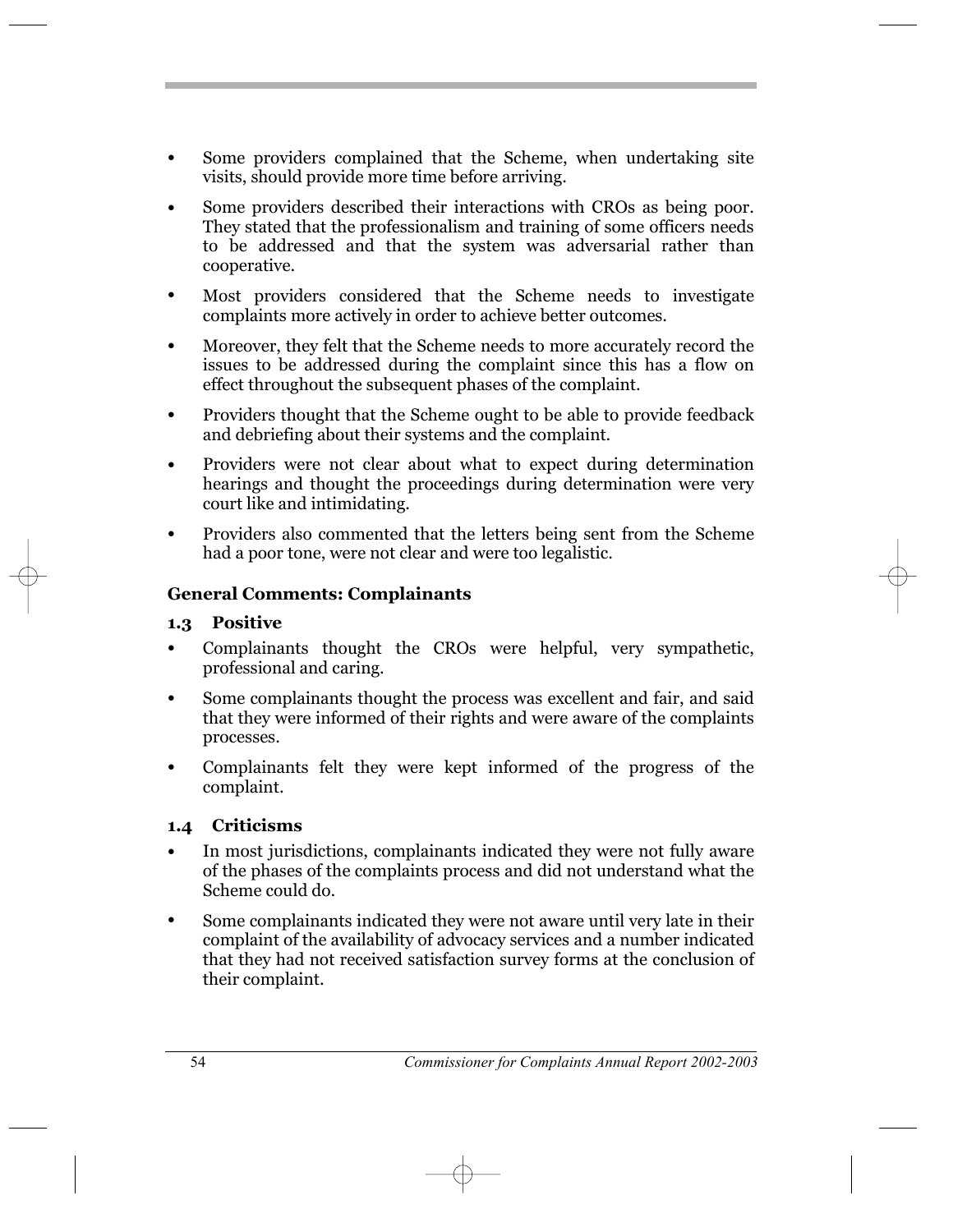- A strong claim from complainants was the fear of retribution by providers if they complained. They invariably described the experience as disempowering. Many said they felt particularly unsupported, railroaded and not in control of the process. **ï**
- Complainants said the Scheme need to be able to investigate complaints more fully, including speaking with the complainant when gathering information and involving the complainant in the negotiation phase with the service provider. **ï**
- Complainants described the process as being complex, exhausting and not designed for older people. **ï**
- There was some suggestion from complainants that the Scheme is<br> **inclusive complaints** without the complainants' consent and that the finalising complaints without the complainants' consent and that the letters being sent from the Scheme are too legalistic and difficult to understand.

A continuously evolving program environment reinforces the need for ongoing assessment of client satisfaction. The collation of information gathered through the focus groups has contributed to the development of a number of recommendations for improvement and feedback has been provided to jurisdictions as appropriate. Consultation is continuing to inform the redevelopment of satisfaction surveys. The introduction of revised survey forms is intended to allow for a more meaningful collection of data from respondents and greater examination of the factors reported here.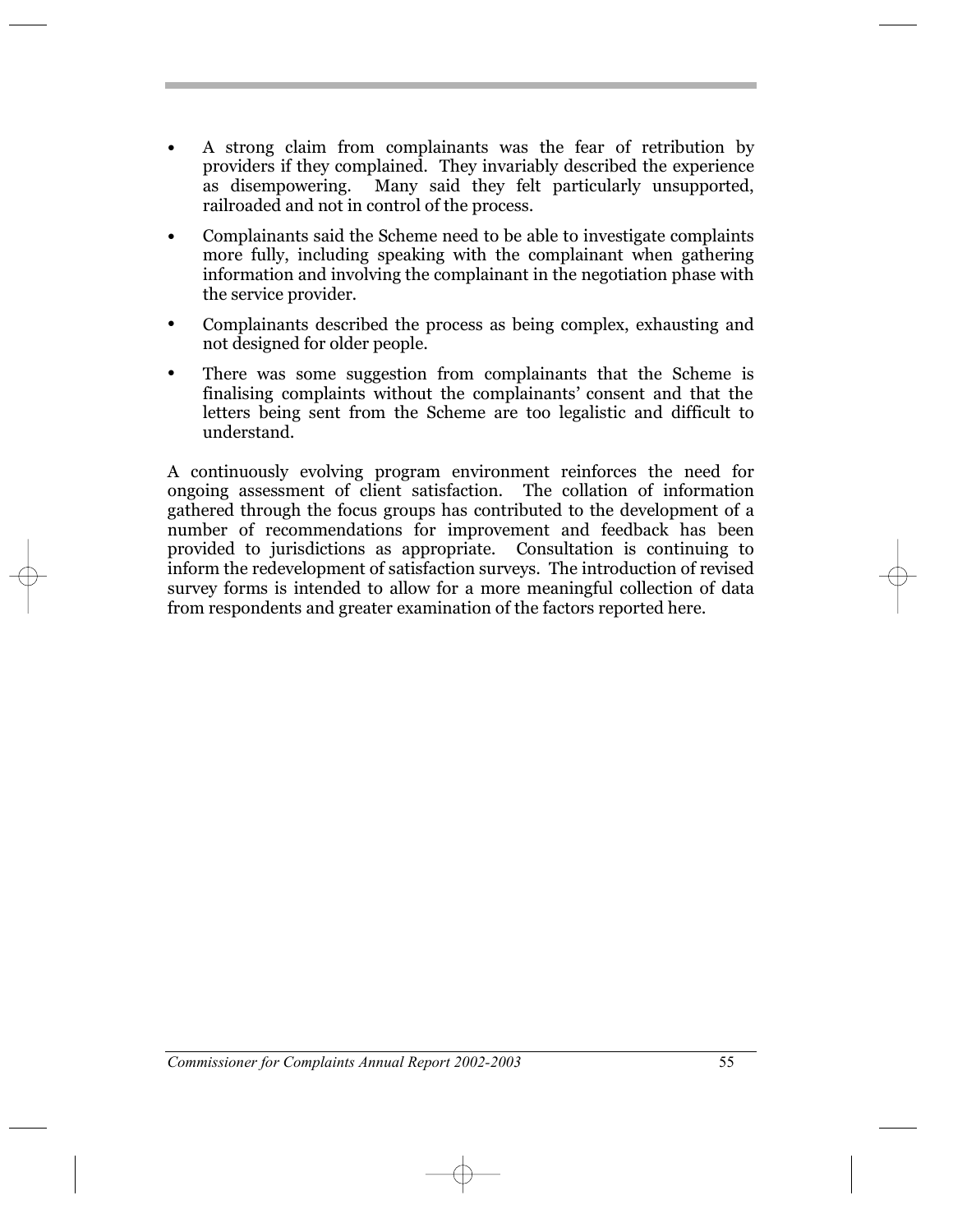## **Appendix 3: Performance Indicators**

The performance indicators established for the Scheme are numerical measures, expressed as a percentage, which are designed to describe important and useful information about the performance of the Scheme. The performance indicators are monitored at regular intervals, compared with one or more criterion, to demonstrate whether the Scheme is achieving its overall objectives and meeting set targets.

Performance indicators are monitored on an ongoing basis and are regularly reported. Inconsistencies in database reporting were identified during the financial year and the database was further refined in order to correct observed irregularities. Monitoring during the year indicated that most jurisdictions continued to improve their performance against the established targets demonstrating a significant level of commitment, particularly on the part of those jurisdictions where there are a large number of complaints. National statistics for the financial year also demonstrate an overall upward trend in meeting indicators when measured against the individual targets set.



**Fig: 38 Quarterly Statistics 2002-2003**

The following data provide a comparative view of each State/Territory's achievement against the national average for this financial year and the target set for each indicator.

Indicator 1 measures the prompt provision of an acknowledgment card to people contacting the Scheme to lodge a complaint. The expected target for this indicator is 100 per cent and tracks the provision of an acknowledgment card within four days of the initial contact. The database indicates that across Australia an average 72 per cent of contacts received an acknowledgment card within the stipulated time frame.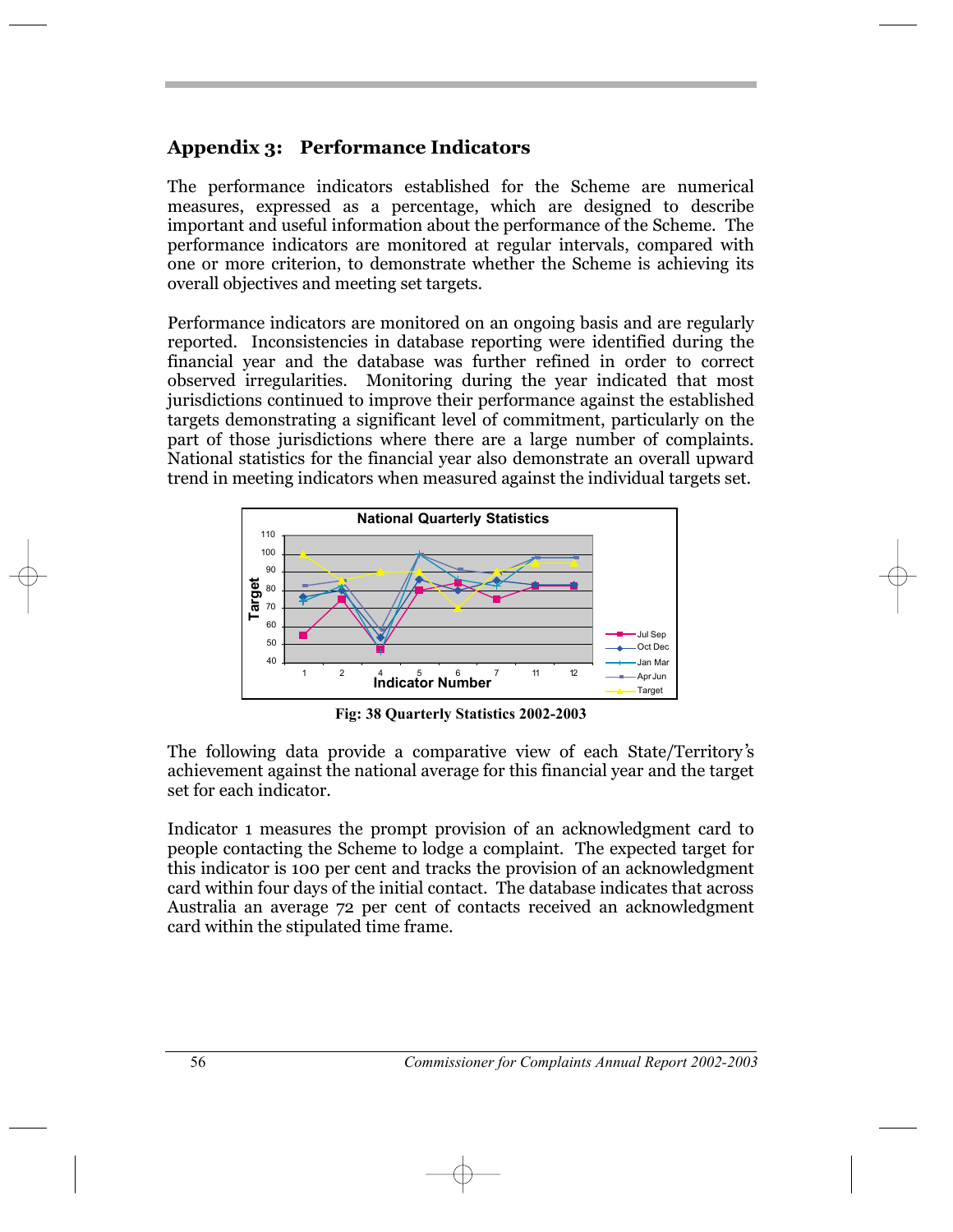

**Fig: 39 Performance Indicator 1**

Indicator 2 measures the time between the receipt of a complaint and the time taken to inform the complainant how the Scheme proposes to manage the complaint. This contact should be made within seven days following the receipt of a complaint and should advise whether the complaint has been accepted or referred or is still being assessed. The data show that nationally this occurred in an average of 81 per cent of cases during the financial year. The target is set at 85 per cent.



**Fig: 40 Performance Indicator 2**

Indicator 3 relates to the prompt referral to appropriate internal or external agencies. While the database shows that 238 issues were referred during the last financial year the measurement of time between receipt of the complaint and the referral of the complaint, or part thereof, is not currently available.

The target set for Indicator 4 is 90 per cent. The indicator is based on the assessment of all related factors and the need to document an initial action plan to optimise the outcome of any intervention. The action plan is to be documented within seven days of the acceptance of the complaint. The data show that, other than in New South Wales, meeting this indicator appears not to have been a major consideration. During the reporting period this indicator was met in an average 64 per cent of cases.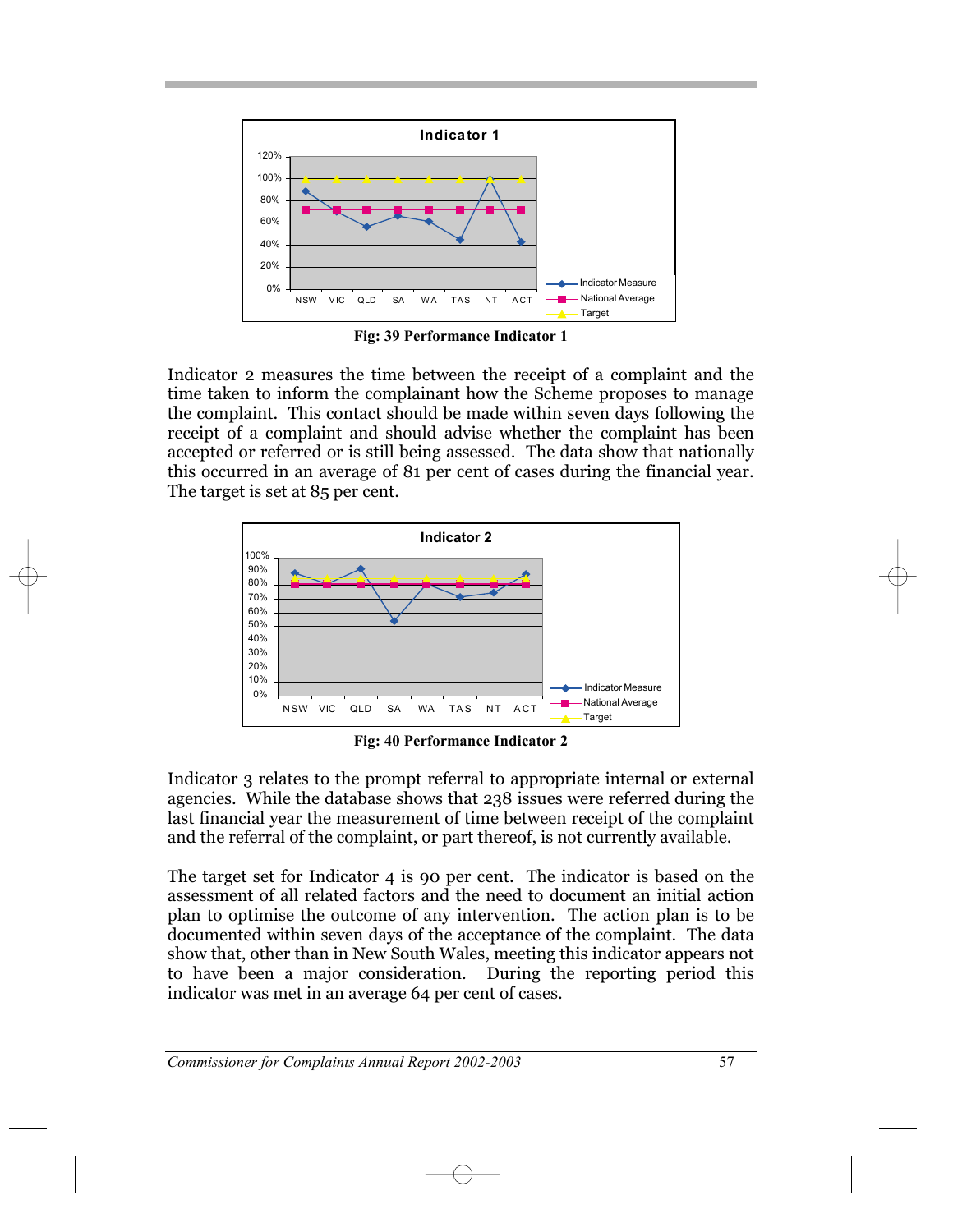

**Fig: 41 Performance Indicator 4**

Indicator 5 is based on the rationale that there should be prompt and appropriate intervention in the case of all issues that have been assessed as urgent. The indicator measures the time between the receipt of issues assessed as urgent and the undertaking of an appropriate intervention within seven days. The target set for this indicator is 90 per cent and the database records that the national average for this indicator is 96 per cent. Annually there are a very small number of issues assessed as urgent. There were no issues assessed as urgent in the Australian Capital Territory. Therefore, with the exception of the Northern Territory each jurisdiction fully met the indicator. The Northern Territory assessed one issue as urgent but did not record an intervention within the required time frame. Previously, the analysis of data indicated that urgent matters were being addressed as appropriate, however, on occasion the status of the complaint had not been amended where there were additional, non-urgent, components of the complaint took longer to resolve. The current data indicate that this irregularity has now been addressed.



**Fig: 42 Performance Indicator 5**

Indicator 6 measures the time between the acceptance of a complaint and finalisation of that complaint and provides the number of accepted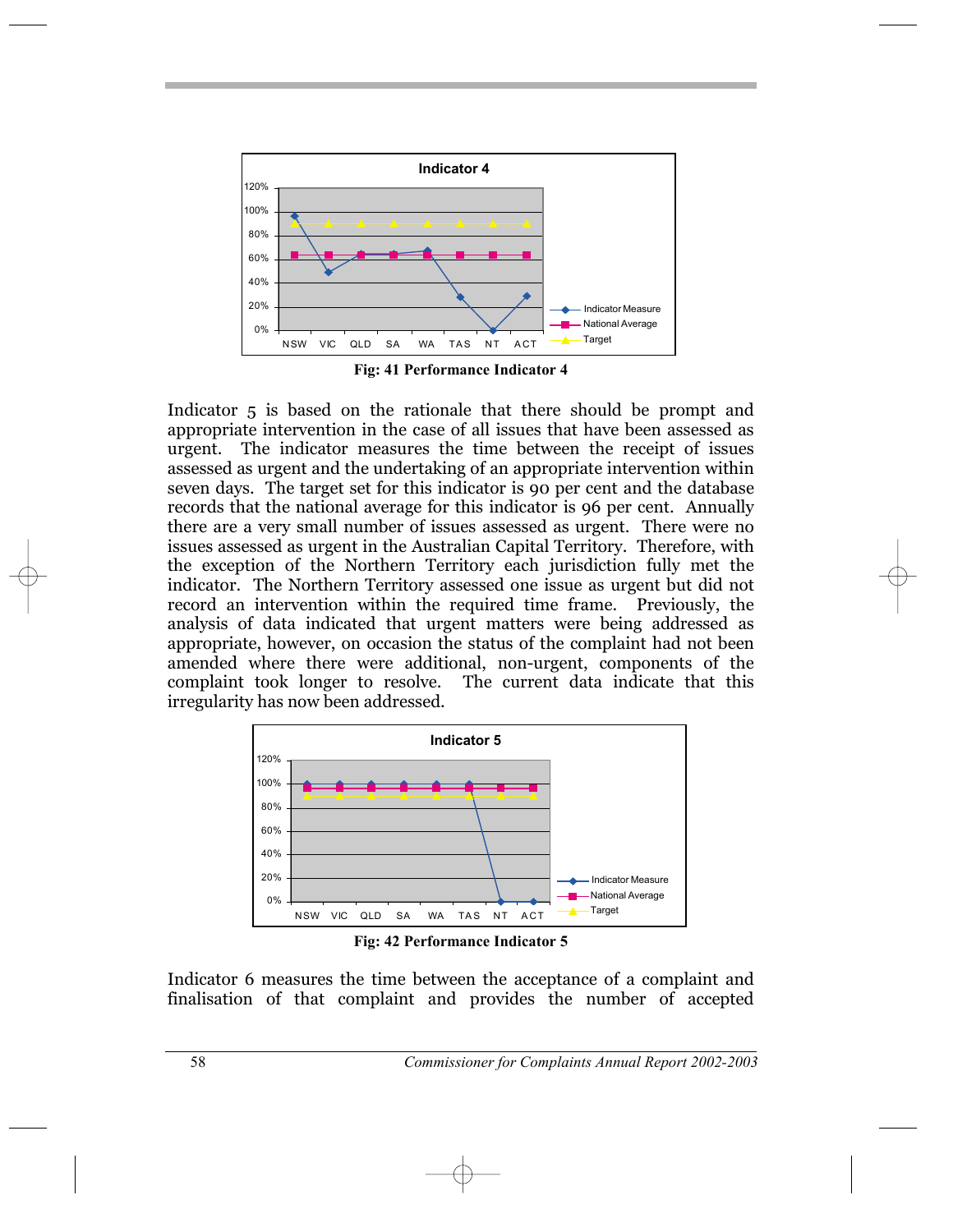complaints with a finalisation date recorded within ninety days. Against a target of 70 per cent the database shows a national average of 90 per cent.



**Fig: 43 Performance Indicator 6**

Indicators 7.1 and 7.2 are based on the rationale that, as complaints are finalised, timely feedback to all complainants and service providers is essential in order to both ensure good consumer relations and satisfaction and to optimise the outcome and expedite any follow up arrangements.

The target set for both indicators is 90 per cent. The indicators measure the number of written contacts made within seven days of finalisation and the database records a national average of 77 per cent for both indicators.



**Fig: 44 Performance Indicators 7.1 & 7.2**

Indicator 8 has a target of 100 per cent. The indicators proposes that determination reports outlining the results of hearings conducted by committees should be provided within seven working days from the date the Determination is received by the secretariat. This indicator was met in 100 per cent of cases.

Similarly, Indicator 9 requires that a Determination Review: Notice of Decision is provided to all parties within seven days of the signing of the report. This indicator was met in 100 per cent of cases.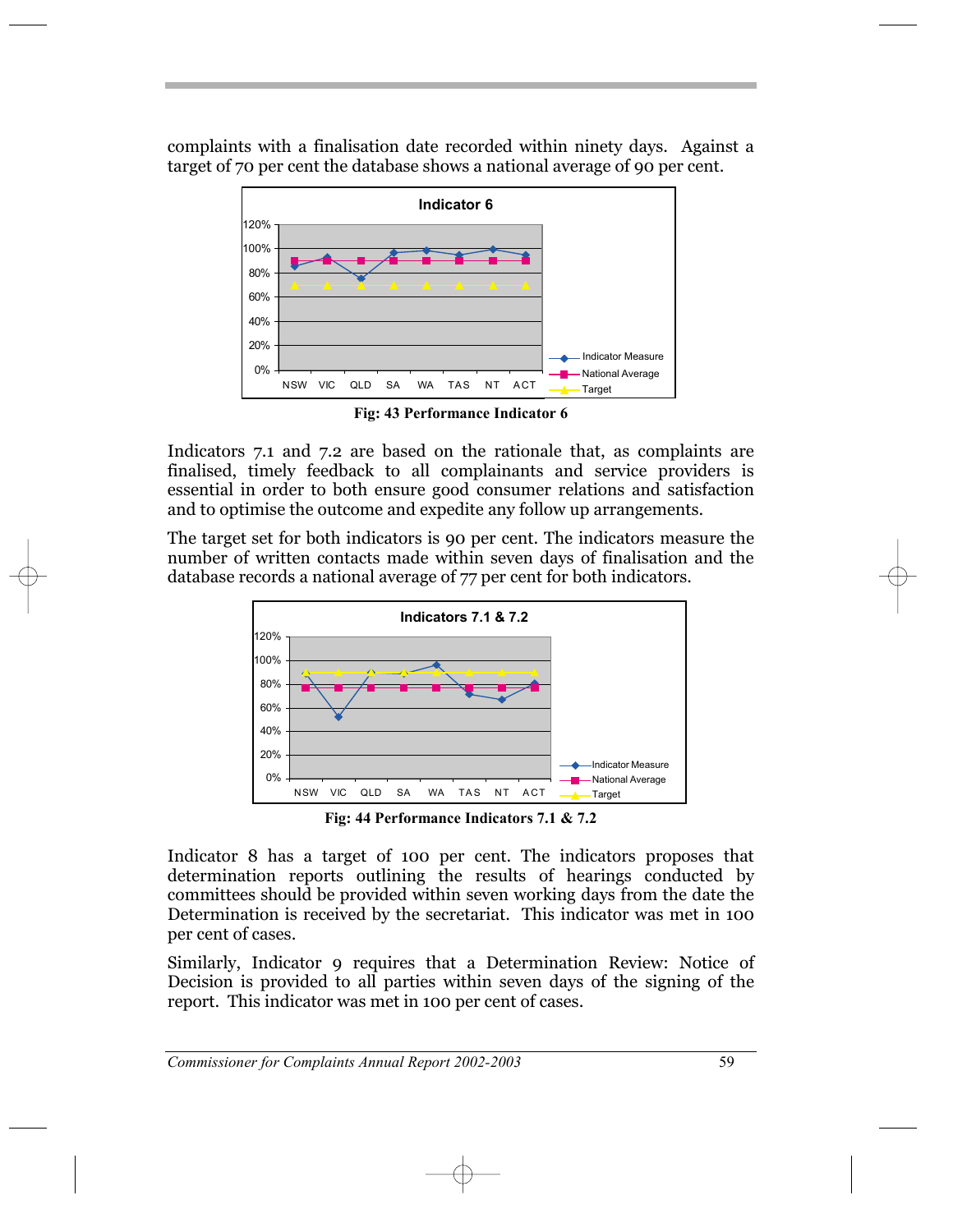Indicator 10 is based on the rationale that complainants are entitled to receive timely advice as to the outcome of their appeal against the nonacceptance of their complaint. The Commissioner is required to provide advice to the Secretary in relation to these matters. The indicator measures advice to the secretary in relation to these matters. The indicator measures the time between the Secretary's request for advice and the provision of that advice by the Commissioner. The target for this indicator is 100 per cent. Advice was provided on 18 occasions and the indicator was met in 67 per cent of cases.

Indicators 11.1 and 12.1 record the number of complainants and service providers respectively who have been provided with a satisfaction survey for completion at the time each complaint is finalised. A target of 95 per cent has been set for both indicators. In both instances the database records a national average of 90 per cent.



**Fig: 45 Performance Indicators 11.1 & 12.1**

Indicators 11.2 and 12.2 record the number of complainants and service providers (expressed as a percentage) who indicate they are satisfied or mostly satisfied with the way their complaint was handled by the Scheme. During the reporting period a total of 269 complainants and 335 service providers returned completed surveys.

The figures taken from the satisfaction survey database show that 85 per cent of complainants who responded to the survey were satisfied or mostly satisfied with the service provided by the Scheme. Separately, 95 per cent of service providers responding to the survey indicated that they were satisfied or mostly satisfied with the service provided by the Scheme.

Indicator 13 relates to the provision of staff training and reports the number of new and current staff who have undertaken an internal or national training program against the total number of new staff employed. As the database is yet to be refined to provide this information each State/Territory was asked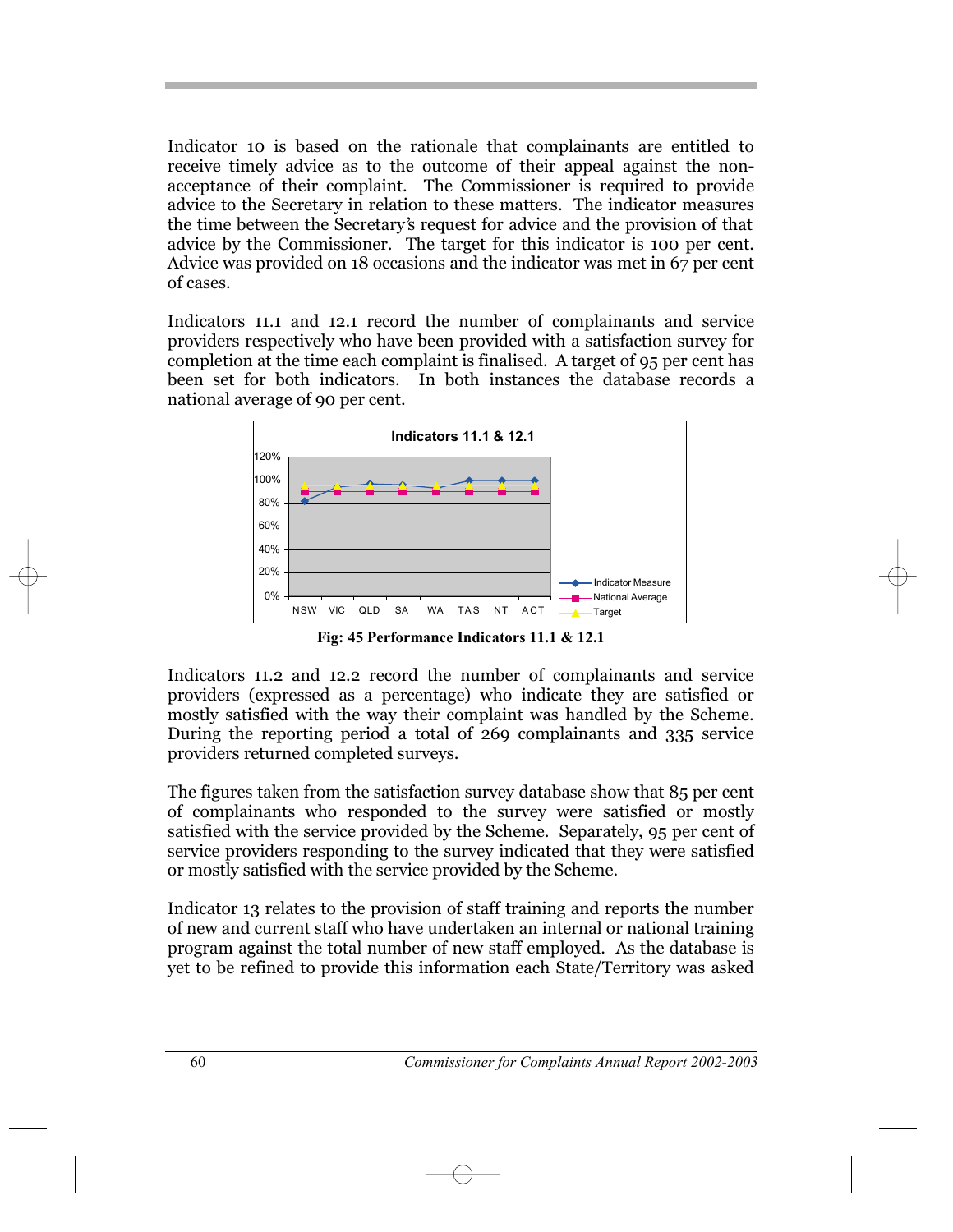to provide information as to the training opportunities offered and taken up by staff during the reporting period.

During the year seven staff from the Scheme participated in the national three-day orientation program and nine took part in internal orientation programs. It should be noted that the number of staff participating in the orientation program has kept pace with staff attrition and the overall staffing pool has not increased in size.

Staff in each jurisdiction were provided with education in a wide range of software programs intended to enhance existing administrative and database skills and many were able to attended various seminars and conferences relevant to their general area of work and the application of specific legislation.

A variety of education programs specifically targeted to develop and improve the role of CROs were accessed by staff in Victoria, New South Wales and Queensland. In addition to training in the use of the database, education sessions included subjects such as negotiation, mediation, stress management, conflict resolution, dealing with challenging behaviours, risk management, problem solving and effective writing. Additionally, it was reported that a number of staff are undertaking post graduate studies, including psychology and law, in order to support and augment their work in the Scheme as their chosen career path.